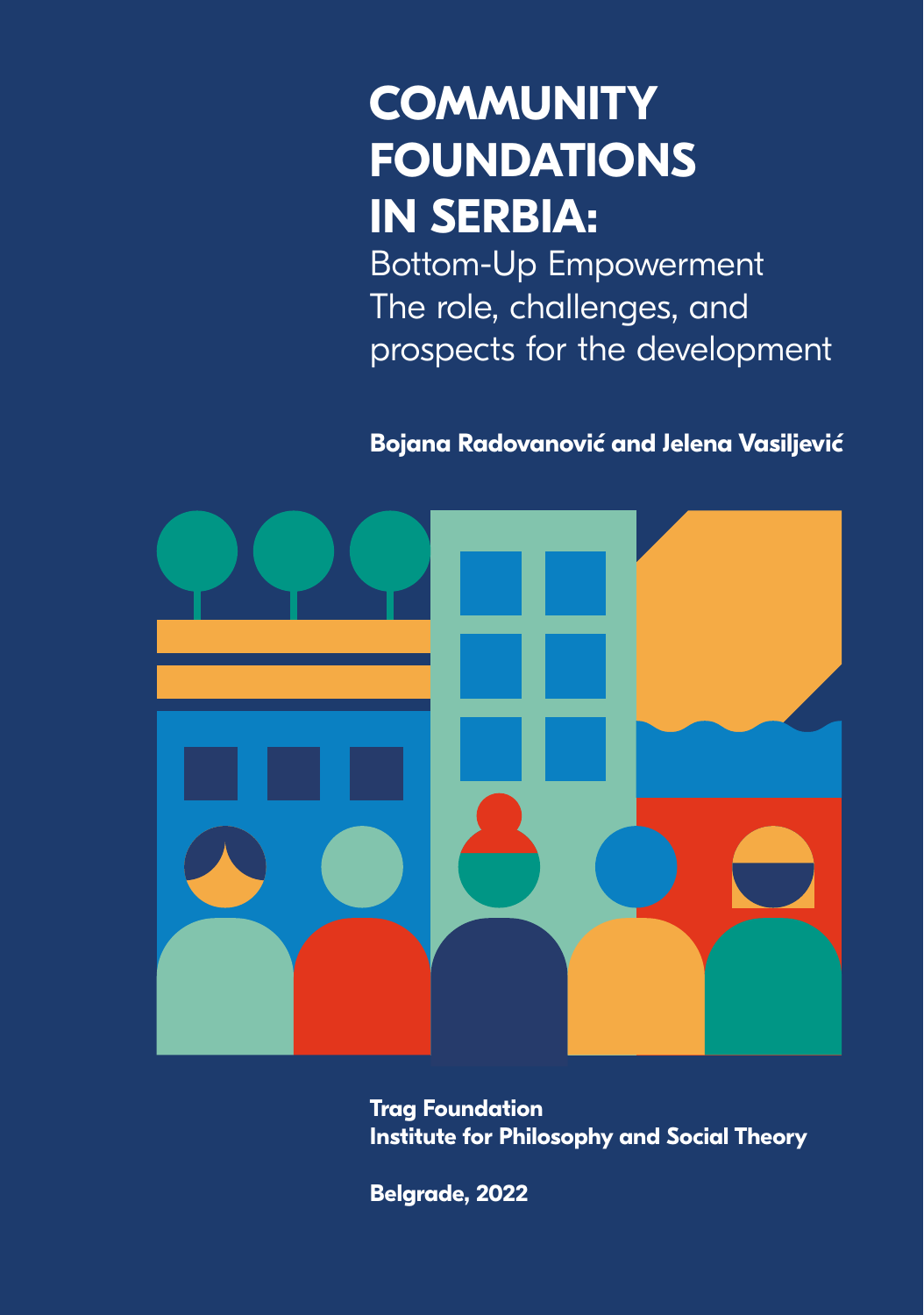## **COMMUNITY FOUNDATIONS IN SERBIA:**

Bottom-Up Empowerment The role, challenges, and prospects for the development

**Bojana Radovanović and Jelena Vasiljević**

**Trag Foundation Institute for Philosophy and Social Theory** 

**Belgrade, 2022**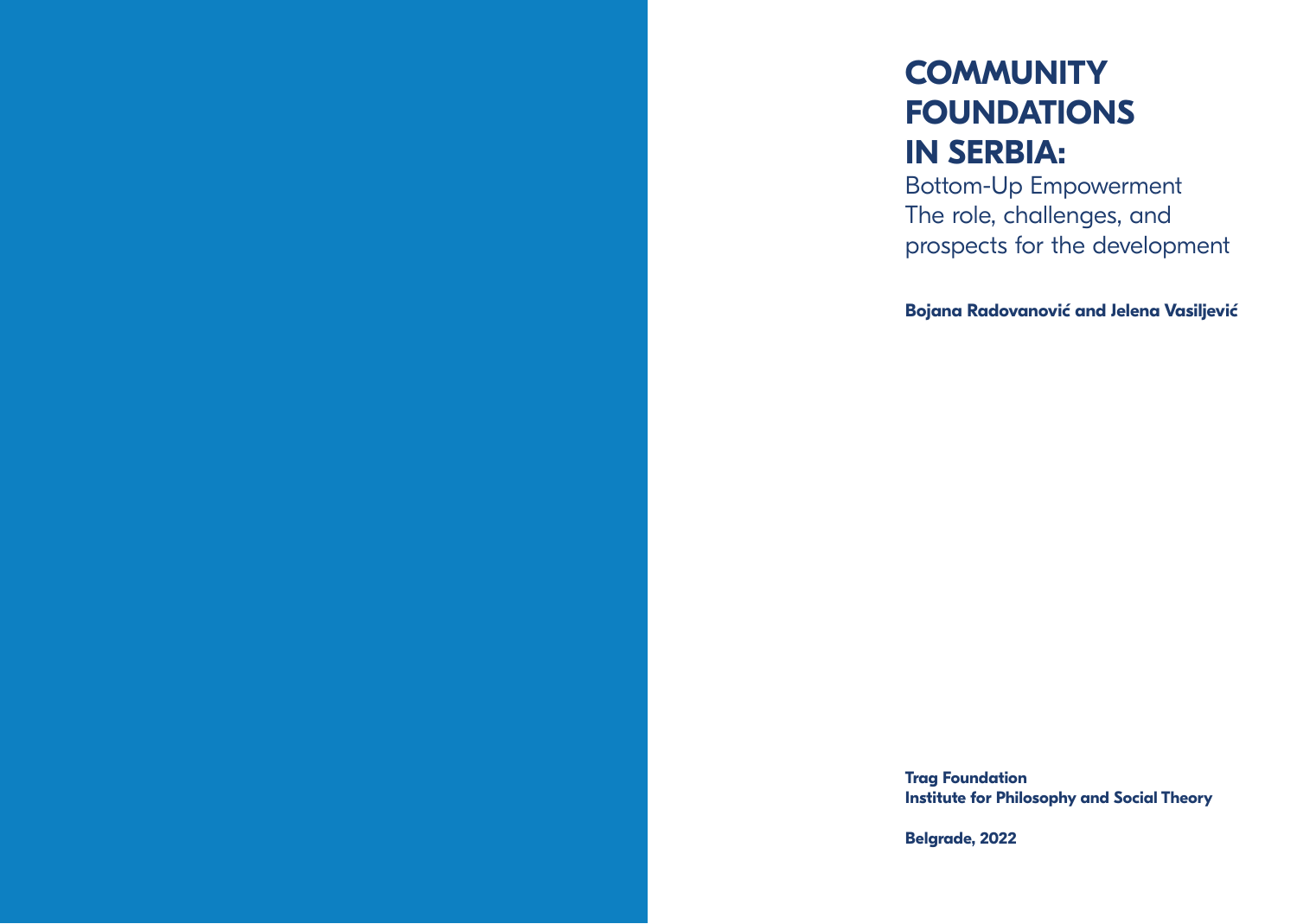Original title: Lokalne fondacije u Srbiji: Osnaživanje odozdo - uloga, izazovi i perspektive za razvoj lokalnih fondacija

Authors: Bojana Radovanović, Jelena Vasiljević

Reviewers: Jelena Lončar, Irena Fiket, Jelisaveta Petrović

Editor: Marija Mitrović

Translation: Jelena Marković

Copy editing and proofreading: Mirjana Ivanović Milenkovski

Graphical design: Monika Lang

Publisher: Trag Foundation and Institute for Philosophy and Social Theory, University of Belgrade

Place and date of publishing: Belgrade, 2022

The research project "Community Foundations in Serbia" was conducted by the Institute for Philosophy and Social Theory, University of Belgrade, via its Solid Care Lab. The research was commissioned by the Trag Foundation, within the programme "Our Local Foundation - Community Has a Say!", and implemented with the support of the C. S. Mott Foundation.

The authors would like to thank Marija Mitrović (Trag Foundation), Aleksandar Weisner (Trag Foundation) and Vjekoslav Vuković (Trag Foundation) for their careful reading and valuable comments that have improved this text.

# **Table of Contents**

|                                                      | П  |
|------------------------------------------------------|----|
|                                                      | 13 |
|                                                      | 15 |
|                                                      | 17 |
| The context for the development of community         |    |
|                                                      | 20 |
| Key characteristics of community foundations         |    |
|                                                      | 40 |
| "We are the ones empowering others" – results        |    |
| of the analysis of interviews with the community     |    |
|                                                      | 53 |
| Instead of a conclusion <b>Manual Accord 2018</b> 73 |    |
|                                                      |    |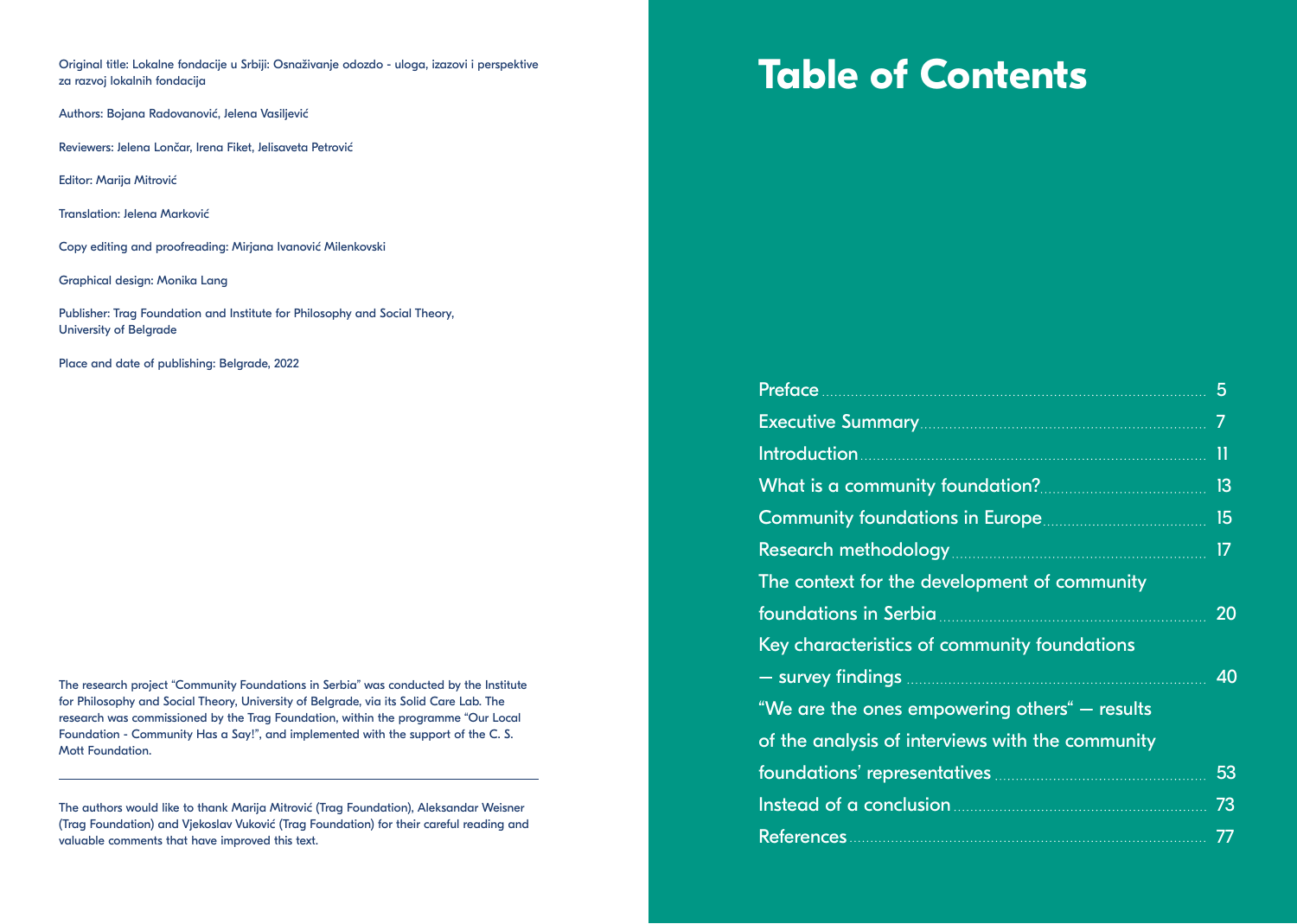## <span id="page-3-0"></span>**Preface**

The publication before you was developed under the Trag Foundation programme "Our Local Foundation – Community Has a Say!" which supports the establishment of community foundations in the Western Balkans.

Trag Foundation has been contributing to the development of community foundations since 1999, by supporting the associated citizens to bring about positive changes in their local environment by implementing initiatives in various areas. The long experience of working in the field has shown that every community - be it at the level of an apartment building, neighbourhood, or municipality - harbours some kind of local activism that contributes to building trust within the community and restores the feeling of collective and individual power to bring about changes in the immediate surroundings and ensure its progress.

With the number of formal and informal citizen associations applying to the Trag Foundation programmes rising by the year, it became clear it was necessary to ensure knowledge, space (physical, discourse, or digital), and resources to additionally support civic organising at the local level. Given the limited funding capacities of national and regional foundations as well as of international donors, Trag resorted to new models of supporting civic activism. Based on the research and the experiences of other countries, community foundations proved to be the most effective model of fundraising from individuals and businesses at the local level. Using the funds raised to support neighbourhood initiatives in their surroundings, they opened up the space for cooperation and engaged citizens in their work, thus enhancing their feeling of belonging, ownership, and accountability for the wellbeing of the community. The results achieved have motivated us to adapt the above mentioned model to our circumstances and transfer it to the communities in our region. This publication emerged from the hitherto work of the existing community foundations in Serbia and thanks to the engagement of people who have been working on the establishment of new community foundations with the support of Trag Foundation.

Aiming to bring the relevance of community foundations closer to academia and other relevant communities in Serbia, we established strategic cooperation with the Solid Care Lab at the very onset of the programme, to monitor the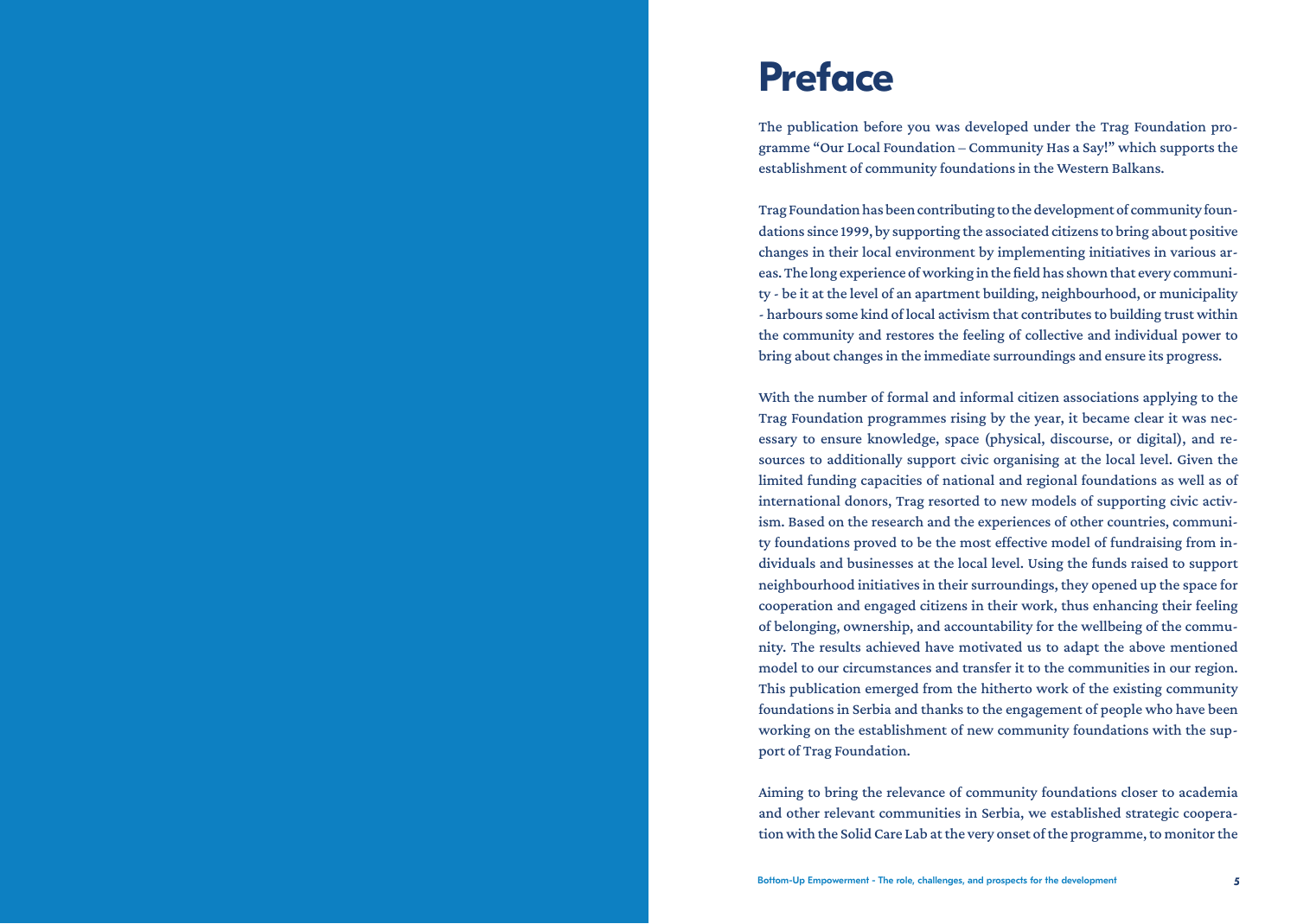<span id="page-4-0"></span>development of local philanthropy in our region. The publication before you is the result of the research of broader and more specific operating contexts of the already established and the emerging community foundations, their basic characteristics, similarities and differences. Our work in the future will be guided mostly by the respondents' perceptions and the lessons learned which will significantly shape the next phases of the programme implementation in Serbia and in the Western Balkans.

These phases will be the subject of new research. Until then, I would like to use this opportunity to thank the authors, Bojana Radovanović and Jelena Vasiljević, and the entire team of the University of Belgrade, Institute for Philosophy and Social Theory Solid Care Lab and my colleagues, Aleksandar Weisner and Vjekoslav Vuković whose guidelines and comments have considerably contributed to the successful finalisation of the study. I would particularly wish to thank the Charles Stewart Mott Foundation whose unconditional support helped us build the movement of community foundations and thus contribute to the communities we are working in actually having a say in all those things that greatly concern them.

#### Marija Mitrović

Director for Philanthropy and Partnerships, Trag Foundation

## **Executive Summary**

- A community foundation is an independent legal entity implementing local community development activities through provision of financial and other types of support to citizens' initiatives. There are seven such organisations operating in Serbia today - three of them have already been established and four in the process of establishment.
- The research project "Community Foundations in Serbia" was implemented in the period 1 June - 30 November 2021 to analyse and describe the operation of community foundations in Serbia, understand their role in empowering citizens to actively engage in shaping their immediate surroundings, and to present the challenges they face in their work, the problems beleaguering the communities which they operate in, as well as the prospects for further development of this form of social engagement.
- The research was based on different methods: 1) Desk research included the analysis of relevant literature on community foundations, the context relevant for the operation of community foundations in Serbia, and the secondary data on the seven currently active community foundations; 2) Field research included a survey conducted to gather data on the basic features of community foundations, and semi-structured group interviews conducted to gain a more in-depth understanding of the purpose and the role of community foundations, and of the views and opinions of the key people engaged in the foundations' work. The field research encompassed six foundations, two of which already established and four emerging ones.
- The COVID-19 pandemic will surely be remembered as the event in recent history that brought major challenges to individuals, families, communities, and the entire societies, and whose far-reaching consequences cannot be fully grasped as yet. The study shows the significant impact of the pandemic on the work of community foundations since it limits the opportunities for in-person meetings of community foundations' representatives with the citizens and their two-way communication. These circumstances have particularly hampered the operation of the emerging foundations, established amid the pandemic.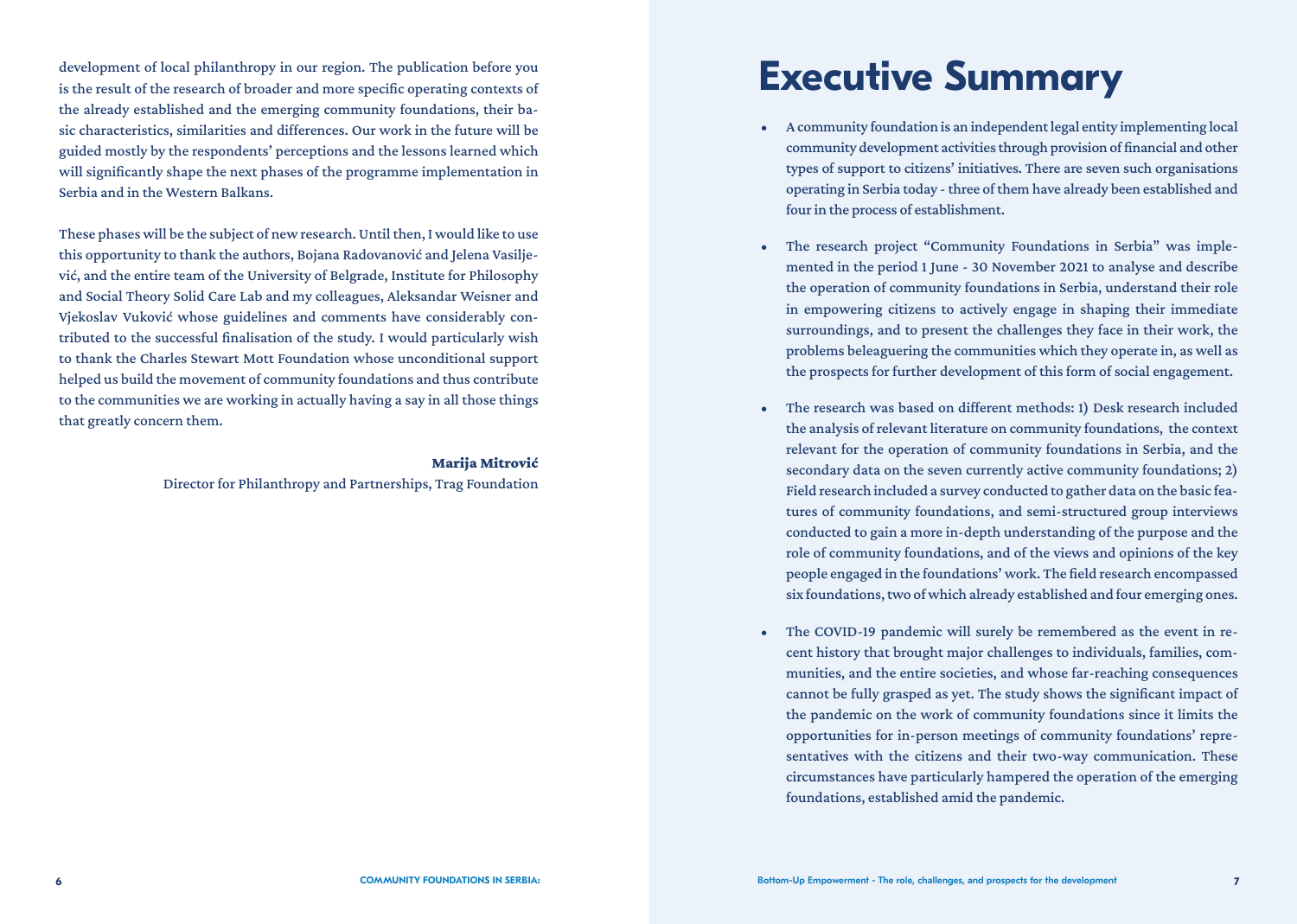- Community foundations have been facing multiple challenges brought about by the present socio-political context in Serbia including degraded human development, growing social inequalities and high poverty rates. Our society is characterised by a general lack of trust of the citizens in, *inter alia*, the civil society organisations, as well as by the feeling of powerlessness to influence the situation in the society. However, a slight increase in the number of protests and civic initiatives observed following the extended period of stagnation in the domain of progressive civic activism in the past decade is encouraging. This trend showcases the desire of the citizens to get more actively involved in the social and political lives of their communities.
- The research shows that the total number of staff engaged in such foundations is proportionate to the small number of community foundations currently operating in Serbia. In 2021, 77 persons in total participated in the work of community foundations, including their staff, permanent and occasional volunteers. Community foundations predominantly rely on the work of volunteers (96.11% of persons engaged in the work of community foundations), those engaged on a permanent basis, as well as those occasionally engaging in the work of community foundations.
- In most cases, young men aged between 31 and 40 are the managers of community foundations, the majority holding a college or a university degree.
- Strategic decisions are made by permanent volunteers and/or foundation managers in the majority of cases, with the operational decisions being delegated to the persons coordinating specific activities.
- All the community foundations participating in this research have a defined mission, main orientation, and framework for action, and are successful in delivering most of their activities in line with this framework. When it comes to their area of action, all the foundations listed culture and arts; the majority of them stated the environment, education, and science; around half of them are active in the area of sports and recreation and infrastructure; one third in the domain of gender equality. Only one of the six analysed foundations stated one of the following areas: human rights, healthcare, and humanitarian activities. Based on the action areas of community foundations, it follows that they are more oriented towards development than humanitarian work.
- Most of the direct beneficiaries of the community foundations' funds are informal citizens' groups – civil society organizations for the majority of responding foundations. Almost one third of community foundations also directly support individual citizens. One foundation mentioned public institutions as direct beneficiaries of their funds. All the foundations cited all the citizens as potential end beneficiaries of the initiatives they support.
- One third of community foundations generated no income in the first six months of 2021, one third generated income ranging between EUR 1,001 and 5,000, whereas the budget of one third of them ranged between EUR 5,001 and 20,000. The sources of funding for most of the community foundations are corporate sector and national donor organisations, followed by citizens and international donor organisations. With respect to the funding challenges they face, the majority of the community foundations mentioned that they lack experience in fundraising, as well as scarcity of funds of the central and local governments allocated to financing of the civil society organizations.
- The founders and the representatives of community foundations believe in the proactive power of citizens provided they are secured framework, support, and the initial incentive, which they perceive to be their fundamental mission. Being strongly motivated to do something in and for their local communities, they devote their free time (these are mainly volunteers) to building community foundations.
- Asked about their own perception of the burning local issues, the respondents' answers pointed in two directions. On the one hand, they outlined specific infrastructure and other deficiencies affecting the poor quality of life in their local communities. On the other, and more often, they stressed the problem of apathy and lack of citizens' will to join forces and take action, sometimes pointing out the problem of their disunity and division on political or other grounds.
- Although lack of trust and apathy are seen as important barriers to association and action, the representatives of community foundations perceive their organisations as actors holding the power to restore the trust, of primarily citizens, in their own capacities and the power of joint action. The role of foundations that they are motivated to advocate for is to encourage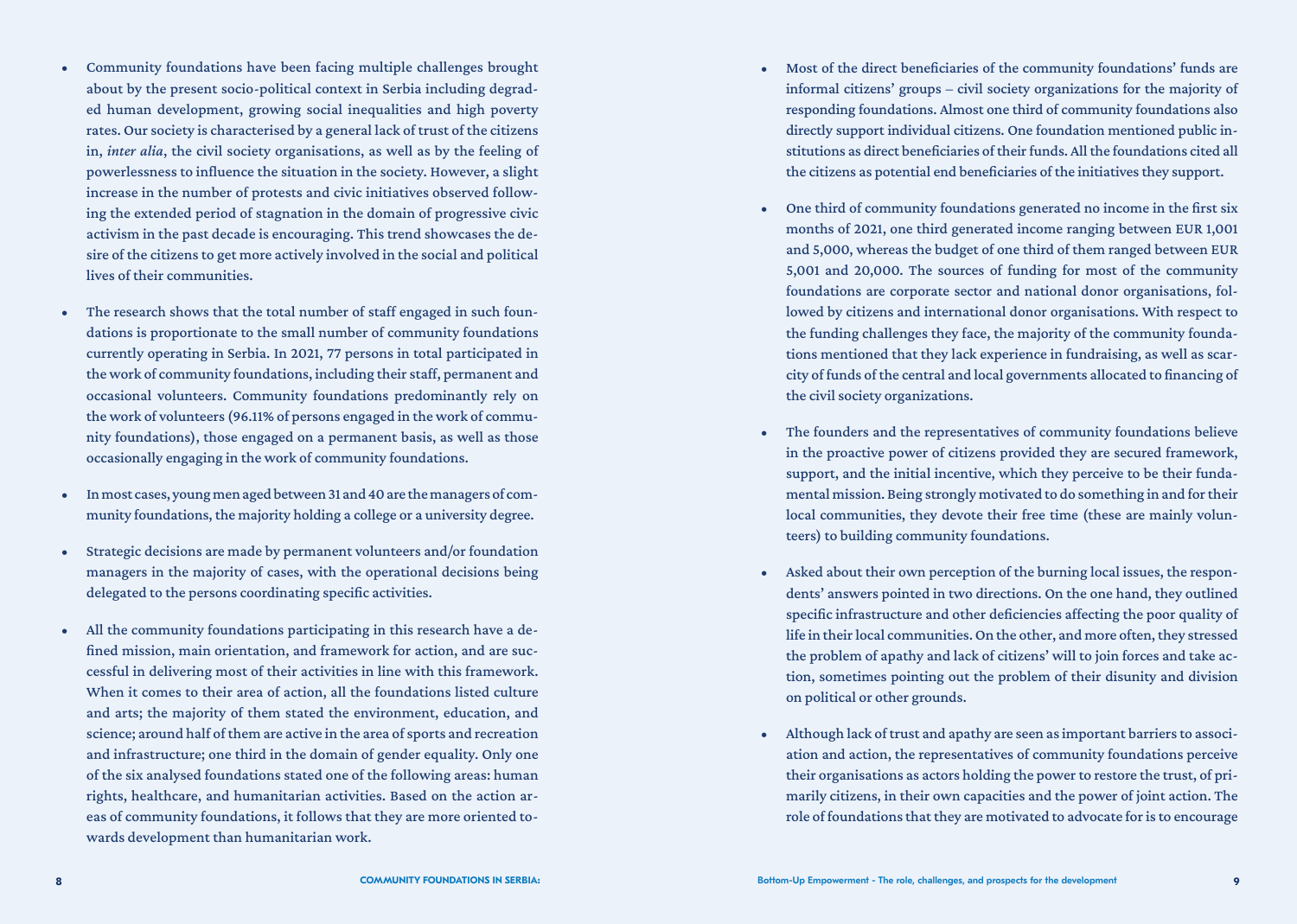<span id="page-6-0"></span>and empower people. This implies raising awareness among the citizens that they ought to learn to use their own resources, build accountability towards the community in which they live, and thus release the local civil sector of obligations they would otherwise have towards major donors, in case they were to be the only source of support to civic initiatives.

- Community foundations face challenges and obstacles. The key problem they are faced with is the lack of time and reconciling the work at the foundation with other responsibilities and jobs they have. One of the major challenges is related to the planning of sustainability of their development.
- The experiences of the community foundations' representatives testify about the strong transformational effect that mobilisation and joint work for the common good have on the citizens themselves. Once hope is awakened and results are achieved - irrespective of whether this "only" concerns reconstruction of a park or a public gathering space - an opportunity emerges for the snowball effect and the consequent conviction of citizens in their power to change their living and working environment.

# **Introduction 1**

Local communities need support to address certain problems or achieve the desired goal. To a certain extent, they could get this support through government institutions. However, in order to bring about the desired changes, the initiative of the citizens and reliance on different sources of funding are often required. Community foundations have the power to mobilise and empower citizens to gather and shape their immediate surroundings pursuant to their joint visions and values. They are the link between the donors at the local level, and they channel funds towards the initiatives that make tangible changes in local communities possible.

The study "COMMUNITY FOUNDATIONS IN SERBIA: Bottom-Up Empowerment - the role, challenges and prospects for the development" is the outcome of the research project "Community Foundations in Serbia". The project was implemented by the Institute for Philosophy and Social Theory via their Solid Care Lab, in partnership with Trag Foundation.

Trag Foundation is an organisation that supports community foundations in Serbia and in the region. The foundation launched the programme "Our Local Foundation – Community Has a Say!" in 2019 with the support of the C. S. Mott Foundation. The programme aims to support the establishment of community foundations in Serbia and Bosnia and Herzegovina. Under this programme, Trag Foundation is looking for informal groups of minimum three people belonging to the same community. The selected groups of citizens are supported with mentorship and capacity building and tasked to raise an amount of EUR 15,000 from individual and corporate donors in their surroundings, which is then doubled by the foundation to ensure the initial budget for the provision of support to local initiatives. Trag first launched this programme in Serbia. Based on 28 applications from 17 communities, in early 2020, four groups were selected initially: from Niš, Pančevo, Stara Pazova, and Šabac (now forming the emerging community foundations). In addition, Trag Foundation has been supporting the existing community foundations for years.

Commissioned by the Trag Foundation to gain better insight about the outcomes of their efforts in developing community foundations and with the view to establishing a network of such organisations, this study offers the analysis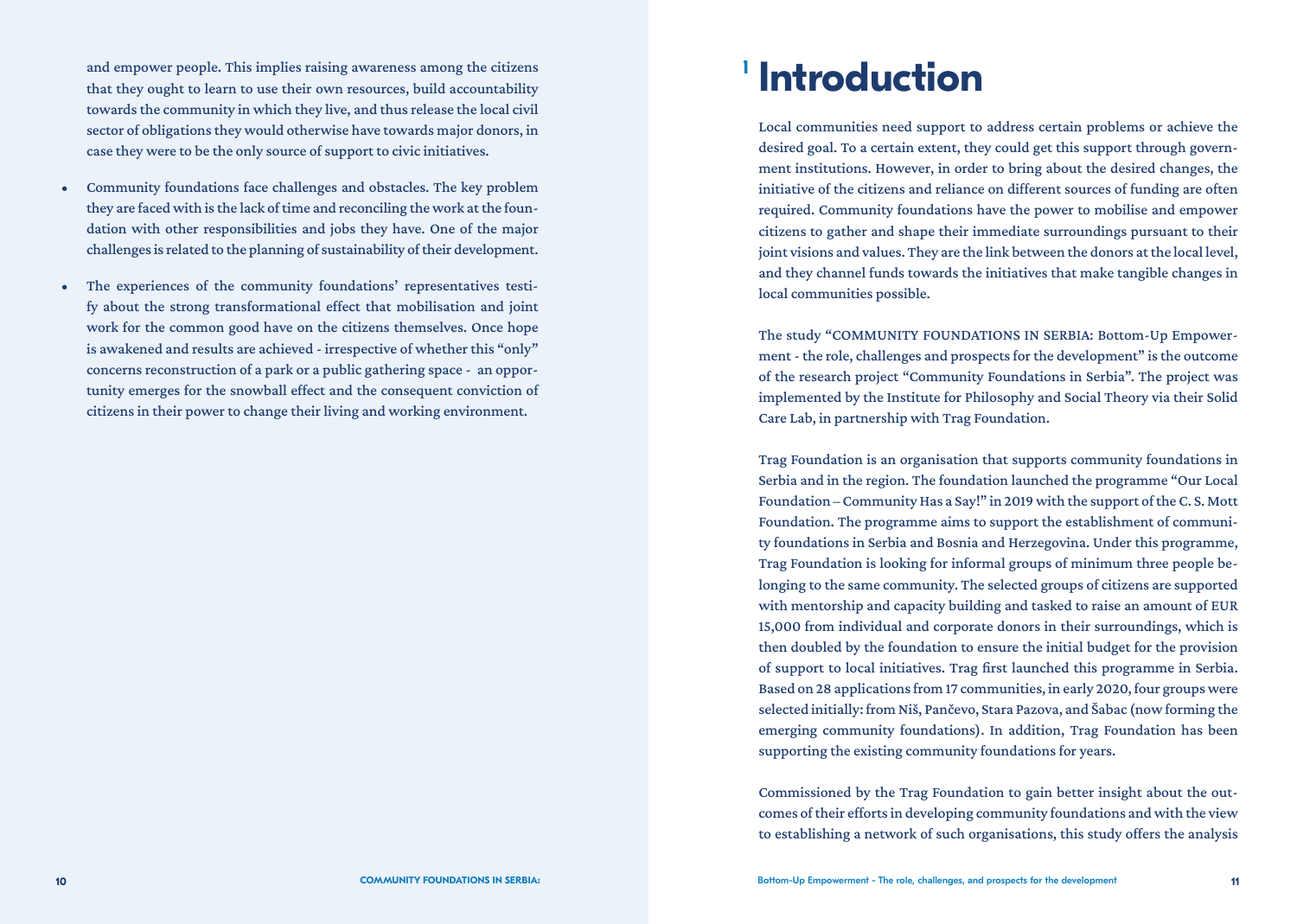<span id="page-7-0"></span>of immediate and broader contexts for their development, and seeks to identify their purpose and missions, capacities to reconcile numerous roles, and their ability and readiness to be the agents of civic activism and social change in their local communities.

Based on the survey, the study offers an insight into the basic characteristics of community foundations with respect to their structure and the number of people engaged, the budgets available, management and decision-making methods, on areas of activity, beneficiaries, sources of funding, and key challenges and problems. The specificity of the community foundations' work stems from their organic focus on local communities and their human and material resources. The founders and implementers of all the programmatic activities of community foundations are the citizens of the communities who often have extensive experience of engagement at the local level. This experience enables them to have a thorough understanding of the problems faced by their communities, the potential challenges and obstacles to a more active mobilisation and engagement of a broader group of citizens, as well as the vision about the ways to overcome such challenges and obstacles. This is why their voice is precious in understanding the conditions in which community foundations operate, and reflecting about the support strategies that would contribute to their more efficient role in strengthening civic activism at the local level in Serbia. Therefore, one of the important objectives of this study is to present the views and opinions of the founders and associates of community foundations in Serbia, as to gain direct insight into the projects and initiatives they have supported and/or implemented, the challenges they have been facing, either personally or with respect to their engagement in their local communities. In addition, we aimed to understand their personal motivation, values and views about life that made them opt for local civic engagement.

The study facilitates understanding community foundations active in Serbia, their role in empowering citizens to actively engage in shaping their immediate surroundings, and to present the challenges they face in their work, the problems beleaguering the communities which they operate in, as well as the prospects for further development of this form of social engagement. The conclusions it offers may be of relevance to the experts, academics and the general public.

# **What is a Community 2Foundation?**

A community foundation is a foundation active in a specific geographic area such as a city, a part of it, a municipality, several municipalities, a district, or a region. A community foundation is an independent legal entity implementing activities focused on the development of a local community, through the provision of financial and other types of support to citizen initiatives.<sup>1</sup>

Generally speaking, there are four basic purposes of community foundations:

- 1. Advocating for the needs and preferences of local communities.
- 2. Fundraising from a larger number of individual and corporate donors, mainly at the local level.
- 3. Management and distribution of funding for community needs.
- 4. Networking and building bridges among different groups within a community (Harrow, Jung & Phillips 2016).

The common features of community foundations are evidenced by their focus on:

- geographic areas;
- broadly defined missions;
- independence;
- relationship with people in the community in their governance and work;
- intention to generate and utilise a range of financial and other resources;
- provision of financial and other support (Bollhoff & Magowan 2021).

The first community foundation was established by Frederick Harris Goff, a lawyer-turned banker in Cleveland, Ohio, in 1914. (Harrow, Jung, and Phillips 2016). The underlying idea was for the foundation to emerge by pooling

**<sup>1</sup>** The literature in this area does not consider community foundations as foundations active in a specific geographic territory solely. In other words, community foundations are not exclusively defined by the territory. They may include a specific group sharing the same goals, interests, values, etc. In that sense, we can speak about the community of women, scientific community, etc, and about foundations focusing on the communities thus defined, also sometimes called community foundations. However, for the purpose of this study, the term "community foundation" refers solely to foundations operating in a particular geographic territory.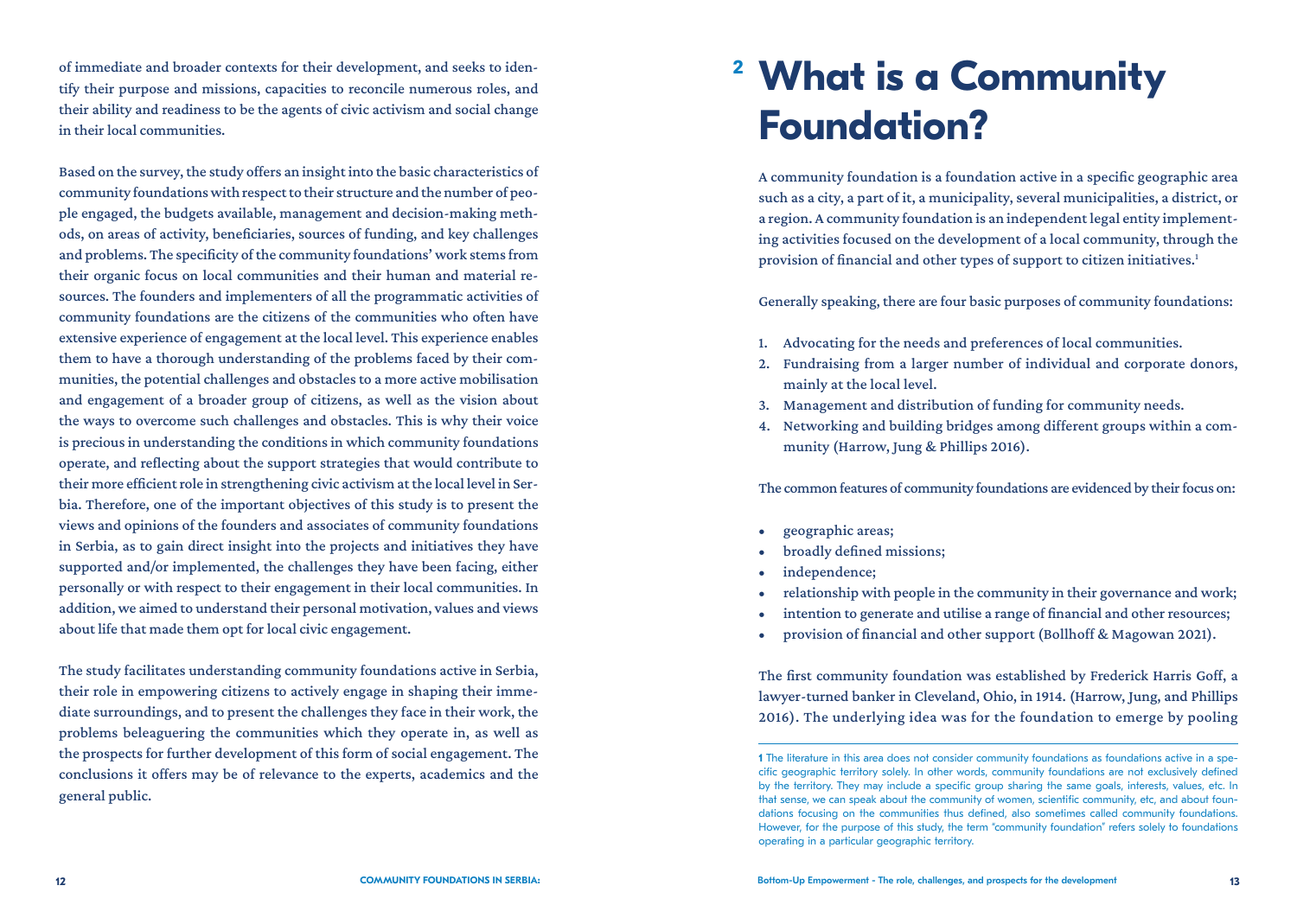<span id="page-8-0"></span>resources of a diversity of donors, and not only one or a few of them. It would be under the control of citizens' boards and managed by the appointed citizens' committees. Therefore, while financial experts at banks would continue to manage the trust, the appointed citizens' committees were to decide on their distribution (Daly 2008, Graddy & Morgan 2006, Harrow, Jung & Phillips 2016, Ostrower 2007, Thompson 2012).

The specificity of community foundations lies in their aspiration to reflect the will of the community and serve the needs of its members (Radovanović 2021). They provide the citizens with an opportunity to shape their immediate surroundings in line with their own ideas and visions, thus stimulating civic engagement (ibid.). This model quickly spread across the US. By late 1920s community foundations existed in most major American cities, and soon thereafter they emerged in Canada (Harrow, Jung & Phillips 2016).

Community foundations need to strike a balance between their own different roles (ibid.). On the one hand, they need to be donor-focused and guarantee that donors are well served, ensuring at the same time proper alignment of the donor interests with community needs. On the other hand, they need to be community-oriented and act as vehicles of, and for, community cohesion and empowerment, and a catalyst of positive social change. Empirical studies in the US have shown that the focus on donors, as a sustainability aspect and expression of orientation to servicing donors, represents a central concern in the majority of community foundations in this country (Gradi & Morgan 2006). Generally speaking, community foundations in developed countries rarely assume the leadership role in initiating political and societal changes (Harrow, Jung & Phillips 2016). However, for a "new generation" of community foundations, as demonstrated by the studies in Egypt, the story is quite different (Hodgson et al., 2012). As the majority of them operate in contexts implying reshaping the relationship between the citizens and the state, the focus of community foundations is actually on the community empowerment, support, and leadership on the road of societal changes.

## **Community Foundations 3in Europe**

According to the data of the European Community Foundation Initiative-ECFI, there are 30 organisations today in Europe providing support to community foundations (Bollhoff & Magowan 2021). The results of the survey of European organisations supporting community foundations show that there are 875 active community foundations in 23 European countries, with at least 28 foundations emerging across Europe (ibid.).

#### Table 1. Community foundations in Europe

|                               | Year of the first<br>community<br>foundation<br>establishment | Number of<br>community<br>foundations<br>2018 | Number of<br>community<br>foundations<br>2020 | Number of<br>emerging<br>community<br>foundations |
|-------------------------------|---------------------------------------------------------------|-----------------------------------------------|-----------------------------------------------|---------------------------------------------------|
| <b>Belgium</b>                | 2001                                                          | 3                                             | $\overline{\mathbf{4}}$                       | T                                                 |
| <b>Bosnia and Herzegovina</b> | 2003                                                          | $\overline{2}$                                | $\overline{2}$                                | $\mathbf 0$                                       |
| <b>Bulgaria</b>               | 2002                                                          | 13                                            | 13                                            | $\mathbf 0$                                       |
| Croatia                       | 2000                                                          | 6                                             | 5                                             | $\mathbf{o}$                                      |
| <b>Czech Republic</b>         | 1997                                                          | 4                                             | 5                                             | $\mathbf{o}$                                      |
| <b>France</b>                 | 1997                                                          | 57                                            | 57                                            | $\mathbf 0$                                       |
| <b>Germany</b>                | 1996                                                          | 408                                           | 410                                           | $\mathbf 0$                                       |
| <b>Hungary</b>                | 2011                                                          | $\overline{\mathbf{4}}$                       | $\overline{2}$                                | $\mathbf 0$                                       |
| <b>Ireland</b>                | 2000                                                          | T                                             | T                                             | $\mathbf{o}$                                      |
| <b>Italy</b>                  | 1999                                                          | 37                                            | 44                                            | 8                                                 |
| Latvia                        | 2003                                                          | 9                                             | 8                                             | 0                                                 |
| Lithuania                     | 2002                                                          | $\overline{2}$                                | $\overline{2}$                                | $\mathbf{o}$                                      |
| <b>The Netherlands</b>        | 2004                                                          | 35                                            | 105                                           | $\overline{\mathbf{A}}$                           |
| <b>North Macedonia</b>        | 2008                                                          | Ī.                                            | T                                             | O                                                 |
| Poland                        | 1997                                                          | 27                                            | 22                                            | $\mathbf 0$                                       |
| <b>Romania</b>                | 2008                                                          | 16                                            | 19                                            | 3                                                 |
| <b>Russia</b>                 | 1998                                                          | 70                                            | 80                                            | 5                                                 |
| <b>Serbia</b>                 | 2013                                                          | 3                                             | 3                                             | $\overline{\mathbf{A}}$                           |
| <b>Slovakia</b>               | 1994                                                          | 8                                             | 8                                             | $\mathbf 0$                                       |
| Spain                         | 2000                                                          | 8                                             | 8                                             | $\mathbf{o}$                                      |
| <b>Turkey</b>                 | 2003                                                          | ī                                             | $\mathbf{I}$                                  | $\mathbf{o}$                                      |
| <b>Ukraine</b>                | 1995                                                          | 33                                            | 29                                            | 3                                                 |
| <b>United Kingdom</b>         | 1975                                                          | 46                                            | 46                                            | $\mathbf 0$                                       |

*Source*: Böllhoff A. & Magowan J. 2021. *State of the Community Foundation Field in Europe 2020*, European Community Foundation Initiative.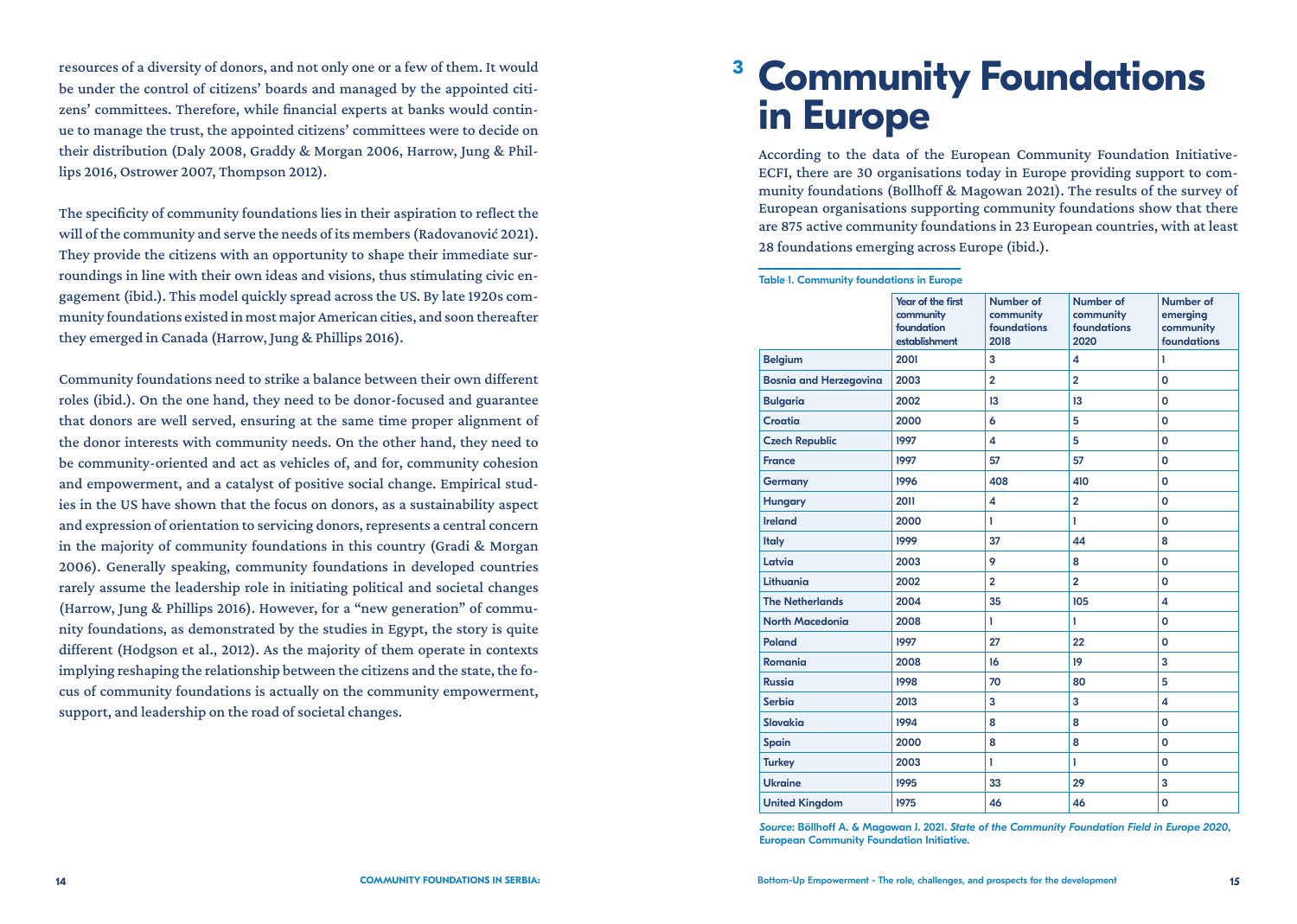<span id="page-9-0"></span>Table 1 shows the data on the year of establishment of the first community foundation in each of the European countries, their total number in 2018 and 2020, as well as the number of emerging foundations. It should be noted that the first community foundation in Europe was established in the United Kingdom back in 1975, while they started developing in the continental part of Europe in the 1920s and the year 2000 (Bollhoff & Magowan 2021). With over 400 community foundations, Germany is the country with the highest number of such organisations in Europe, while the lowest number of them is found in Ireland, North Macedonia, and Turkey - one in each. Despite not being presented in the Table, local philanthropic organisations exist in Denmark, Portugal, and Norway. However, their exact number remains unknown, given the ongoing discussions regarding their characteristics and criteria (ibid.).

The phenomenon of community foundations is quite new in Serbia. Compared to the European countries observed, Serbia was the last to get a community foundation - the first such organisation emerged in 2013 (ibid.). Still, this sector registered growth in Serbia in the past year, unlike the majority of the countries observed - in 2020, the emerging foundations were registered in only 8 out of 23 countries, most of them in Italy (8), in Russia (5), followed by Serbia and the Netherlands (4).

There are currently three community foundations in Serbia: "Step Forward Foundation" from Zaječar, "Obrenovac Youth Foundation", and "Front Foundation" from Novi Pazar. In 2020, Trag Foundation supported four groups of citizens (from Niš, Šabac, Pančevo, and Stara Pazova) in their effort to establish foundations in their local communities under the programme "Our Local Foundation – Community Has a Say!". Today they represent the emerging community foundations. The community foundation from Šabac dropped out of the programme during its implementation. However, it has been included in the analysis given that the thoughts about the reasons to opt-out may bring important insights about the operations of community foundations, the problems and the challenges they face.

## **Research Methodology 4**

The project "Community Foundations in Serbia'' was implemented in the period 1 June - 30 November 2021. The aim of the research was to understand the purposes and missions of community foundations, both the emerging ones and those already active in Serbia, their capacities to align their multifaceted roles, their ability and readiness to be the agents of civic engagement and social change in their local communities.

The specific objectives of this research are:

- 1. Understanding the context the analysis of social, economic, political and historical context relevant for the establishment and work of community foundations in Serbia, as well as the analysis of the specificities of the local context these foundations operate in.
- 2. Understanding the *modus operandi* of community foundations by collecting and analysing data on the number of employees, the number of permanent and occasional volunteers, management, decision-making process, income levels, methods and sources of funding, areas of activity direct and indirect beneficiaries, etc.
- 3. Understanding the mission, purpose and role of community foundations: What are the missions and purposes of community foundations in Serbia?; Are they humanitarian or development-oriented?; How do they strike balance between serving the donors and the community?; What are the main obstacles they face?; Do they ensure alignment of the foundation purpose and the needs and visions of the local community citizens and how?; How do they define a community?; Do they seek to empower citizens to take a more active role in the life of their local community and how?; Are they the agents of social change? etc.
- 4. Understanding the motives, values and perceptions of key persons involved in the work of community foundations: What motivates people to establish/join a community foundation?; What are their values, perceptions and attitudes?; How were they affected by their engagement in the foundation? etc.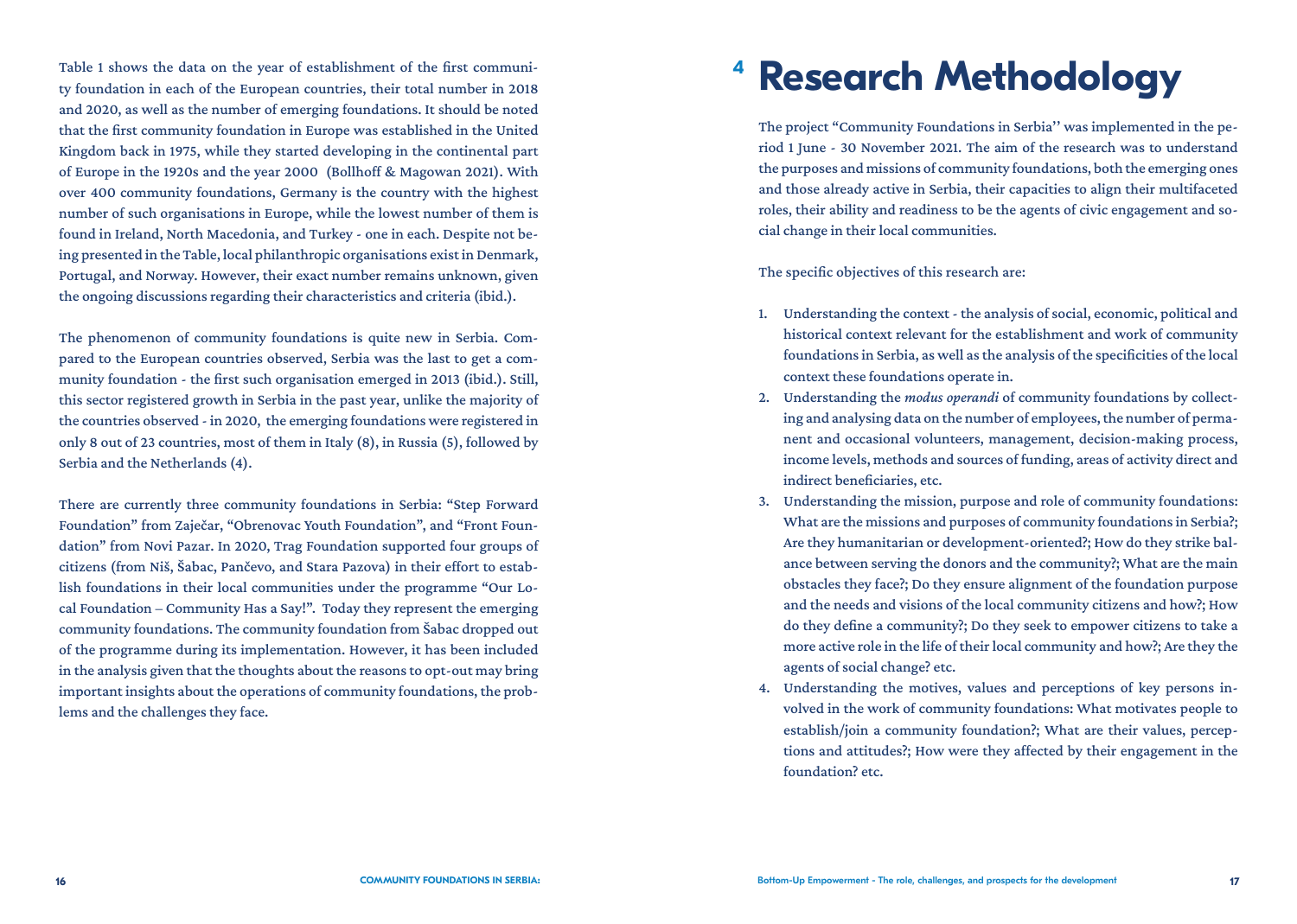<span id="page-10-0"></span>Different methods were used in this research:

1. Desk research included the analysis of relevant literature on community foundations; the analysis of socio-economic, political, and historical contexts relevant for the work of community foundations in Serbia; the analysis of secondary data on the seven currently active community foundations, based on their available statutes and websites.

#### 2. Field research

The research aimed to cover the entire population of community foundations - all the seven foundations: those that were already established (three foundations) and the emerging ones (four groups of citizens) during the project implementation period. All of them were invited to participate. Six foundations took part in the field research (of which, two existing and four emerging ones), thus accounting for 85, or 71% of the population, respectively.

- A survey was conducted to gather data on the basic characteristics of community foundations. The questionnaire used for data collection included 22 questions, covering several thematic areas: *Basic data; Governance and decision- making; Areas of action and beneficiaries; Funding.* Data collection *via* an online survey was conducted in the period 1 August - 15 September 2021. These questionnaires were completed by the community foundations' representatives - managers or permanent volunteers.
- Semi-structured group interviews were conducted to ensure a more in-depth understanding of the purposes and roles of community foundations, as well as to bring the views and opinions of key people engaged within foundations to light. The interviews were structured to cover seven different thematic sections: *Organisation and structure of foundations; Goals and mission of foundations; Perception about the local community problems; Personal motivation; Cooperation; Perception of challenges and issues; Vision for future action*. Applying the methodological procedure of semi-structured interviews, we interviewed twelve representatives of six community foundations: three representatives from Obrenovac and Stara Pazova, two from Pančevo and Niš each, and one interviewee from Šabac and Novi Pazar each. The interviews were held with the people who participated in the establishment of foundations, and continue to play a key role in designing their programmes. Due to the epidemiological situation, all the interviews were held online, *via*

*Zoom* platform. The interviews, lasting between 60 and 90 minutes, were conducted in the period 29 September - 13 October 2021. Prior to the analysis, all interviews were transcribed making up the material totalling 101 pages (56,513 words).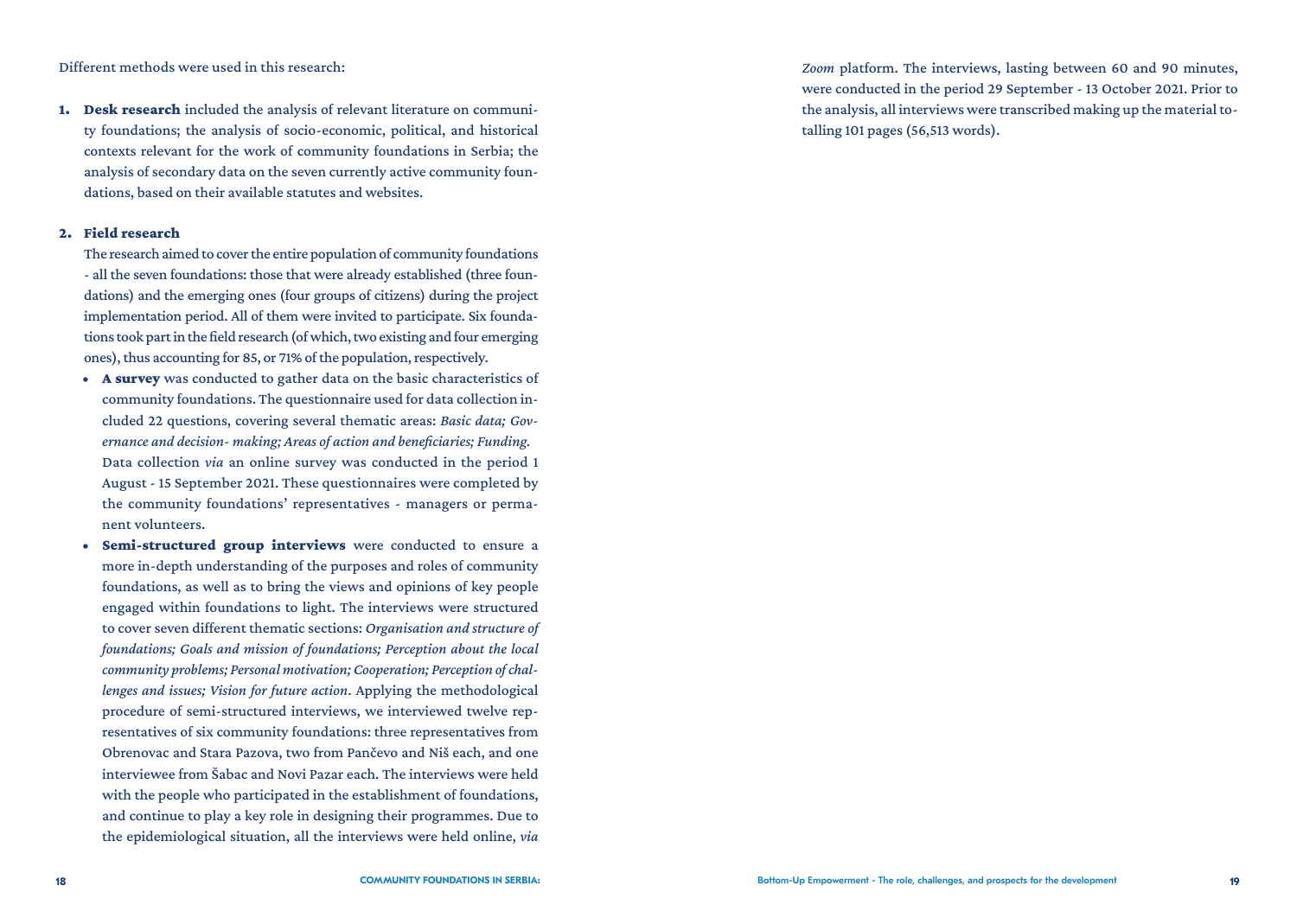# **Context for the 5 Development of Community Foundations in Serbia**

### 5.1. Broader socio-economic context

Following moderate growth, the annual real GDP growth in Serbia accelerated to 4.3% in 2018, and sustained a solid pace in 2019 (4.3%). Despite the growth, the pay gap relative to the EU remained mostly unchanged throughout the last decade, while GDP per capita in terms of purchasing power amounted to 41% of the EU average in 2019 (CEVEAS 2018).

Serbia's human development collapsed in the 1990s only to never fully recover, despite registered growth of the Human Development Index. Serbia's Human Development Index (HDI) amounted to 0.81 in 2019, categorising it among the countries with a rather high human development: Serbia positioned 64th out of 189 countries and territories (HDR, 2020). In the period 1990 - 2019, HDI in Serbia increased from 0.7222 to 0.806 (11.6%). In the past decade, Serbia ranked between 64th and 67th place globally in terms of human development - which is lower than any European Union Member State.

#### Table 2. Basic socio- economic indicators

|                                                 | 2017 | 2018 | 2019 | 2020   |
|-------------------------------------------------|------|------|------|--------|
| GDP real growth rate (%)                        | 2.0  | 4.3  | 4.5  | $-0.9$ |
| GDP per capita (% EU-28 in PPS)                 | 38.0 | 39.0 | 41.0 | N/A    |
| Human Development Index (HDI)                   | 0.80 | 0.80 | 0.81 | N/A    |
| At- poverty risk rate $(\%)$                    | 25.7 | 24.3 | 23.2 | 21.7   |
| At-risk-of-poverty or social exclusion rate (%) |      | 34.3 | 31.7 | 29.8   |
| Gini coefficient (income based) SILC            | 37.8 | 35.6 | 33.3 | N/A    |
| <b>Quintile ratio (income based)</b>            | 9.4  | 8.58 | 6.5  | N/A    |

A slight drop in the at-risk and social exclusion rate was noticed in the past several years. Still, relative poverty in Serbia is among the most pronounced in Europe - as many as 25% of people in Serbia earn less than 60% of an average wage. According to the estimates, as many as 7.3% of the population lives in absolute poverty, meaning that around half a million people were below the conservatively set poverty line in 2016 (CEVES, 2018).

The pay gap in the Republic of Serbia is rather high, both based on the quintile ratio indicator (S80/S20)<sup>2</sup> and Gini coefficient.<sup>3</sup> Gini coefficient for Serbia amounted to 33.3 points in 2019 and was one of the highest in the EU (CEVES, 2021). For instance, the income quintile ratio in Serbia is around 6.5 (5 in the EU), indicating that the wealthiest quintile receives a 6.5 times higher income than the poorest quintile (ibid.). According to this data, Serbia is in the group of countries with the highest inequality in Europe.

The main reasons for high poverty and inequality rates are the low employment rate in decent jobs and the low effect of fiscal policies in redistribution (CEVES, 2018). The employment rate of the working-age population (15-64) in Serbia is only 55% compared to 67% in EU28, with a large number of jobs in Serbia being of low quality - almost one fourth of the total number of the employed (ibid.). When it comes to fiscal policy, the progressivity of taxes is low, and social transfers reduce inequality less than in the European Union - social welfare and child allowances account for 0.6% GDP only against the European average of 1.1% GDP (ibid.).

With the political and economic changes since 2000, the socialist, inclusive social protection system has turned towards the liberal model, transferring social responsibility to responsibility of individuals and their families (Vuković & Perišić 2011, Žarković Rakić et al. 2017). A mixed social protection system was built, including both private and non-profit sectors in the provision of these services (Vuković & Perišić 2011). Broad market use was introduced in pension, healthcare and educational services, where non-governmental organisations, mainly financed from international sources, became active in the provision of

**<sup>2</sup>** Quintile ratio is the ratio of the total income of 20% of the wealthiest population and the total of 20% of the poorest population.

**<sup>3</sup>** Gini coefficient measures inequality in the entire population; it takes values from 0 to 1 (0–100%), whereby 0 indicates total (income) equality of all individuals, and value 1 total concentration to one individual only.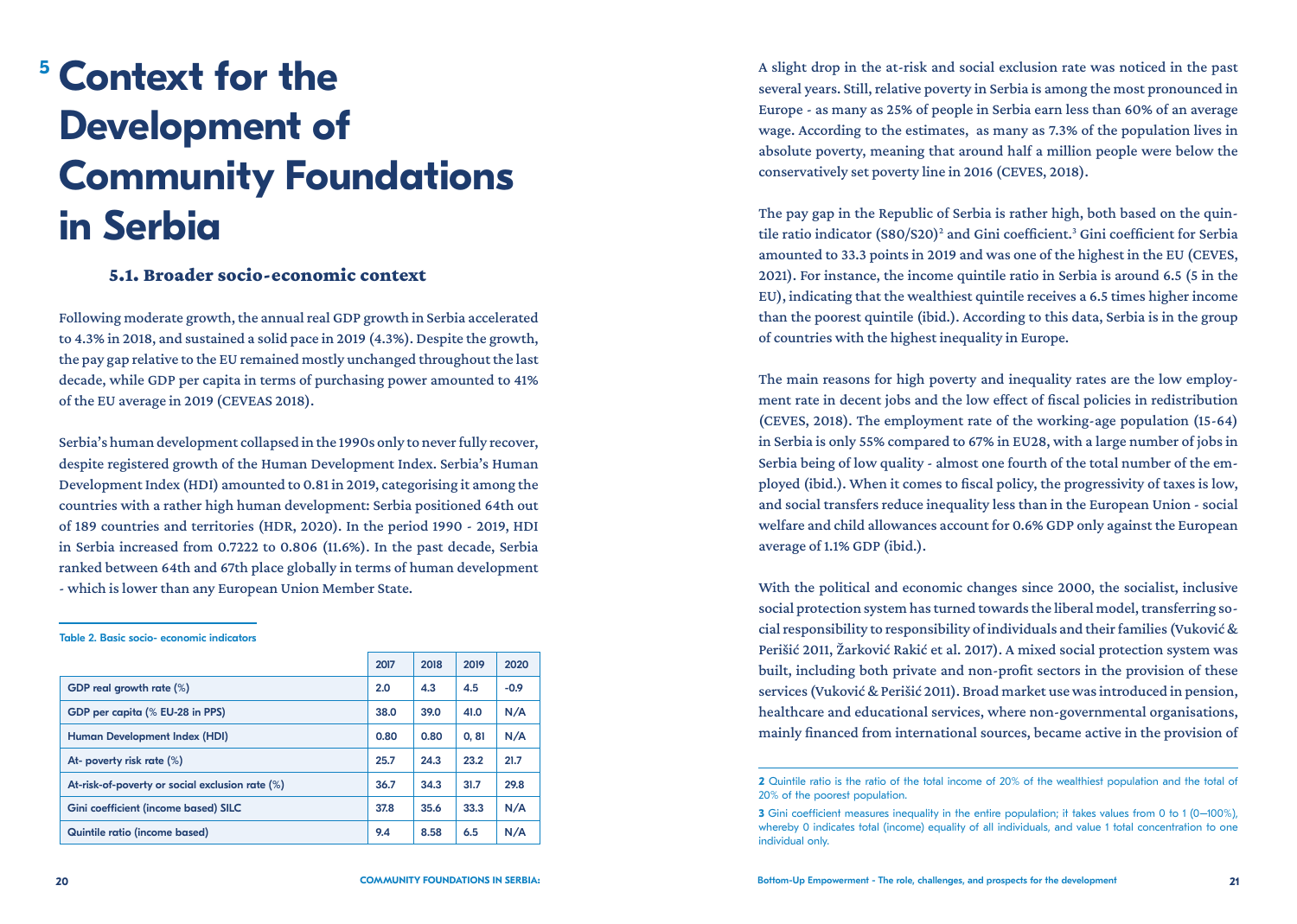social services (Žarković Rakić et al. 2017). Public services gravitate towards the available low-quality services, while quality services are rendered only to those who can afford them, which is particularly true of healthcare services (Vuković 2010). The introduction of private sector in the healthcare and education sectors, and the introduction of voluntary pension funds are pushing the citizens of Serbia towards the market as a place for getting quality services that are unattainable to a large portion of citizens (Radovanović 2021a).

### 5.2. COVID- 19 pandemic as a specific context

The pandemic of COVID-19 will certainly be remembered as the event in recent history that brought major challenges to individuals, families, communities, and the entire societies, with far-reaching consequences that cannot be fully understood as yet. The emerging community foundations - groups of citizens gathered in mid-2020, did not have an opportunity to act in a context other than the pandemic.

From the outbreak of the pandemic until the moment of writing this text (early November 2021), the total number of people infected by coronavirus in Serbia exceeded 1,100,000, with more than 10,000 deaths. The healthcare system was faced with deficient equipment and insufficient capacities to identify, isolate, test, and treat all the COVID-19 cases while at the same time continuing to provide regular health services (UNDP 2020).

In 2020, the Serbian economy registered a decline of approximately 1%. The effect of the pandemic was mitigated by economic growth in the period preceding the pandemic, fiscal and monetary support measures, and low dependency on the affected economic sectors (EC, 2021). Still, the survey of companies and entrepreneurs shows that the crisis struck hard - 30% of entities could do almost no business at all, while 45% operated at a reduced capacity. This resulted in companies losing an average of 35 – 40% of their income in the period March - May 2020 (CEVES & Government of the Republic of Serbia Social Inclusion and Poverty Reduction Unit, 2021). Although economic activity and corporate operations declined, the overall employment drop was mainly short-term and mild (ibid). Formal employment was relatively stable, but informal employment dropped significantly (ibid.). As indicated in the study conducted by the United Nations Team on Human Rights and Social Inclusion and Poverty Reduction Unit of the Serbian Government (2020), the major direct consequences of the crisis were suffered by social groups traditionally facing the highest risk of discrimination, poverty or social exclusion.

However, as seen in the past, people tend to demonstrate solidarity, empathy and understanding for the most vulnerable ones more often in times of crisis. It has been documented that natural disasters and complex humanitarian emergencies mobilise people to offer support (Musick & Wilson 2008, Sitrin & Sembrar 2020). In Serbia, just as all over the world, different ways of provision of symbolic and rather tangible support were evidenced since the outbreak of the pandemic: neighbours singing from their balconies to keep the morale high during the lockdown; students buying groceries for their elderly neighbours; donations being collected for purchase of medical equipment, to name but a few. Empirical data also points to the increased giving for the common good in 2020. According to the report "Giving Serbia 2020" (Catalyst Balkans 2020), 2020 saw a 2.7% increase in the volume of donations compared to the previous year. As registered, just over EUR 50 million in donations were raised for the common good through 4,319 campaigns (ibid.). Even the non-pandemic related donations registered a rise compared to 2019 (ibid.).

### $5.3.$  Civil sector<sup>4</sup> in Serbia – basic characteristics

According to the 2018 Statistical Yearbook, there were 45,353 registered citizen associations (of which 13,864 in the area of sports) and 812 foundations and endowments (SORS, 2018). Though associations are often the focus of research, and are frequently considered the civil society sector in a more specific sense, a comprehensive empirical study of the civil society as a whole is lacking, as are the studies particularly focusing on foundations and endowments (Radovanović 2021a).

The most recent survey on associations *Civil Society Sector in Serbia 2019: Assessment of the situation in the civil society organisation sector in Serbia* (IPSOS Strategic Marketing & Velat 2019), shows that two thirds of associations were established after 2010 (65%) following the adoption and entry into force of

**<sup>4</sup>** In this text, the terms non-profits and civil society organisations will be used interchangeably, referring to organisations providing services free of charge or at the price below the market price, not established by the Government. They can take the following legal forms: associations, foundations and endowments, but they can also include organisations of informal character such as ad hoc citizen initiatives, social movements, etc. These organisations, both formal and informal, make up the nongovernmental, non-profit or civil society sector.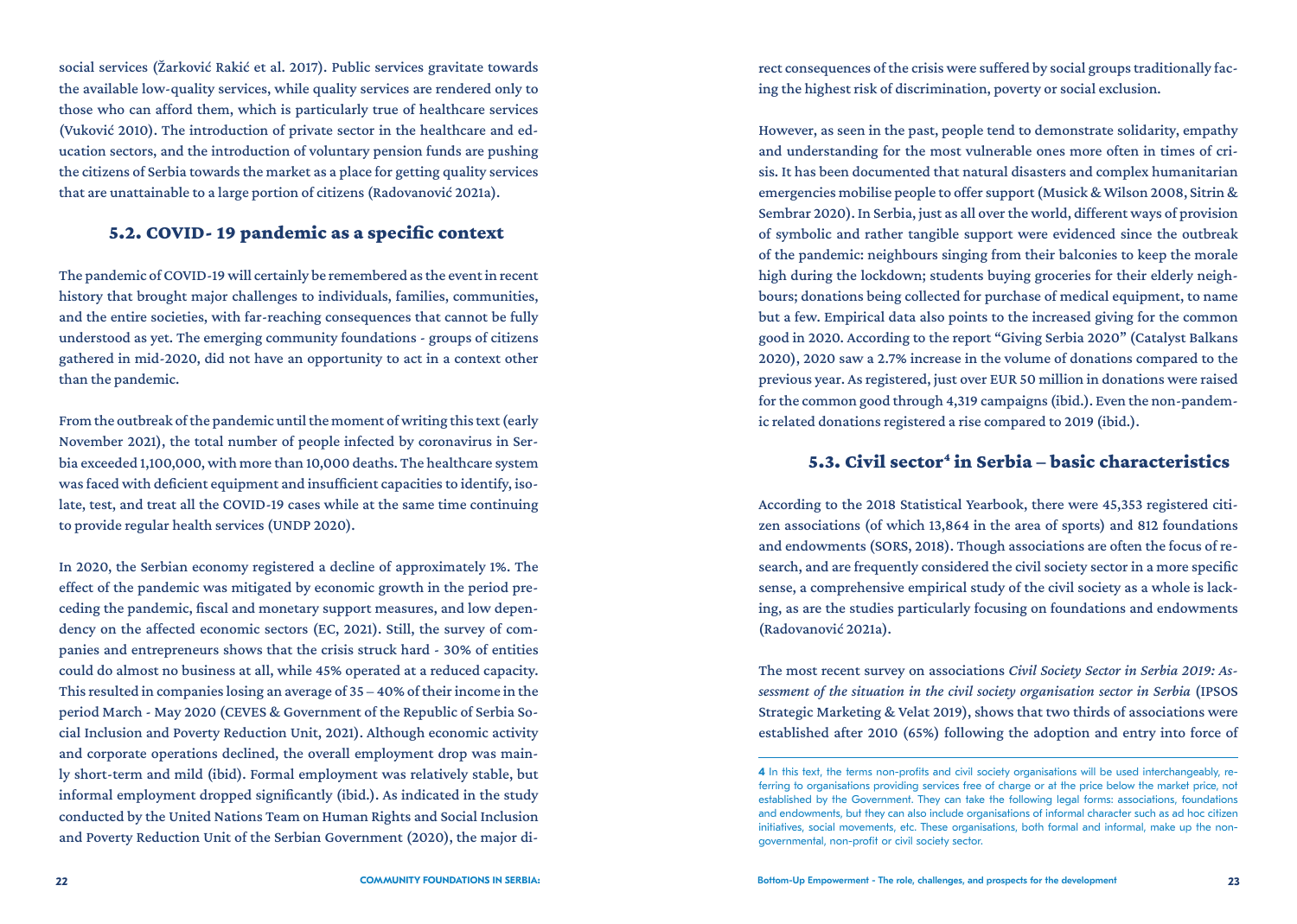the Law on Associations. In the period 1990 - 2000 only a few of them (7%) were established. Approximately one fifth of organisations were established in the period 2000- 2009 (19%), and one tenth before 1990 (9%). The majority (52%) have no income, while only 1% has a budget exceeding EUR 20,001. One half of organisations (50%) engage in culture, media and recreation, with a somewhat lower percentage dealing with education and research (32%), the environment (24%), and provision of social services (23%), etc. The most frequent target groups of the surveyed organisations are: all citizens (58%), youth (31%) and children (19%), followed by women (13%) and senior citizens (12%). The activities listed by the surveyed organisations are: local community actions (55%), non-formal education (34%), networking and cooperation (31%), organisation of conferences, meetings and roundtables (27%), etc. Most organisations (57%) did not submit any project proposals to donors. The key obstacle when it comes to applying for funding is the lack of knowledge/information about the calls and opportunities to apply, followed by rather complex donor requirements organisations are unable to meet, and lack of experience in project writing. The projects of the majority of organisations are short, lasting for one year or less (in even 89% of the cases), which can hardly contribute to resolving problems they seek to address and ensure sustainability. The level of cooperation with the citizens and their engagement in the work of organisations is low. In 2018, the majority of organisations (58%) did not organise a single activity where citizens were invited. Among those that did so, the majority (71%) involved citizens in public events, while a much lower level of citizen participation referred to humanitarian activities (28%), voluntary cleaning and maintenance of public spaces (20%) and humanitarian donations (12%).

A recent study of Trag Foundation (2021) completed for the *Resource Center for Civil Society Organisations* and conducted among the civil society organisations in the early stages of operation, yielded a series of interesting insights. The largest portion of organisations have no income (43%), while 18% have EUR 1,000 *per annum*, 22% up to EUR 5,000 *per annum*, and 16% of organisations have between EUR 5,000 and 10,000 *per annum*. This is one of the most reliable indicators that the organisations participating in the survey were in the early development phase. Funding is one of the major challenges they face. Many organisations stated they were actively searching for sources of funding. Almost 40% said they had a fundraising plan and different sources of funding. Nevertheless, these budgets are insufficient to cover the desired activities. The majority of organisations at this development stage (over 80%) communicate with and include the community in their work verbally - through personal contacts or social media. In addition, most of the organisations (90%) undertake needs assessments of the people in their communities regularly, and rely on them when designing their programmes and activities. At the same time, many organisations confirmed that they use the feedback received from the members of their communities to improve their programmes. Still, less than one third of organisations have stated they share their results and the impact of their activities with the local government. This may point to lack of trust between the civil society organisations and local governments, as well as to lack of adequate channels for dialogue between the two sectors.

## 5.4. Recent historical context for the development of philanthropic organisations

The civil society in Serbia of the 1990s was developing in a contradictory environment (Spasić 2003). While the formal political pluralisation gave momentum for the civil sector, the political regime was extremely hostile towards the civil society organisations since some of them were strongly opposing the regime (ibid.). Despite the unfavourable circumstances, a large number of citizen groups and associations were formed during the 1990s. They openly confronted hate speech and war operations, helping the victims and fighting for human and social rights (Milivojević 2006). The role these organisations played was crucial in initiating civic activism that finally resulted in the collapse of the Milošević regime.

International assistance was vital for the survival and work of these organisations (Fagan & Ostojić 2008, Kolin 2005). Western governments, assistance agencies and foundations played an important role in the establishment and operation of Serbian non-profit organisations of that time, since their programmes focused on the development of civil society and democracy (ibid.). Although the international donor community is still present, only 15% of associations are currently funded from these sources. Self-financing was reported by 63% of organisations; local government is the source of funding for 33%, and citizens' funding for 23% of organisations (IPSOS Strategic Marketing & Velat 2019). When it comes to international donors, notably some of the most important programmes supporting philanthropy development in Serbia are funded by international foundations/development agencies. In this context, two relevant projects need to be particularly underlined. One of them is *the Framework for Giving project* aimed at enhancing the philanthropic ecosystem and increasing giving, implemented by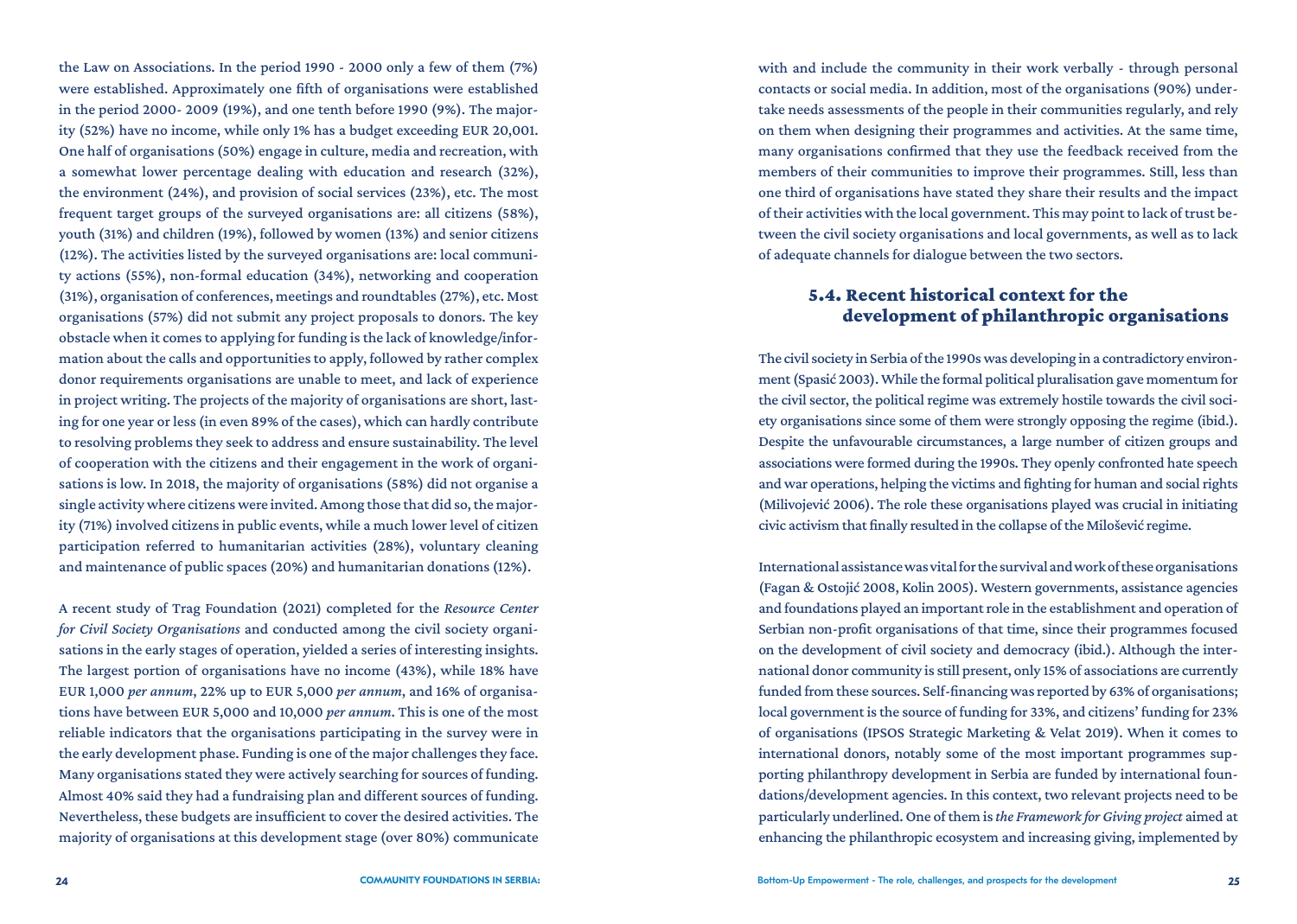the Coalition for Giving<sup>5</sup>, and funded by the United States Agency for International Development – USAID. The second is the Trag Foundation project, "Our Local Foundation –Community Has a Say!" focusing on the establishment of community foundations in Serbia, and supported by the C. S. Mott Foundation. This speaks of the continuous relevance of the impact of international donors on the civil sector and philanthropy development in Serbia (Radovanović 2021a).

After the democratic changes in 2000, a period of affirmation of civil society organisations commenced when social and economic reforms created new conditions for the unimpeded development of the third sector (Kolm 2009, Radovanović 2021a). The legal framework for the non-profit sector operation, in line with the highest European standards, was passed In the period 2001- 2012 (Popović et all, 2018). The efforts of the civil society organisations were particularly important for building the rule of law, citizen education on the democratic political system, as well as in the area of human rights and an improved position of the marginalized groups (ibid.). The conditions for civil society engagement have become more difficult since 2012, as reflected in the proposed more restrictive measures for the operation of civil society organisations, and in the reduced responsiveness of the authorities to the requests of organisations and activists (Popović et all, 2018). Moreover, the so-called non-governmental organisations organised by the Government (GONGO) and political non-governmental organisations (PONGO) emerged with the sole purpose to support and give legitimacy to governmental decisions and get subsidies from the state budget (Ćeriman & Fiket 2019). The Global Alliance of Civil Society Organisations - CIVICUS placed Serbia on the surveillance list due to the increasingly restricted civic freedoms. Serbia's rating in 2019 was lowered from the shrinking to obstructed space for the civil society activities, which illustrates the situation in which "the state imposes a set of legal and non- legal restrictions on the civil society" (CISCO, 2019).

## 5.5. Civic activism, solidarity and philanthropy as a response to democracy and inequality crisis

Following a protracted period of stagnation in the domain of progressive civic activism, Serbia and other Western Balkans countries registered a slight increase in the protest and civic initiatives during the past decade. Although these sporadic events are still failing to mobilise the population in the way that the existing governing, increasingly autocratic structures do, the change in the social climate is evident and protests have become more frequent (Fagan & Sircar 2017).<sup>6</sup> The reasons vary: from corruption scandals, usurpation of urban spaces to the destruction of the environment (Bieber & Brentin 2018; Vasiljević 2018). This trend illustrates the existing civic dissatisfaction with the lack of political accountability, unsatisfactory living standards, and the desire of the citizens to engage more actively in the social and political life of their communities. On the one hand, this is an echo of the rising global calls for a more accountable and inclusive democracy - reflected in a whole range of protest initiatives, starting from the *Occupy* movement, *via* mass protests against the austerity measures, to the global movement for environmental justice. On the other hand, this civic engagement must be understood in the context of failed expectations of the post-Socialist transition in the Western Balkans. Instead of approaching the EU membership, reaching the rule of law and higher economic standard, three decades of economic liberalization and political transformation from the one-party system into political pluralism have brought a widely spread abuse of political and economic power, greater growth of socio-economic inequality and, as of recently, a rising trend of autocratic government and "captured" institutions to the Western Balkans societies (Bieber 2018, Castaldo 2020, Lemstra 2020).

In addition to the mass anti-regime protests - from "Bosnian plenary" in 2014, to "Colourful Revolution" in Macedonia which resulted in the change of government in 2017, to the protest "1 of 5 million" in Belgrade in late 2018 and in 2019 - the entire region has been the centre of numerous local civic struggles over the last few years - mainly for the preservation of urban heritage/ against investors' interventions in urban spaces, and for the preservation of the environment. The largest, post 5 October 2000 protest in Belgrade was

**<sup>5</sup>** The Coalition for Giving is led by the Ana and Vlade Divac Foundation, with the financial support of the US Agency for International Development- USAID. The members of the Coalition for Giving are Trag Foundation, Catalyst Balkans, SMART Kolektiv, Serbian Philanthropy Forum, Responsible Business Forum, and Serbian Chamber of Commerce and Industry.

**<sup>6</sup>** Naturally, it must be mentioned that, in the sphere of civic organising, there is also a rise in conservative, often extremely right-wing initiatives, gathering citizens around goals of questionable value, like the support to convicted war criminals, using war-mongering language or protests against the so-called illegal migrants, etc. (Džombić, 2014). A rise in the so-called GONGO (governmental "non-governmental" organisations) was also observed, since they simulate the principles of work in an independent, civil sector to, in fact, deliver the objectives of ruling parties while using the instruments typical for the third sector actions (Popović, Stojanović and Selaković 2018). However, the context of our interest here refers to the progressive citizens' actions, based on the democratic values of inclusion, equality and social justice. In this segment we therefore wish to map the recent dynamic of civic activism development understood in this value frame.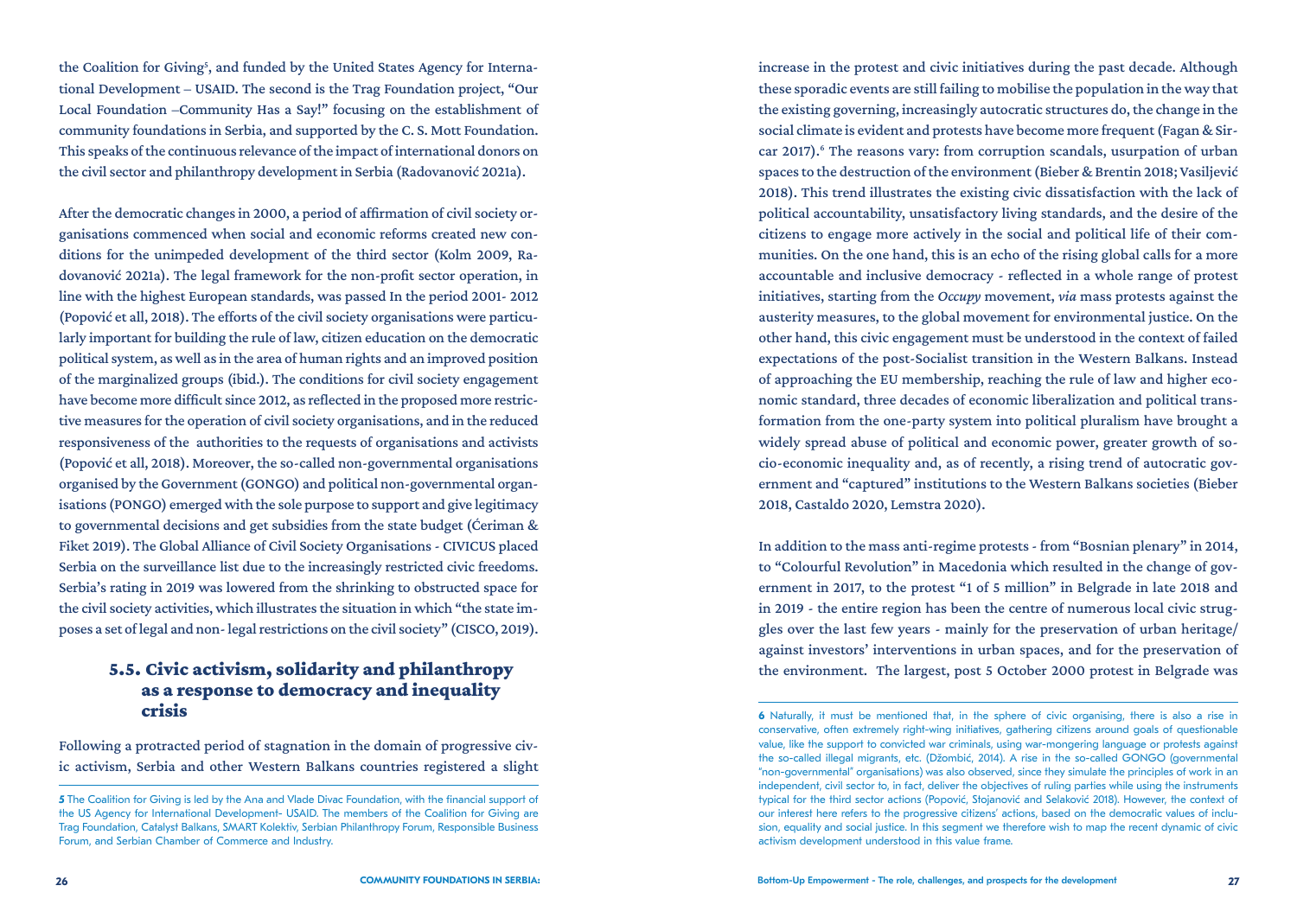held in May 2016 against the illegal demolition in the part of the city called "Savamala" to clear up the space for the controversial Belgrade Waterfront project. "The Right to the City", "For the Roof Over Our Heads" and "Solidarity Kitchen" were but a few of the initiatives addressing social (in)justice that attracted considerable media attention. In the past years, eco-activism started gathering an increasing number of participants mobilised around various topics from neighbourhood defense of green spaces, to protests for the defense of rivers and against the construction of small hydro-power plants, to mass protests like the "Ecological Uprising" in Belgrade in April 2021 supported by 70 environmental organisations from Serbia and the region. $7$  The most recent active protests and local struggles across the region concern the fight against the construction of small hydro-power plants on fast mountain rivers.<sup>8</sup> In August 2020, the inhabitants of the small village of Rakita, supported by activists from the whole of Serbia, organised manual removal of pipes for the small hydro-power plant, previously illegally installed on the riverbed bottom. Local populations of Serbian and Albanian origin in the Kosovo town of Štrpce, jointly protected their local river - their only source of potable water. In addition to these, there is a whole range of local, more or less formalised initiatives of active citizens and organisations, striving to bring about social change (Pudar Draško, Fiket and Vasiljević 2020). The range of topics that mobilise citizens is rather broad, starting from the initiatives for the protection of urban heritage and space, to fights for the protection of natural resources, anti-government protests, anti-corruption protests, usurpation of democratic institutions, and social injustice (Vasiljević 2019; Vasiljević 2021).

However, only a small number of citizens take part in such actions. In 2018, only 7% participated in a public gathering or a protest in the previous two to three years (CRTA, 2018). Asked whether they had participated in at least one action addressing the politics and decision-making including political debates, signing petitions, participation in public gatherings, demonstrations, protests, reporting issues to the media or the police, etc, only 39% of the respondents stated they had (ibid.). Still, if political discussions with others are excluded, only 26% of citizens participated in at least one action referring to politics and decision-making (ibid.). Moreover, citizens are generally not overly confident that their personal engagement, namely involvement in a democratic process, will enable them to influence changes in their own country (CRTA 2021, Radovanović 2021a). The finding that the Serbian citizens do not believe they have the power to influence the situation in their own country has been repeated across studies. So, in their study about the political orientation of the Serbian citizens, Fiket et al. (2017) ascertained that the citizens have low levels of confidence in being able and competent to understand socio-political issues, and the low level of confidence that their contribution would be appreciated. These constitute a potential obstacle to civic engagement and development of local philanthropy.

The involvement of citizens in the work of civil society organisations is also very low. As demonstrated by findings of a study conducted on a national representative sample, a considerable majority of the surveyed citizens (79%) consider themselves insufficiently informed about the work of the civil society organisations (IPSOS Strategic Marketing & Velat 2019). The majority of citizens (95%) do not participate in the work of organisations in any way. Some citizens have stated they were members (3%), some they were volunteers or members, and others that they were volunteers only (1% each).

When it comes to citizens' participation in charity campaigns, almost two fifths of the surveyed citizens did not respond to a charity campaign. Over the past three years, this is reported by approximately one half of respondents (Trag Foundation, 2020). Among those who took part in philanthropic actions in the past three years, the most frequent form of assistance is monetary donation (83%), followed by the provision of material resources (49%), and a combination of fiduciary and in-kind donations (38%). In addition, one in three citizens involved in a philanthropic action did so through volunteering. Approximately the same percentage provided psychological and moral assistance to vulnerable categories of the population. The most common purpose of individuals' philanthropic actions (53%) was the treatment of sick children. One in five respondents (20%) got involved wishing to contribute to "treat-

**<sup>7</sup>** At the time of finalization of this study, mass protests and road blocks were taking place in Serbia. These were spurred by civic dissatisfaction due to the announced amendments to the Law on Referendum and Law on Expropriation. These legislative amendments were interpreted as a scene-setter for a long- announced project of lithium exploitation in the Jadar valley, to be implemented by the Rio Tinto multinational company. This project has been most severely criticized by numerous civil society organisations, notably those focused on ecology and environmental protection.

**<sup>8</sup>** The construction of small hydro-power plants has been in focus of debate for quite some time. Initially praised for their ability to generate clean energy, small hydro-power plants soon became the focus of criticism of many experts, as it became clear that their detrimental effects exceed their potential benefits by far. Using the power of small, fast mountain streams, the construction of SHPs significantly impacts the entire ecosystem, by stopping river flows and fish migration, inducing morphological changes in the ground, and by affecting the surrounding flora and fauna, see: https:// biepag.eu/environmental-activism-in-the-balkans-from-direct-action-to-political-subjectivity/.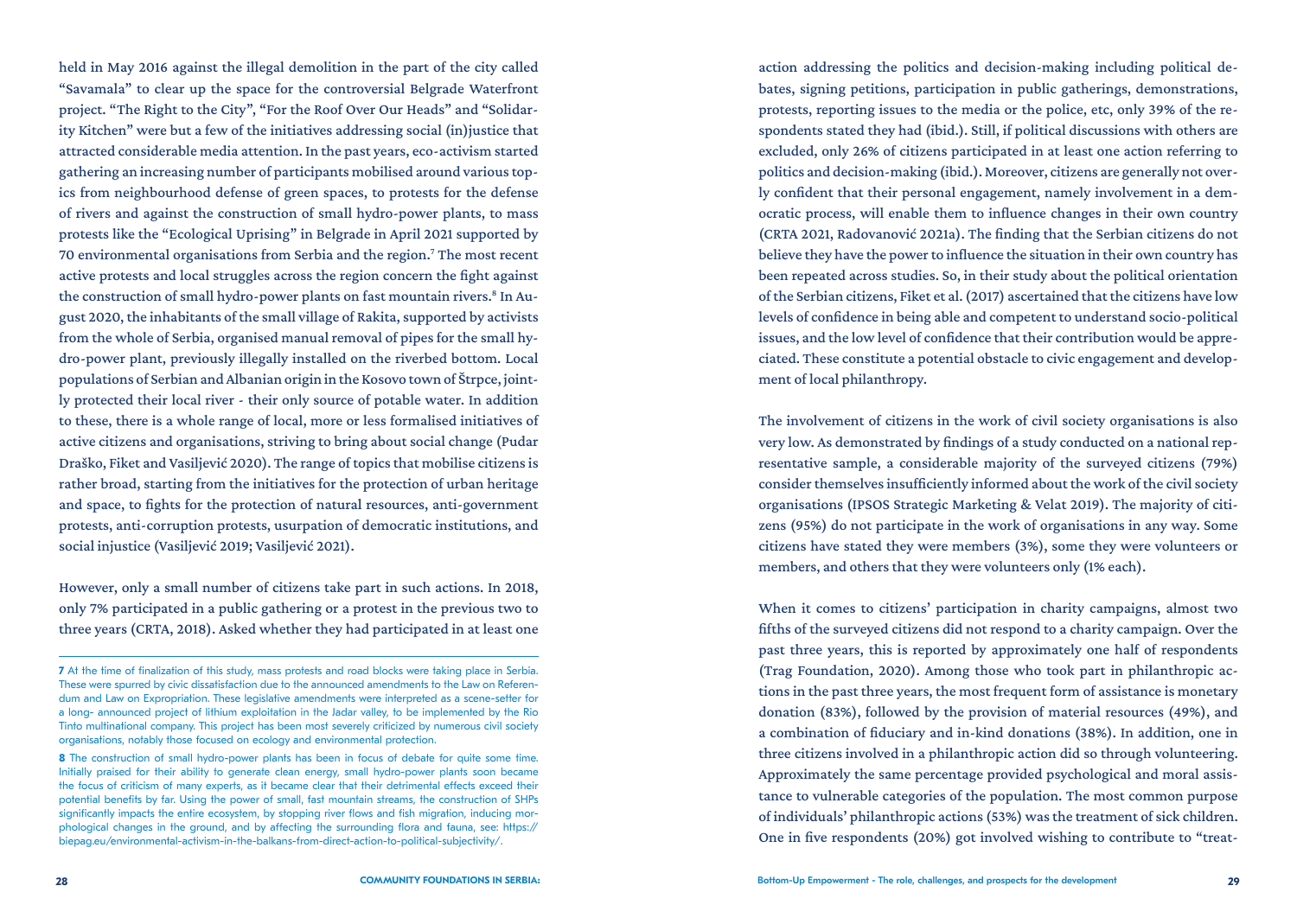ment of sick people", and 17% stated they participated in different campaigns to "help the poor".

Two observations are important to understand the mobilisation potential of civic engagement over the past several years. First, civil society organisations are being less perceived as drivers of change. On the one hand, campaigns portraying civil society organisations as "foreign mercenaries" for several decades, and on the other, abuses and embezzlement of certain organisations and campaigns, have destroyed the citizens' trust. Additionally, the project-oriented work, guided by big donors, focused on partial institutional reforms instead of on identifying systemic solutions, and frequent cooperation with local and central authorities, have contributed to the declining trust in "traditional" non-governmental organisations and lack of trust in their capacities to adequately channel and articulate citizens' dissatisfaction and problems. Negative perceptions of a considerable share of citizens about civil society organisations have been confirmed by numerous empirical studies (IPSOS Strategic Marketing & Velat 2019, SIGN Network 2019, Trag Foundation 2021).

Second, despite the undisputed rise in civic activism in the entire region, this type of engagement still happens on an ad hoc basis, often with high intensity but short duration, with weak organisation and questionable success. Keeping in mind the expressed will of the citizens to get engaged in their local communities around the issues of direct importance for their everyday lives, a particularly important question arises regarding the future effects of this type of mobilisation on empowering the feeling of political efficiency in citizens and on the democratisation of broader society.

The listed examples testify about the vital need of the citizens in the entire region to engage and associate, defend their rights, demand institutional accountability and the rule of law. However, the extent of this mobilisation potential and its effects on democratisation of the broader society are difficult to assess: How many people do actually get involved? What is their perception of political and social changes and stakeholders able to bring them about? Can local civic engagement revive democracy in the region?

Local civic initiatives, focused on tangible and concrete everyday issues of the citizens, carry a certain mobilization potential. As demonstrated, they have the capacity to bridge the ethnic and other divisions, thus strengthening the

citizens' sense of civic duty and power to act. Even when they are rapidly dismantled or when they achieve limited results, they still change the public discourse and imprint on collective imagination, opening the space to new associations and engagements in the future. One of the questions we sought to answer through our field research is whether the community foundations present an opportunity for local civic initiatives.

### 5.6. Characteristics of a more specific context

Community foundations emerge in four regions in the Republic of Serbia: in the region of Belgrade, there is one active foundation in the city municipality of Obrenovac; in the region of Vojvodina, there are two active foundations – one in the town of Pančevo and the other in the municipality of Stara Pazova; in the region of Šumadija and Western Serbia, there are two active foundations – one in Šabac<sup>9</sup> , and the other in Novi Pazar; the region of Eastern and Southern Serbia also hosts two foundations – one in Zaječar and the other one in Niš.

Local communities in which community foundations operate are heterogeneous from the aspect of their size, measured by the number of inhabitants. The largest city is Niš with over 250,000 inhabitants; Novi Pazar, Šabac and Pančevo are of the approximately the same size - 100,000 inhabitants; Obrenovac and Stara Pazova have more than 70,000 and 65,000 inhabitants respectively, while Zaječar registers the smallest population – just under 60,000.

| Table 3. Population by nationality, according to the 2011 Census |  |  |  |
|------------------------------------------------------------------|--|--|--|
|------------------------------------------------------------------|--|--|--|

|                   | <b>Obrenovac</b> | Pančevo | <b>Stara</b><br>Pazova | Šabac   | <b>Novi</b><br>Pazar | Zaječar                 | <b>Niš</b> |
|-------------------|------------------|---------|------------------------|---------|----------------------|-------------------------|------------|
| <b>TOTAL</b>      | 72,085           | 123,414 | 65,792                 | 115,884 | 100,410              | 59,461                  | 260,237    |
| <b>Serbs</b>      | 67,185           | 97,499  | 54,516                 | 110,642 | 16,234               | 52,292                  | 243,381    |
| <b>Albanians</b>  | 17               | 68      | 9                      | 7       | 202                  | 40                      | 97         |
| <b>Bosniaks</b>   | 14               | 102     | 17                     | 23      | 77,443               | $\overline{\mathbf{4}}$ | 44         |
| <b>Bulgarians</b> | 26               | 501     | 12                     | 9       | 5                    | 181                     | 927        |

9 As already mentioned, the foundation from Šabac opted out of the programme. Since it was active at the time of this study implementation, a contextual overview in regard to this foundation will also be presented.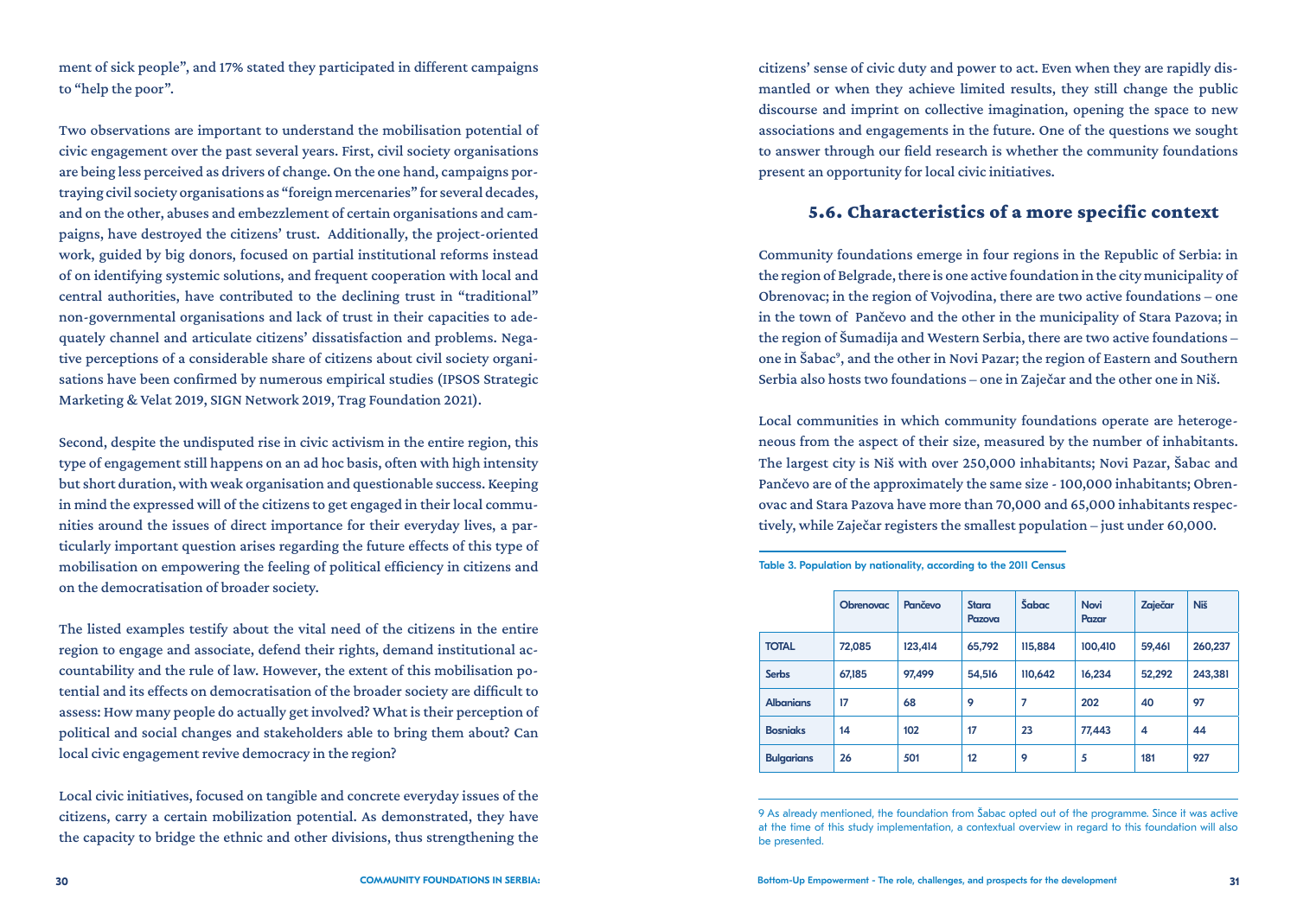| <b>Bunjevacs</b>               | $\overline{7}$ | 13    | 4              | 1     | 1              | ٠              | 10 <sup>10</sup> |
|--------------------------------|----------------|-------|----------------|-------|----------------|----------------|------------------|
| <b>Vlachs</b>                  | 1              | 10    | $\overline{2}$ | 4     | ÷,             | 2,856          | 15               |
| Gorani                         | 5              | 84    | 21             | 49    | 246            | 28             | 202              |
| <b>Yugoslavs</b>               | 99             | 586   | 206            | 123   | 67             | 89             | 416              |
| <b>Hungarians</b>              | 37             | 3,422 | 131            | 60    | 6              | 14             | 68               |
| <b>Macedonians</b>             | 138            | 4,558 | 179            | 80    | $\overline{7}$ | 148            | 823              |
| <b>Muslims</b>                 | 73             | 414   | 83             | 393   | 4,102          | 28             | 58               |
| <b>Germans</b>                 | 11             | 196   | 27             | 11    | $\overline{2}$ | 6              | 28               |
| Roma                           | 1,574          | 2,118 | 1,193          | 1,902 | 566            | 753            | 6,996            |
| <b>Romanians</b>               | 43             | 3,173 | 8              | 48    | ٠              | 204            | 26               |
| <b>Russians</b>                | 31             | 90    | 52             | 35    | 13             | $\overline{7}$ | 62               |
| <b>Rusyns</b>                  | $\overline{2}$ | 14    | 9              | 6     | ä,             | ä,             | 4                |
| <b>Slovaks</b>                 | 18             | 1,411 | 5,212          | 15    | ä,             | 5              | 38               |
| <b>Slovenians</b>              | 14             | 120   | 27             | 18    | 4              | 23             | 104              |
| <b>Ukrainians</b>              | 8              | 38    | 47             | 20    | 4              | $\overline{2}$ | 20               |
| <b>Croats</b>                  | 106            | 880   | 1,336          | 165   | 20             | 71             | 398              |
| <b>Montenegrins</b>            | 200            | 529   | 122            | 70    | 44             | 98             | 659              |
| <b>Others</b>                  | 131            | 450   | 78             | 161   | 312            | 150            | 420              |
| <b>Undeclared</b>              | 1,021          | 4,278 | 1,838          | 1,256 | 216            | 1,400          | 3,018            |
| <b>Regional</b><br>affiliation | 6              | 1,185 | 180            | 28    | 70             | 29             | 61               |
| n/a                            | 1,757          | 1,675 | 483            | 758   | 846            | 1,033          | 2,362            |

*Source*: Municipalities and regions in the Republic of Serbia, 2020, SORS

Tables 3 and 4 present the data on the population of local communities according to nationality and religion. As shown above, the majority population is of Serbian nationality and orthodox religion, except in Novi Pazar where the majority population is of Bosniak nationality and Islamic religion.

Table 4. Population by religion, according to the 2011 Census

|                             | <b>Obrenovac</b> | Pančevo | <b>Stara</b><br>Pazova | Šabac          | <b>Novi Pazar</b>       | Zaječar | <b>Niš</b> |
|-----------------------------|------------------|---------|------------------------|----------------|-------------------------|---------|------------|
| <b>Orthodox</b>             | 67999            | 105546  | 55486                  | 111054         | 16051                   | 54738   | 240765     |
| <b>Catholic</b>             | 229              | 3930    | 1724                   | 291            | 51                      | 192     | 809        |
| Protestant                  | 30               | 2759    | 4940                   | 68             | 3                       | 36      | 258        |
| Other<br><b>Christian</b>   | 34               | 52      | 56                     | 28             | $\overline{\mathbf{A}}$ | 27      | 117        |
| <b>Islamic</b>              | 190              | 769     | 126                    | 760            | 82710                   | 164     | 2486       |
| <b>Judaist</b>              | 1                | 31      | 3                      | $\overline{2}$ | ٠                       | ۰       | 12         |
| <b>Eastern</b><br>religions | 10 <sup>10</sup> | 47      | 8                      | 8              | 1                       | 19      | 80         |
| Other<br>religions          | 19               | 82      | $\overline{7}$         | 12             | ٠                       | 18      | 50         |
| <b>Agnostics</b>            | 15               | 102     | 17                     | 28             | 3                       | 12      | 109        |
| <b>Atheists</b>             | 441              | 1826    | 431                    | 478            | 71                      | 376     | 2656       |
| <b>Undeclared</b>           | 1248             | 5548    | 2334                   | 1592           | 360                     | 1947    | 6578       |
| n/a                         | 1856             | 2171    | 541                    | 982            | 860                     | 1400    | 3568       |

*Source:* Municipalities and regions in the Republic of Serbia, 2020, SORS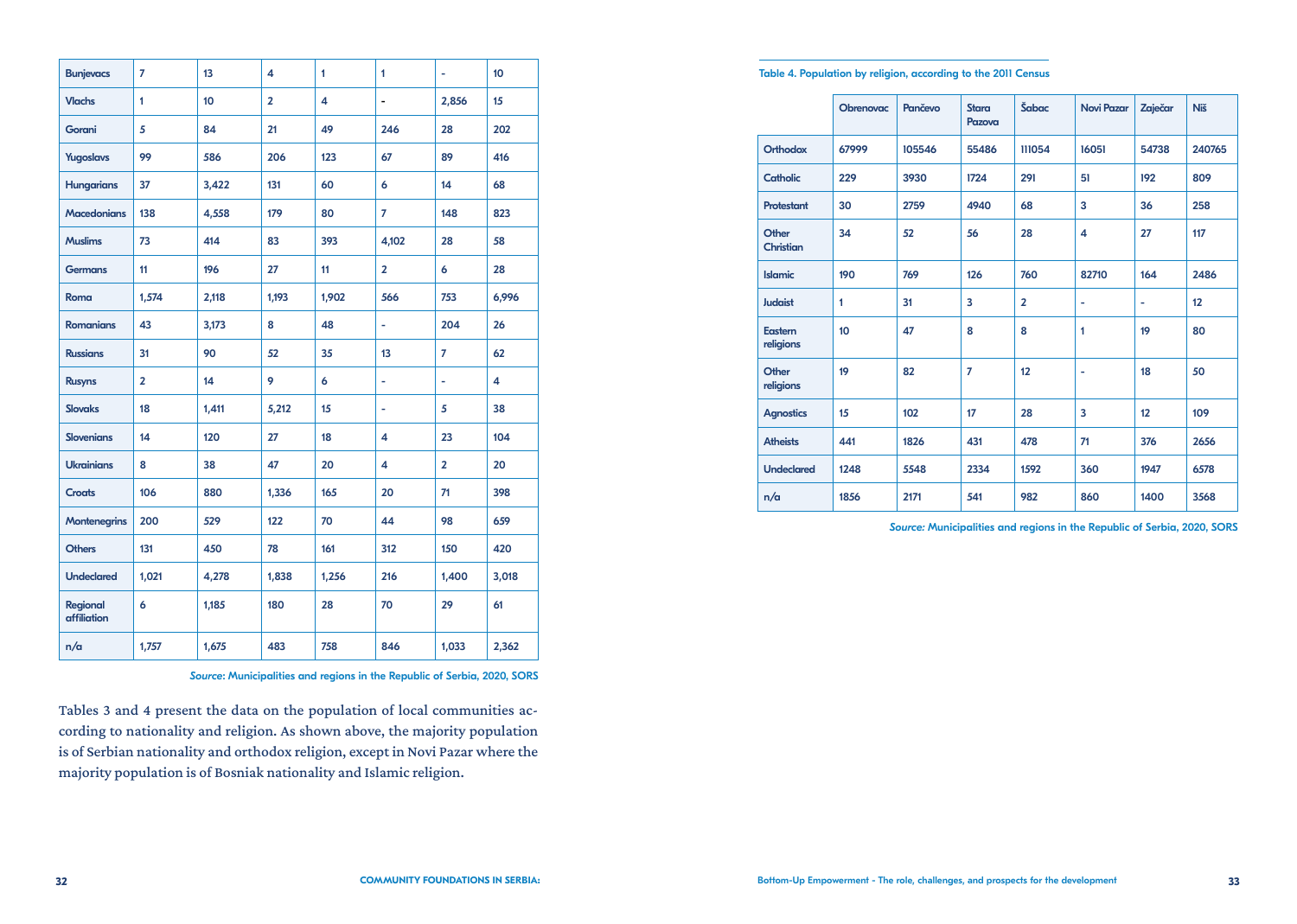Chart 1 presents the data on population aged 15+ by education level. The highest number (almost 45%) of residents without education, with incomplete primary or only completed primary education live in the territories of Novi Pazar and Zaječar. Out of the communities observed, Niš has the biggest share of residents with college and higher education (23%).

#### Chart 1. Population aged 15+, by education level, 2011 Census



Source*: Municipalities and regions in the Republic of Serbia, 2020, SORS*

Analysing the number of the formally employed, there are discrepancies between the towns and municipalities observed. In Novi Pazar and Zaječar, the number of registered employed persons to 1000 inhabitants is below the national average. The number of registered unemployed persons per 1000 inhabitants is higher than the national average in these two towns, and in Niš. With respect to the average salaries in the observed towns and municipalities, only Obrenovac registers an average salary per employee which is above the national average.

#### Table 5. Employment and salaries

|                     | Number of<br>the employed<br>persons | No. of the<br>employed<br>per 1000<br>inhabitants* | Number of the<br>unemployed<br>persons | No. of the<br>unemployed<br>per 1000<br>inhabitants** | <b>Average salaries</b><br>excluding taxes<br>and benefits, per<br>employee*** |
|---------------------|--------------------------------------|----------------------------------------------------|----------------------------------------|-------------------------------------------------------|--------------------------------------------------------------------------------|
| <b>Obrenovac</b>    | 24,606                               | 341                                                | 3.679                                  | 51                                                    | 55.680                                                                         |
| Pančevo             | 37,990                               | 318                                                | 6,635                                  | 56                                                    | 54.134                                                                         |
| <b>Stara Pazova</b> | 21.378                               | 330                                                | 1.419                                  | 22                                                    | 49.044                                                                         |
| Šabac               | 34.980                               | 318                                                | 6,306                                  | 57                                                    | 48,586                                                                         |
| <b>Novi Pazar</b>   | 19,770                               | 185                                                | 20,223                                 | 189                                                   | 41,302                                                                         |
| Zaječar             | 13.199                               | 247                                                | 4,752                                  | 89                                                    | 48,144                                                                         |
| <b>Niš</b>          | 83,728                               | 327                                                | 23,358                                 | 91                                                    | 51,009                                                                         |

Source: *Municipalities and regions in the Republic of Serbia, 2020, SORS*

\* national average in 2019 amounted to 313

\*\* national average in 2019 amounted to 70

\*\*\*national average in 2019 amounted to 54,919

Table 6 presents the data on the registered employment by activity sectors. The biggest share of the employed is in the manufacturing sector. In the majority of observed towns and municipalities. The only exception is Zaječar, where the largest share is found in the wholesale and retail and repair of motor vehicle sector. In Novi Pazar, the share of the employed is approximately the same in these two sectors. If the shares of registered employment are compared in the local communities concerned, it can be noted that the highest share of registered employment is in the manufacturing sector in Stara Pazova (34.1%), and the lowest in Zaječar (14.1%). Notably, relative to other towns and municipalities, Obrenovac has a significantly higher share of registered employment in the sector of administrative and support services (18.3%), Novi Pazar in the education sector (12.0%), Zaječar in the sector of health care and social protection (11.3%), while Šabac registered a higher share of registered individual agricultural producers (8.8%) than the other towns and municipalities observed.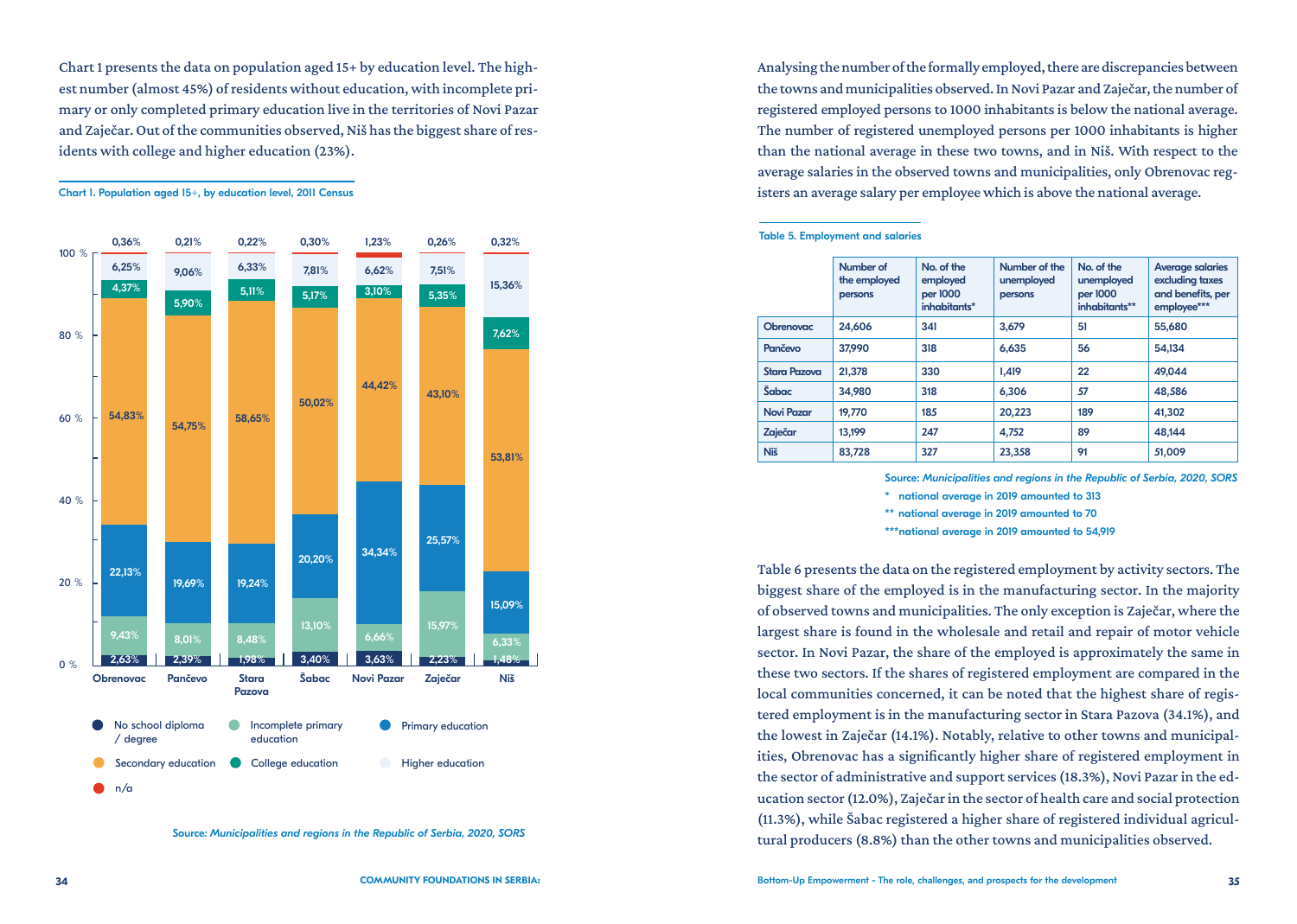#### Table 6. Registered employment by activity sectors

|                                                                      | <b>Obrenovac</b> | Pančevo | <b>Stara</b><br>Pazova | Šabac            | <b>Novi</b><br>Pazar | Zaječar | <b>Niš</b>       |
|----------------------------------------------------------------------|------------------|---------|------------------------|------------------|----------------------|---------|------------------|
| <b>Agriculture, forestry</b><br>and fisheries                        | 0.1              | 2.3     | 1.2                    | 0.6              | 0.3                  | 2.0     | 0.2              |
| Mining                                                               | 0.1              | 0.8     | 0.1                    | 0.1              | 0.3                  | 3.9     | 0.2              |
| <b>Manufacturing industry</b>                                        | 21.5             | 22.6    | 34.1                   | 29.4             | 18.5                 | 14.1    | 25.6             |
| Power, gas<br>and steam supply                                       | 9.9              | 1.3     | 0.4                    | 0.7              | 0.7                  | 1.8     | 1.0 <sub>1</sub> |
| <b>Water supply and waste</b><br>water management                    | 2.0              | 2.3     | 1.2                    | 1.7              | 2.2                  | 2.0     | 2.4              |
| Construction                                                         | 4.0              | 4.5     | 4.2                    | 4.8              | 9.7                  | 3.7     | 3.9              |
| Wholesale and retail and<br>motor vehicle repair                     | 13.1             | 19.4    | 23.4                   | 17.7             | 18.3                 | 16.9    | 16.5             |
| <b>Transport and storage</b>                                         | 5.8              | 6.2     | 10.2                   | 6.0              | 6.9                  | 5.0     | 6.6              |
| <b>Accommodation and</b><br>food services                            | 2.2              | 3.5     | 2.5                    | 2.5              | 4.0                  | 3.5     | 4.3              |
| Information and<br>communication                                     | 1.0              | 1.7     | 0.9                    | 1.1              | 1.2                  | 1.4     | 3.7              |
| <b>Financial services and</b><br>insurance services                  | 1.2              | 1.7     | 0.6                    | 1.6              | 1.0                  | 1.6     | 1.8              |
| <b>Real estates</b>                                                  | 0.2              | 0.2     | 0.2                    | 0.2              | 0.0                  | 0.2     | 0.2              |
| Expert, scientific,<br>Innovation and technical<br><b>activities</b> | 2.1              | 4.4     | 2.5                    | 3.1              | 2.6                  | 2.9     | 4.3              |
| Administrative and<br>support services activities                    | 18.3             | 2.8     | 5.0                    | 1.9 <sup>°</sup> | 1.3                  | 3.4     | 2.6              |
| Public administration and<br>mandatory social<br>insurance           | 3.0              | 5.6     | 2.3                    | 4.2              | 6.4                  | 9.5     | 5.0              |
| <b>Education</b>                                                     | 5.1              | 6.3     | 3.4                    | 6.3              | 12.0                 | 8.2     | 8.8              |
| <b>Health care and</b><br>social protection                          | 5.2              | 9.2     | 3.3                    | 6.3              | 7.5                  | 11.3    | 9.2              |
| Art, entertainment and<br>recreation                                 | 1.1              | 1.5     | 1.2                    | 1.2              | 1.3                  | 1.5     | 1.5              |
| <b>Other services</b>                                                | 1.3              | 2.1     | 1.5                    | 1.8              | 3.0                  | 2.0     | 2.0              |
| <b>Registered individual</b><br>agricultural producers               | 2.9              | 1.7     | 1.6                    | 8.8              | 2.8                  | 5.1     | 0.1              |

Source: *Municipalities and regions in the Republic of Serbia, 2020, SORS*

#### 5.7. Community foundations in Serbia at a glance

Before we present the findings of the field survey, we will showcase the key data on community foundations based on their statutes and Internet presentations.

#### Step Forward Foundation, Zaječar

Step Forward Foundation was the first community foundation in Serbia, established in Zaječar in 2013. This foundation was established by the citizen association "Zaječar Initiative" to contribute to the development of the community in the Timok region, with a focus on the town of Zaječar. The Step Forward Foundation works on their community development by implementing four broad activities: mobilisation and use of local resources; fundraising outside the community for different needs in the community; giving grants to citizens' associations and informal groups for their activities that contribute to the development of communities in the Timok region and address the specific challenges faced by the citizens. In exceptional cases, and most often when humanitarian campaigns are concerned, the grant beneficiaries may be individuals; strengthening social capital - trust and relationship among the inhabitants in those communities. The foundation website enables fundraising for different initiatives of citizens' associations or informal groups, based on the assessment of the foundation Advisory Committee.

#### Obrenovac Youth Foundation

Obrenovac Youth Foundation was established by a group of young activists in June 2014 in an endeavour to contribute to the fastest possible recovery of Obrenovac from the consequences of major floods. The Foundation aims to provide support and assistance to children and youth in shaping their local community in line with their own needs. The Foundation supports civil society organisations, informal groups, institutions and individuals to change their own environment, influence decision-making at the local level and constantly improve their position. The core activity of the Foundation is delivered by implementing their own programme activities and/or providing support to projects and activities of other citizen associations, informal groups, professional organisations, institutions and individuals.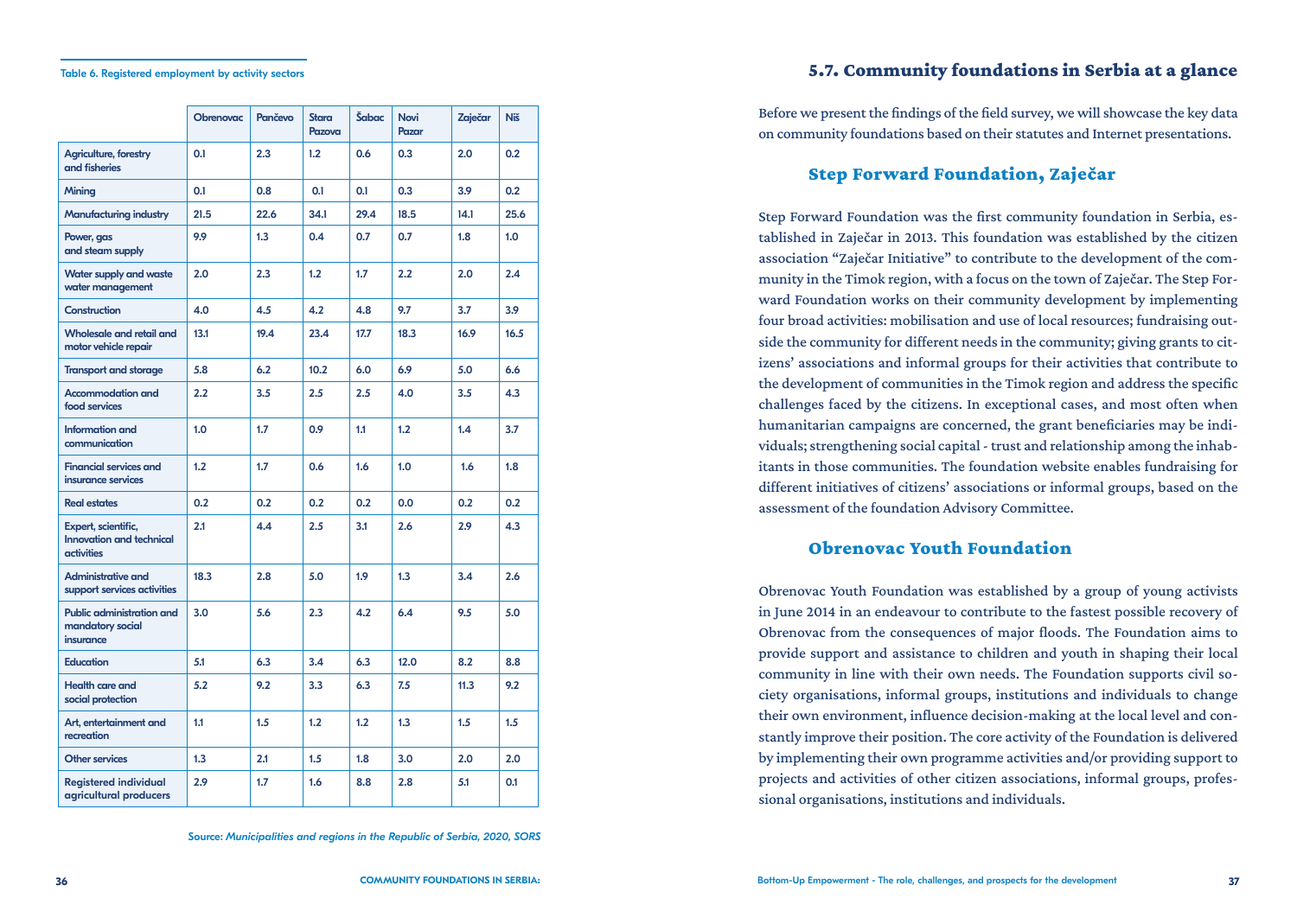The activities of the Foundation focus on: providing support to children and youth from devastated areas and areas hit by natural disasters; empowering children and youth to become agents of change in their local community and get actively involved in the decision-making processes, enhancing infrastructure development in the local community and infrastructure for children and youth; supporting the implementation of the objectives set forth in the local youth action plan and local children action plan; affirmation of values such as humanity, solidarity, activism, accountability, creativity/ innovation, critical thinking, and other civil society values; supporting and stimulating civil society development; development and promotion of philanthropy and culture of giving; identifying and activating different fundraising sources in the local community and outside of it; promoting the concept of community foundations as a model for the development of active and sustainable local communities. The Foundation established two funds used to directly support local initiatives initiated by the citizens of Obrenovac: Youth Fund and Neighbourhood Initiatives Fund.

#### Front Foundation, Novi Pazar

Front Foundation was established in Novi Pazar in 2015. Its mission is to provide support and assistance to citizens in shaping their local communities in line with their needs, by supporting civil society organisations, informal groups, individuals and institutions and by implementing their own activities. The objectives of the Foundation include providing support and fostering the development of civil society; affirming values of humanity, solidarity, activism, accountability, creativity, innovation and critical thinking; development and promotion of philanthropy and culture of giving; empowering youth to become the agents of change in their local communities and get involved in the decision-making processes. The Foundation fundraises from different sources, focusing on local resources primarily. It uses these resources for grant-making programmes in the community, to fund its own community programmes, and to cover its own expenses.

#### Community Foundation Stara Pazova

The objective of the Community Foundation Stara Pazova is to support its neighbours, active citizens coming from across the territory of the Municipality of Stara Pazova who want to make their street or neighbourhood a more beautiful, wealthier and comfortable place for living. The Foundation advo-

cates for additional education of youth, development, and improvement of public spaces, support to artists and culture, healthy and ecologically sound environment, and development of sports. The role of the Foundation is to be the link - to connect people with ideas and initiatives with socially responsible companies and individuals holding funds, time and knowledge to help them jointly implement these ideas. The areas of the Foundation's action include investing in youth education, support to culture and artists, development of public spaces, development of sports, environment and health.

#### Community Foundation Pančevo

The Community Foundation Pančevo is a development-oriented foundation working to lastingly contribute to the long-term development of the community by strengthening trust within the community so as to make it more homogeneous, more connected, more capable, and prepared to face challenges independently, respond to these challenges and address them in a proactive manner in the broadest possible interest of the citizens and for the common good.

#### Community Foundation Niš

The Community Foundation Niš aims to support the citizens of Niš who are ready to initiate positive changes in their street, district and the city. They foster the development of sports in Niš by investing in education, supporting culture and artists and developing public spaces. The mission of the Foundation is to connect people with different interests and professions, to ensure the citizens of Niš have space for active association and support them in addressing issues they cannot resolve by themselves.

#### Community Foundation Šabac

The Community Foundation from Šabac stated their main objective was to provide support to the development of social capital and transition towards solidarity in the town of Šabac, by ensuring permanent funding for the community; supporting broad interests of the citizens of Šabac and advocating for the interests of citizens regarding important issues in the community. The core values of the Foundation are solidarity, commitment, independence, honesty, appreciating diversity and tolerance, accountability, integrity, capacity building, openness, entrepreneurial spirit.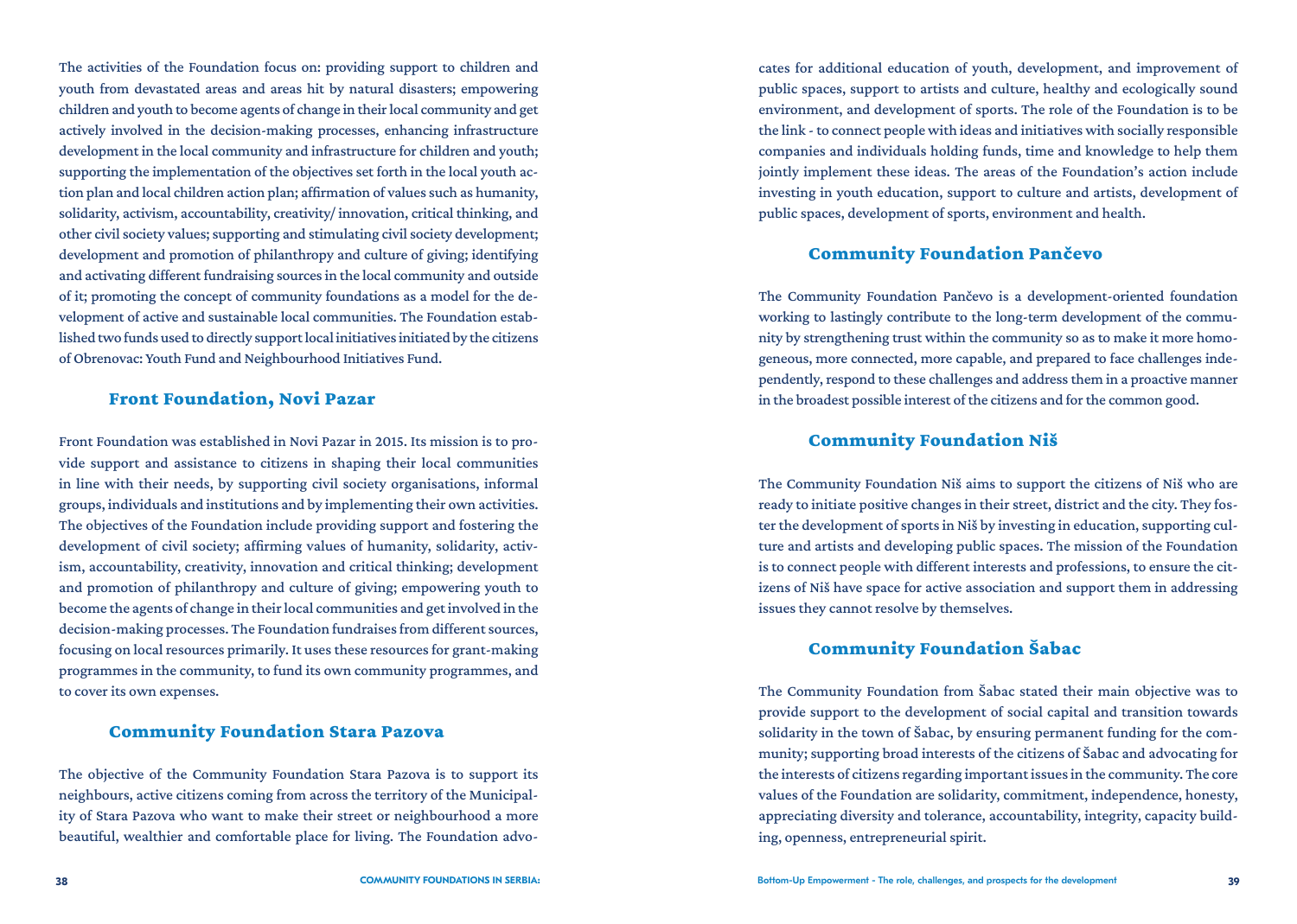## <span id="page-21-0"></span>**Key Characteristics of Community Foundations - Survey Findings 6**

## 6.1. Staff

Three categories of persons are engaged in community foundations: staff (including permanently employed and service- contract engaged staff), permanent volunteers (the persons regularly, actively, and directly involved in the work of the foundation, but are not employed by it), and occasional volunteers (the persons involved in the work of the Foundation or specific activities once or occasionally).

Having in mind the small number of community foundations in the Republic of Serbia, the number of people engaged in their work is negligible. In 2021, 77 persons in total participated in the work of community foundations (the highest number involved in the period concerned), including the staff, permanent and occasional volunteers. By way of comparison, only 9 persons were engaged in 2015. Having in mind that the number of community foundations changed, we are talking about maximum 13 and minimum 5 people per foundation on the average.

When it comes to the structure of staff, community foundations predominantly rely on the work of their volunteers. The share of staff in the total number of active persons in community foundations in the period concerned varied from 3.90% in 2021 to 44.44% in 2015.

Since they have not been formally established yet, the emerging community foundations have no staff. In the first year of their existence, this group of citizens predominantly relied on the engagement of permanent volunteers. A somewhat higher number of occasional volunteers got involved in the work of the foundation compared to the number of permanently engaged in the second year.

#### Table 8. Emerging community foundations' staff- their number and structure

|                              | 2021 |        | 2020 |          |
|------------------------------|------|--------|------|----------|
| <b>Staff</b>                 | υ    | 0.00%  | 0    | $0.00\%$ |
| <b>Permanent volunteers</b>  | 23   | 39.66% | 21   | 72.41%   |
| <b>Occasional volunteers</b> | 35   | 60.34% | 8    | 27.59%   |
| Total                        | 58   | 100%   | 29   | 100%     |

In the past two years, the number of staff in the already established foundations was in the realm of 15%. In 2020, these foundations relied mostly on the work of occasional volunteers who accounted for approximately 50% of the total staff number, while in 2021 the share of permanent volunteers accounted for half of all staff.

#### Table 9. Established community foundations' staff- their number and structure

|                              | 2021 |         |    | 2020    |
|------------------------------|------|---------|----|---------|
| <b>Staff</b>                 | з    | 15.79%  | 3  | 14.29%  |
| <b>Permanent volunteers</b>  | 10   | 52.63%  |    | 33.33%  |
| <b>Occasional volunteers</b> | o    | 31.58%  |    | 52.38%  |
| <b>Total</b>                 | 19   | 100.00% | 21 | 100.00% |

|  | Table 7. Community foundations' staff- their number and structure |  |  |  |
|--|-------------------------------------------------------------------|--|--|--|
|--|-------------------------------------------------------------------|--|--|--|

|                              |    | 2021   |    | 2020   |    | 2019   |    | 2018   |                | 2017    |         | 2016   |          | 2015   |     | 2014   |
|------------------------------|----|--------|----|--------|----|--------|----|--------|----------------|---------|---------|--------|----------|--------|-----|--------|
| Staff                        |    | 3.90%  | -3 | 6.00%  |    | 25.00% |    | 13.51% | $\overline{a}$ | 12.12%  | 10      | 14.49% |          | 44.44% |     | 28.57% |
| <b>Permanent volunteers</b>  | 33 | 42.86% | 28 | 56.00% |    | 58.33% | 56 | 24.32% | $\circ$        | 27.27%  | $\circ$ | 13.04% |          | 55.56% | 10  | 71.43% |
| <b>Occasional volunteers</b> | 41 | 53.25% | 19 | 38.00% |    | 16.67% | 22 | 62.16% | -20            | 60.61%  | 50      | 72.46% | $\Omega$ | 0.00%  | - 0 | 0.00%  |
| <b>Total</b>                 | 77 | 100%   | 50 | 100%   | 12 | 100%   |    | 100%   | 33             | $100\%$ | 69      | 100%   |          | 100%   | 14  | 100%   |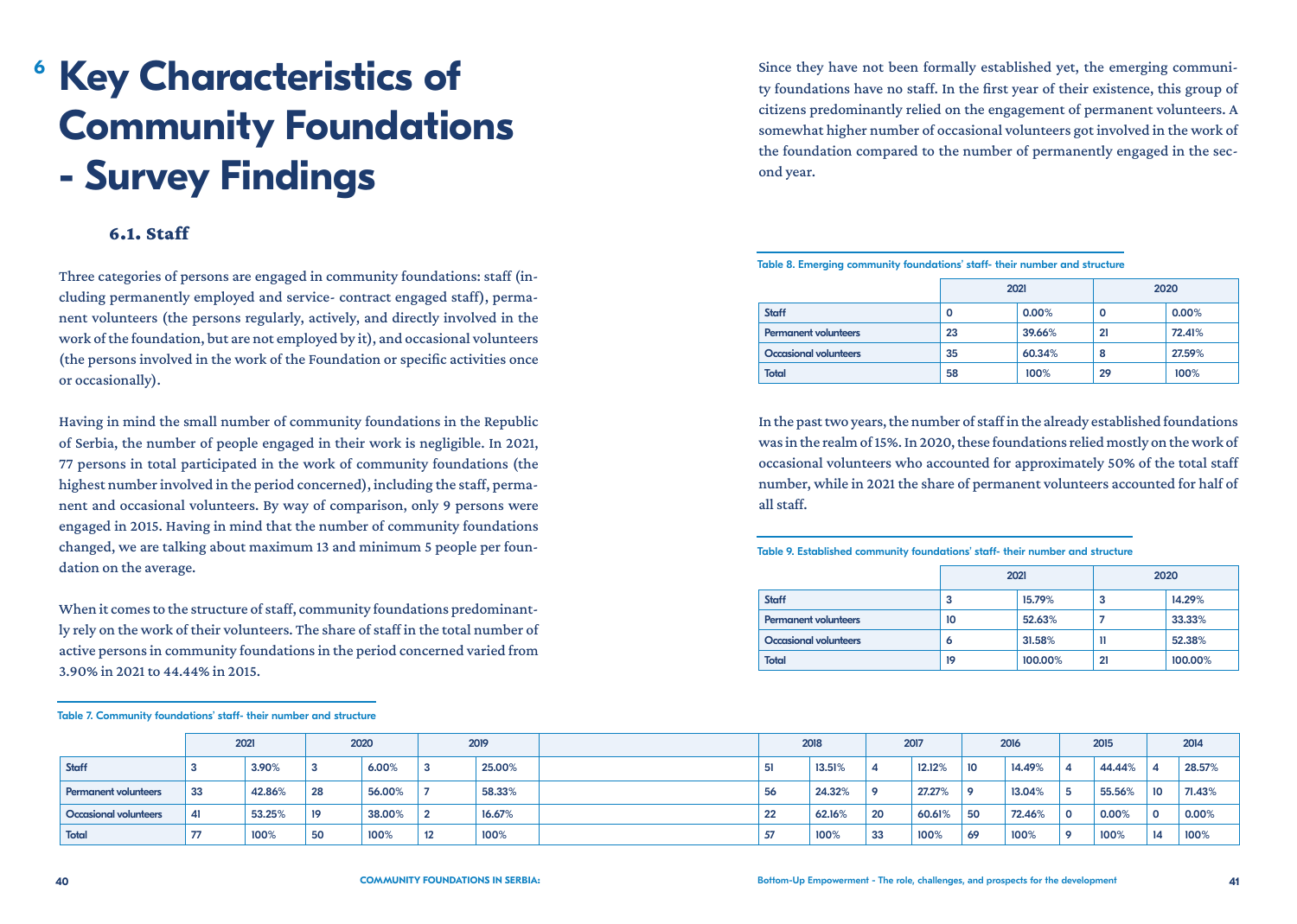### 6.2. Budget

In the first six months of 2021, one third of community foundations generated no income, one third generated incomes ranging from EUR 1,001 and 5,000, whereas the budget of one third of them varied between EUR 5,001 and 20,000.





In 2020, the budget of half of the community foundations ranged between EUR 1,001 and 5,000, one third had less than EUR 1,000, whereas 16.67% of foundations had no income.



As shown, one out of four community foundations did not generate any income, one earned between EUR 5,001 and 20,000, and two between EUR 1,001 and 5,000. At the same time, one of the foundations already established failed to generate revenues, whereas the other managed to make between EUR 5,001 and 20,000.





In 2020, one emerging community foundation operated with no income, two had less than EUR 1,000, while one managed to generate income between EUR 1,001 and 5,000. The budget of both of the already established foundations ranged between EUR 1,001 and 5,000.

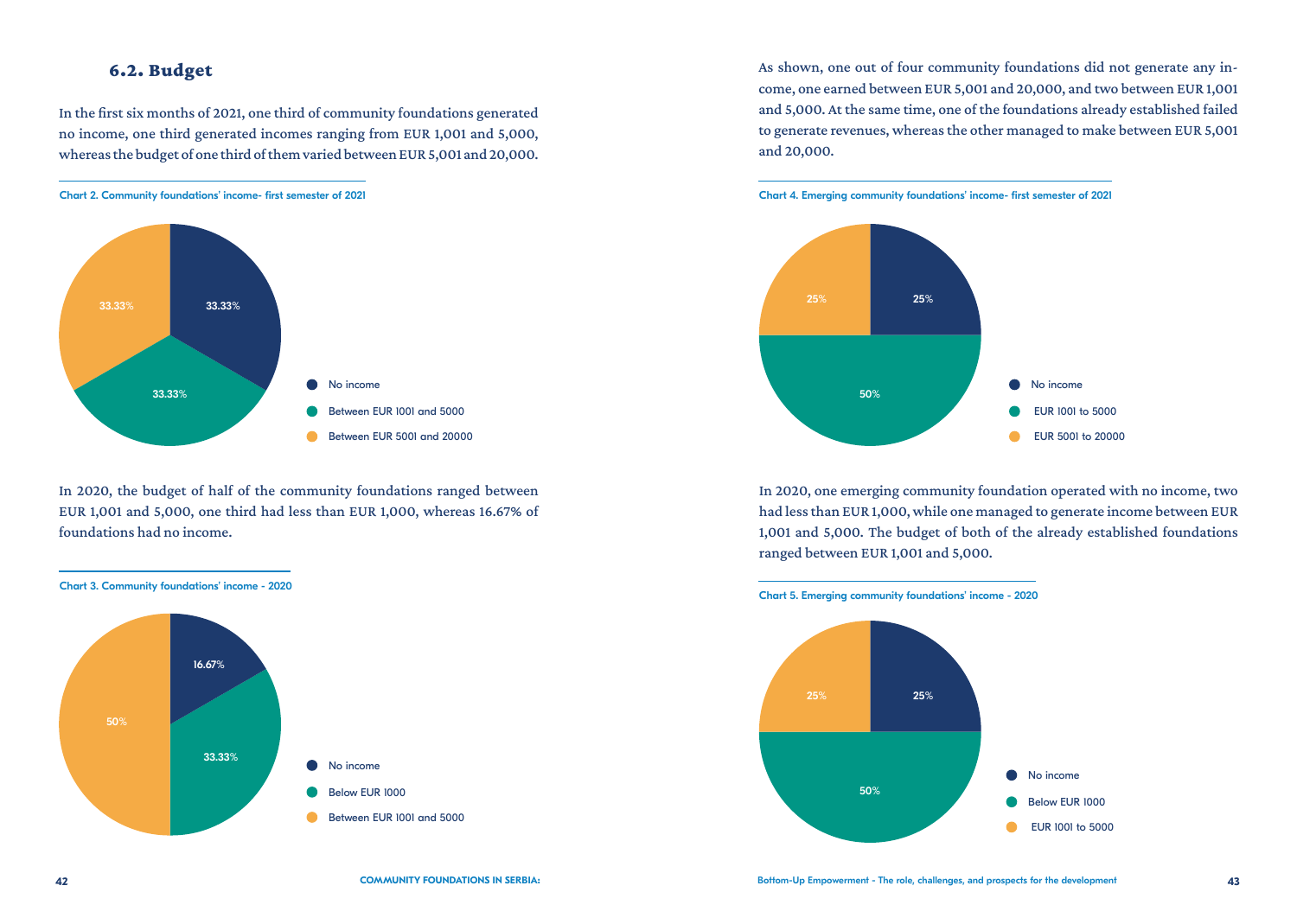The budgets of two community foundations participating in this survey differed. In four of the eight years observed, one foundation generated no income. During the five years in the period observed, one foundation generated income of more than EUR 20,001 *per annum.*

|  |  | Table 10. Annual income of the established community foundations |
|--|--|------------------------------------------------------------------|
|--|--|------------------------------------------------------------------|

|                                  | 2021   | 2020    | 2019   | 2018   | 2017   | 2016   | 2015   | 2014   |
|----------------------------------|--------|---------|--------|--------|--------|--------|--------|--------|
| No income                        | 50.00% | 0.00%   | 50.00% | 50.00% | 0.00%  | 0.00%  | 50.00% | 0.00%  |
| <b>Under</b><br><b>EUR 1,000</b> | 0.00%  | 0.00%   | 0.00%  | 0.00%  | 0.00%  | 0.00%  | 0.00%  | 0.00%  |
| <b>EUR 1.001 -</b><br>5,000      | 0.00%  | 100.00% | 0.00%  | 0.00%  | 50.00% | 0.00%  | 0.00%  | 0.00%  |
| <b>EUR 5,001 -</b><br>20,000     | 50.00% | 0.00%   | 50.00% | 0.00%  | 0.00%  | 50.00% | 0.00%  | 0.00%  |
| More than<br><b>EUR 20,001</b>   | 0.00%  | 0.00%   | 0.00%  | 50.00% | 50.00% | 50.00% | 50.00% | 50.00% |

#### 6.3. Management and decision-making

The managers of community foundations are men in 66.67 % of the cases. They are aged 31 – 40 in 83.33% cases, and 83.33 % of them hold a college diploma or university degrees.



Chart 8. Manager - education level



Most of the foundations do not have rules, procedures, and planning decisions in writing. Apart from the two that are legally bound to have a statute, the emerging foundations most often do not have a statute. Only one of the six community foundations concerned (the already established one) has a strategic plan in writing, and two (emerging) community foundations have written rules and decision-making procedures concerning their work.



With regard to strategic decisions, in the majority of cases (66.67%) it is the permanent volunteers and/or managers who make them (in 50.00% of the cases). Two foundations (one emerging and one already established) out of the observed six stated that the Management Board takes part in strategic decision-making. In a few cases, strategic decisions are passed by activity coordinators and staff (16.67%). Occasional volunteers and the broader public are not involved in the strategic decision-making.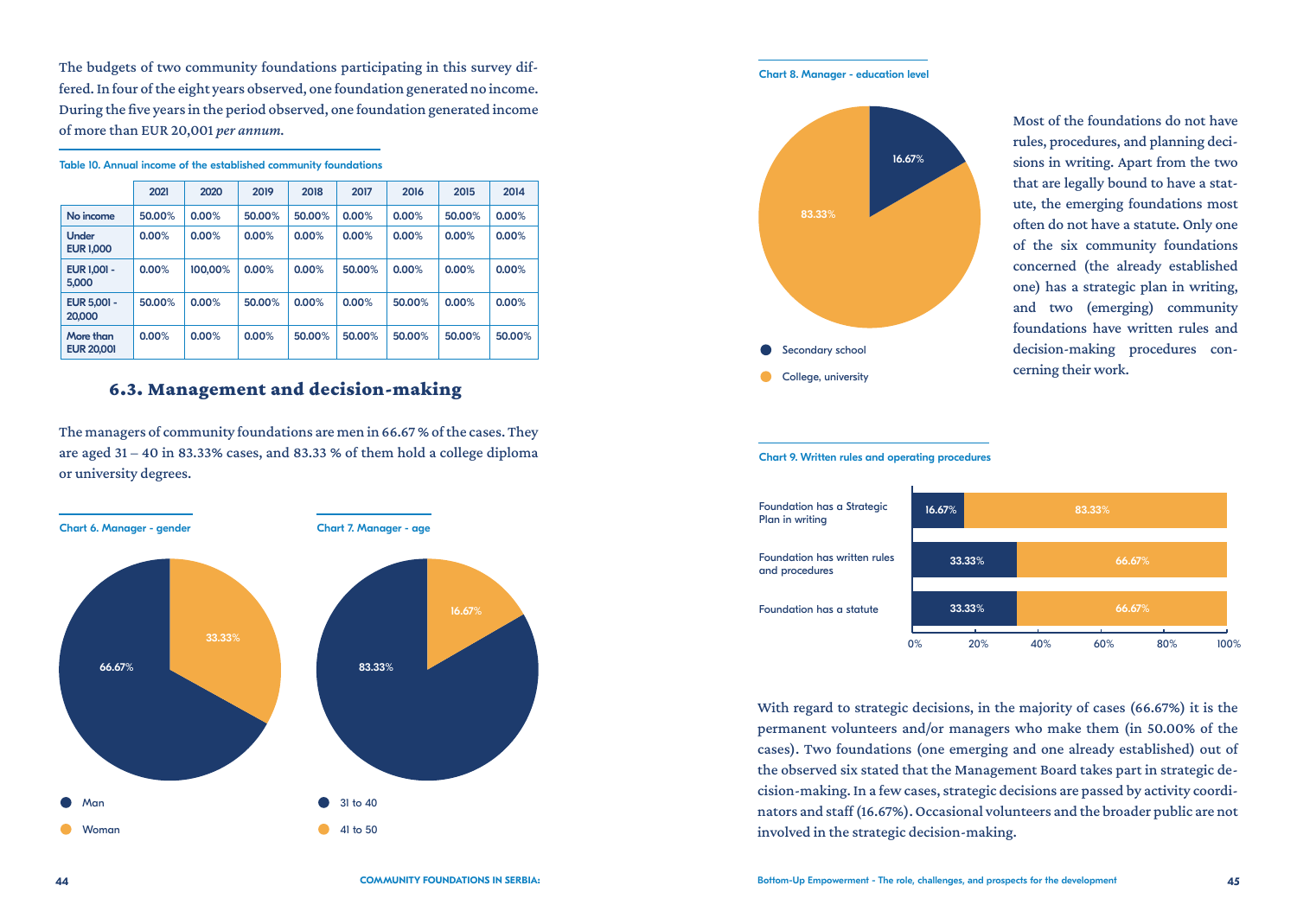#### Chart 10. Who makes strategic decisions?



In the majority of cases (66.67%), operational decisions are delegated to the level of a person who is coordinating a specific activity and/or they are passed by the foundation manager. Permanent volunteers are also involved (in 33.33% of the cases). Management boards, occasional volunteers, and the broader public in the local community are not involved in the decision-making process related to the everyday work.



#### 6.4. Programmatic areas and beneficiaries

All the participating community foundations have a mission, main orientation, and a framework of action, and are successful in delivering most of their activities in line with this orientation.

In terms of their programmatic areas, all the foundations have denoted culture and arts; the majority mentioned the environment (83.33%), education, and science; around half of them are active in the area of sports and recreation and infrastructure; one third are active in the gender equality domain. Only one of the six foundations listed one of the following areas: human rights, healthcare, and humanitarian issues. Based on the action areas of community foundations, it is evident that they are more development than charity oriented.



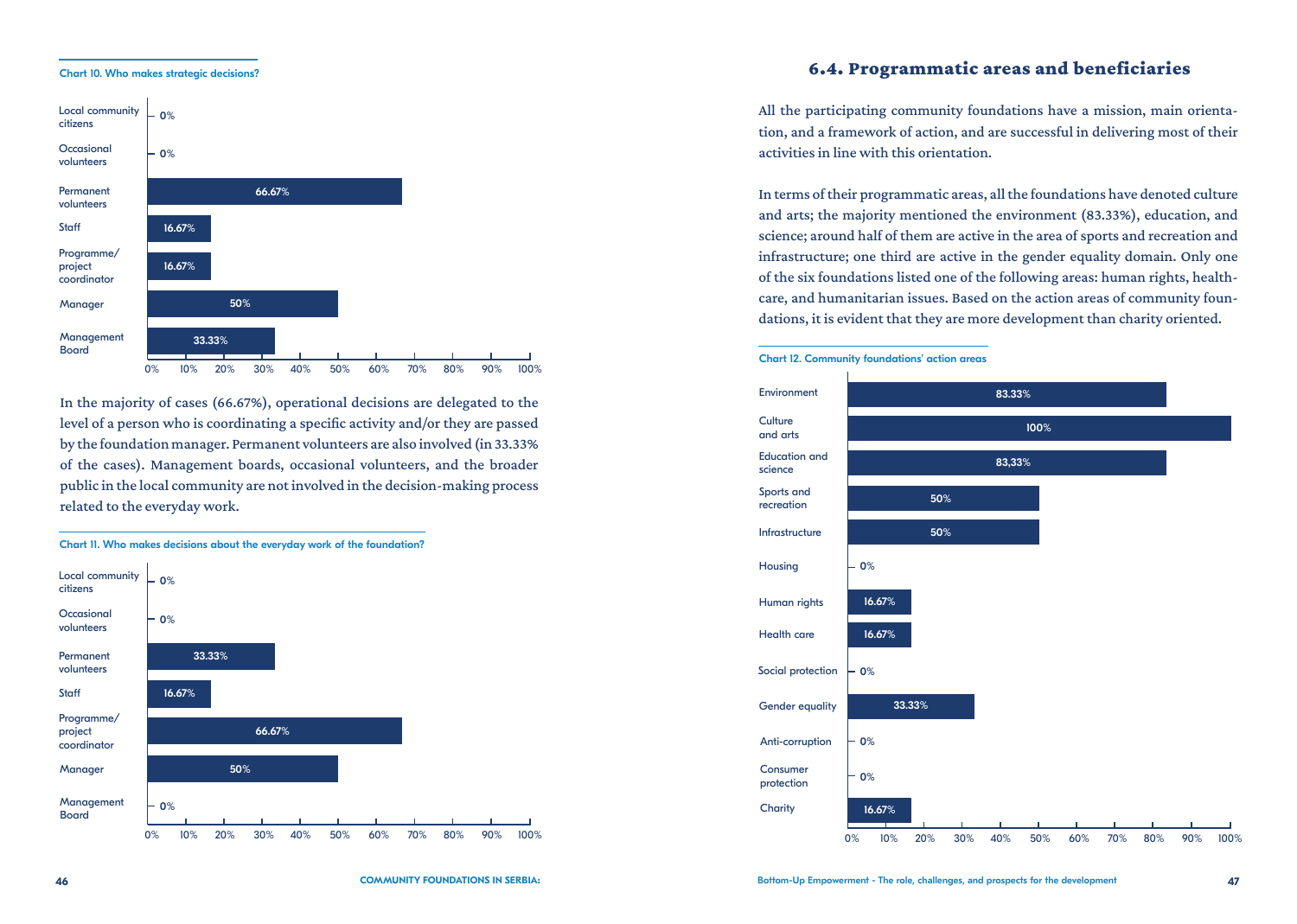All the foundations stated that informal groups of citizens were the direct beneficiaries of their funds, and civil society organisations were mentioned by the majority (66.67%). Around one third of community foundations directly support individual citizens as well, while one foundation mentioned public institutions are direct beneficiaries of their funds.

#### Chart 13. Direct beneficiaries of funds



When it comes to end beneficiaries, all the foundations stated that all the citizens can enjoy the benefits of the initiatives they support. In addition, the majority of them indicated youth (66.67%), around one half children, women, and civil society organisations as end beneficiaries. All the other categories of indirect beneficiaries (the sick, the poor, persons with disabilities or special needs, animals, and institutions) are also present, but to a lesser extent.

#### Chart 14. Final beneficiaries of the foundation funds

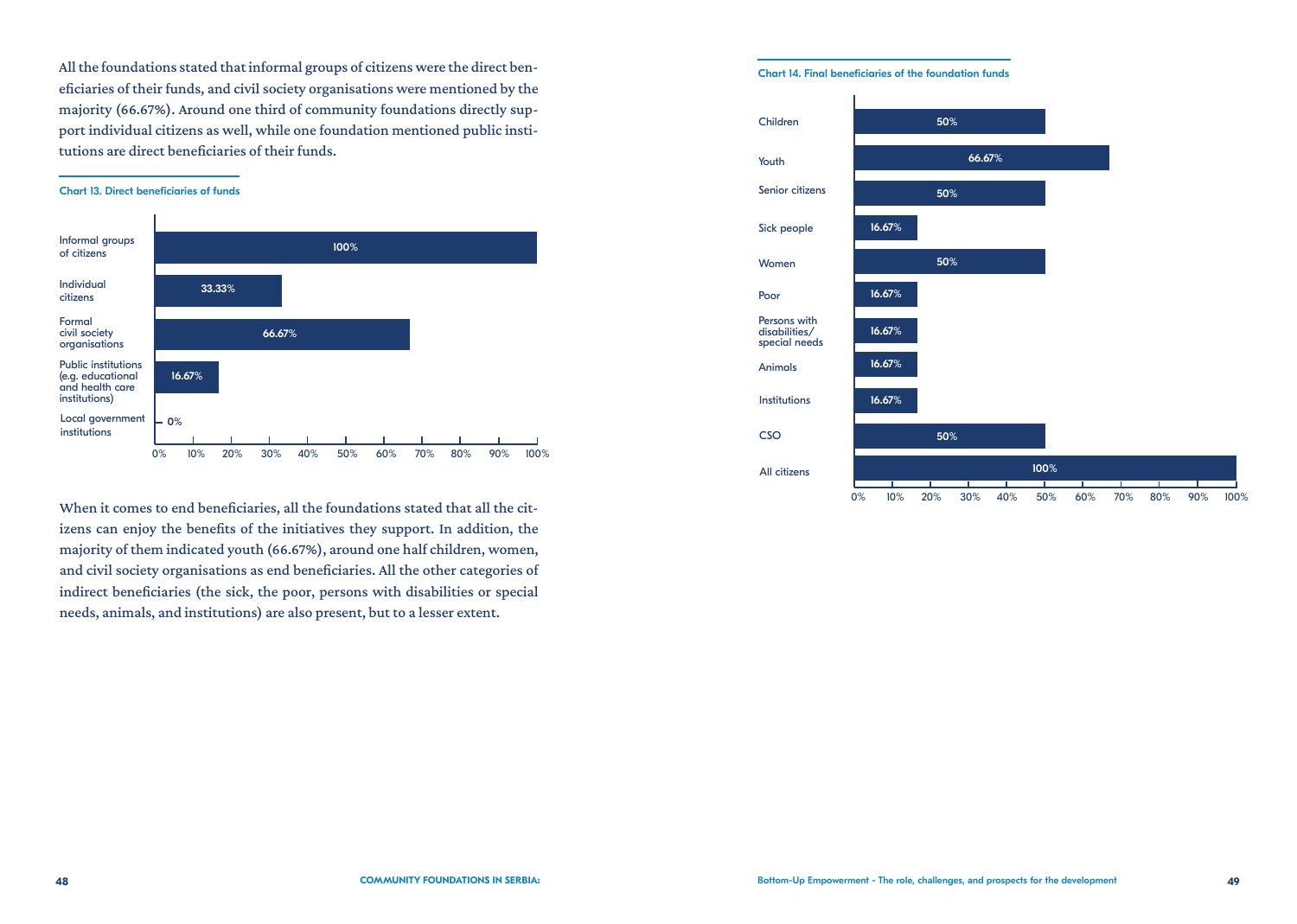### 6.5. Financing

Regarding the method of foundations' funding, most of them (83.33%) indicated corporate donations and volunteering, one half individual donations of citizens, one third projects, and one foundation mentioned auctions.

#### Chart 15. Methods of funding



The funding of the majority of community foundations (83.33%) comes from the corporate sector and national donor organisations, followed by citizens (in 66.67% of foundations). One half mentioned international donor organisations, while only one listed the European Union as their source of funding. None of the surveyed community foundations receive funding from the ministries, regional authorities and local governments.

#### Chart 16. Sources of funding 0%  $.0%$ 0% 16.67% 83.33% Regional authorities EU Local government **Ministry** Corporate sector

50%

66.67%

0% 10% 20% 30% 40% 50% 60% 70% 80% 90% 100% The representatives of foundations were asked to rank the sources of funding according to their relevance (amount of funds from each source). Table 7 shows the ranking of different sources of funding in each of the six analysed foundations (where 1 implies the most relevant source of funding), as well as the ranking method based on the funding sources. It follows that national donor organisations are the most important source of funding for community foundations in Serbia, followed by the corporate sector, citizens, and finally international donor organisations.

83.33%

#### Table 11. The most important sources of funding- ranking

**Citizens** 

National donor organisations International donor organisations

|                     | <b>Citizens</b> | <b>International</b><br>donor<br>organisations | <b>National donor</b><br>organisations | Corporate sector |
|---------------------|-----------------|------------------------------------------------|----------------------------------------|------------------|
| <b>Foundation 1</b> | 3               | Ω                                              |                                        | $\overline{2}$   |
| <b>Foundation 2</b> | 3               | Ω                                              |                                        | $\overline{2}$   |
| <b>Foundation 3</b> | $\overline{2}$  | 3                                              |                                        | 4                |
| <b>Foundation 4</b> | 0               | Ω                                              | ი                                      | O                |
| <b>Foundation 5</b> | O               |                                                | 3                                      | 2                |
| <b>Foundation 6</b> | 4               |                                                |                                        | 3                |
| Mode                | 3               | Ο                                              |                                        | 2                |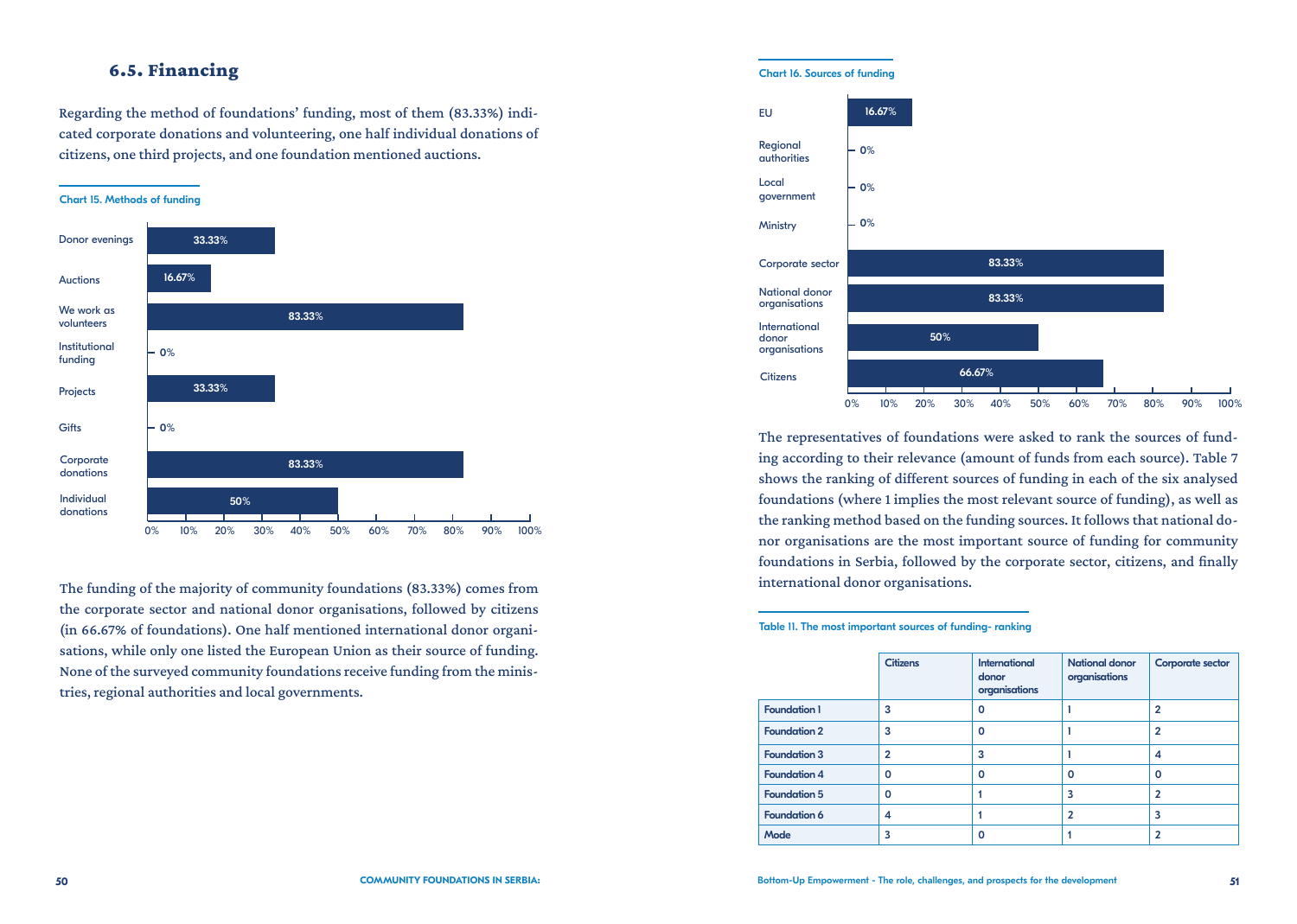All the surveyed foundations listed Trag Foundation as one of the five major donors, which corroborates the importance of this organisation for the support to community foundations.

When it comes to the funding problems they face, the majority of community foundations (66.67%) stated lack of experience in fundraising, as well as the fact that the State and local governments have scarce funds available for these purposes. A half of them said that the corporate sector is not sufficiently interested in this type of financing, and the same number stressed that the citizens are insufficiently interested in financially supporting community foundations. A small number of national donors and the fact that donors support large organisations only were identified as obstacles by one third of foundations. One of the foundations listed the lack of information on potential donors, and the other the insufficient number of international donors.

Chart 17. What are the main problems you've been facing in terms of funding?



# **"We are the Ones 7Empowering Others"- Results of the Analysis of Interviews with the Community Foundations' Representatives**

## 7.1. Organisation and structure of community foundations

Two out of six foundations whose representatives were interviewed are already established and are in partnership with Trag Foundation acting as an organisation supporting community foundations in the Western Balkans region. Four emerging foundations were supported under the programme "*Our Local Foundation – Community Has a Say!*" launched by Trag Foundation in 2019. The development path leading a group of citizens to apply to this programme differed in different locations: in some, the participants were already organised in various non-governmental organisations. For the others, this was the first entry in the civil sector. Still, all the respondents participating in the interviews knew each other, they demonstrated joint commitment to act in their community and they recognised the Trag Foundation programme as an opportunity to formally join forces to bring about positive changes in their environment. One of the respondents quoted their own experience with the concept and work of community foundations abroad:

*Some ten years ago, I participated in a study visit to Hungary and Slovakia where I had an opportunity to see the way the community foundations work. Being twenty years in the civil sector, this seemed to be the fairest and most ideal way of helping the local community, and then this call was launched by Trag and we knew right away we would apply, and then I gathered together my team I believe in and share the same values with.*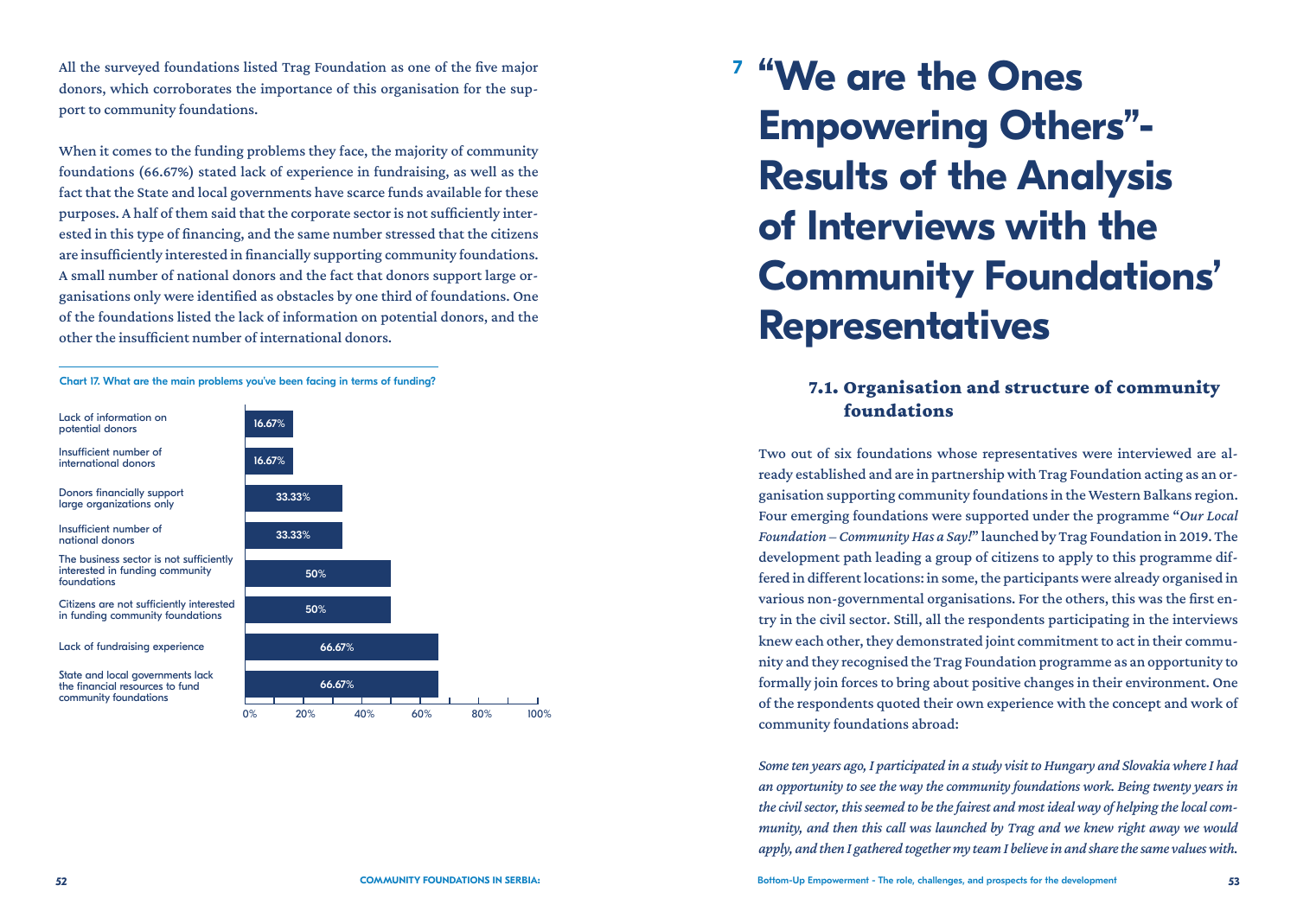All the respondents, those engaged in the existing and those active in the emerging foundations alike, pointed out commitment to their community, recognised mutual values and previous working experience as the leading motives for establishing community foundations:

*It all started with people who feel the local level as their own, who are local patriots, those having the feeling that something needs to be given back to the community and that each of us should leave their mark in as much as possible. We have all been in the civil sector for a long time...*

With respect to the organisational structure and division of tasks in foundations, all the respondents stressed fluid structure and work processes based on horizontal set-up, agreements, and predominantly volunteer work. Only a few foundations of those already established, have a temporarily paid position in the area of accounting or promotion (including website maintenance), as well as the established bodies like the management board, but with no clear terms of reference for frequently overlapping functions. Consequently, "everyone's doing everything". An exception is the foundation from Niš where there is a clear division of work, with three basic tasks: fundraising, visual identity and promotion, and work with the citizens. This foundation already has management and selection committees (dealing with the selection of applications received) in place. The total number of people actively engaged in the work of the foundations rarely exceeds five.

On the one hand, all the respondents highlight the value of the mutual agreement and equal positions:

*When we meet, we seek to have a majority so we can make decisions together...* 

*The decisions are made by us practically being in everyday contact, we see each other all the time, if not every day, then several times a week for sure...* 

*Without good communication and agreement there can be no results and this is the starting point for everything - we have to communicate, agree and then everything is much easier.*

On the other hand, despite the tasks primarily being delegated based on individual skills and experiences - so "everyone is doing what they think they can

do best"- the interviewees underline that they would need a more permanent and sustainable structure of work division, in order to clearly define different segments of action (most often mentioned are the sectors linked to the environment, arts or management), and to overcome the problem of individual work overload and burn-out. The interviewee from Šabac said that one of the underlying reasons for the unsuccessful onset of work of their foundation was the pandemic which paralyzed them in many ways, making in-person meetings impossible as well as "the lack of time of team members and different opinions about how to fundraise, what would be the most suitable approach, and that led to a standstill".

When it comes to ensuring donations, all the foundations follow a similar strategy with varying success. The idea of community foundations is to attract the local community and identify donors in it, ideally among the citizens themselves. Donors are also sought among local companies or prominent and successful entrepreneurs. Our respondents stressed that, although individual donations from individual citizens would suit the spirit of these organisations the most, their up scaling implied a logistic challenge, with the sums needed to finance projects being hard to raise:

*We are trying to fundraise from our citizens...but we realised that (...) (this) takes up most of our time, since these are small donations and we have to raise a lot, so now we've been trying to shift our focus a bit more to companies (...),* 

*(...) since the largest financial effect and structurally biggest donations were received from large companies.*

In order to encourage businesspeople to invest their money, they use **personal** contacts and public donor events, such as mini street campaign "Be among the first 50 donors"- or other creative methods, like auctioning items belonging to local community celebrities. A certain advantage in this sense, enjoyed by foundations in smaller cities, is related to the fact that such events are easily advertised, allowing for a quick and efficient mobilization of personal contacts and acquaintances. The existing three strategies to ensure funding are best developed and summarised in the experience of the foundation from Niš:

*First are individual donations and in that respect we have created a list of some 200 closest friends, and then the story develops in concentric circles. These are personal,*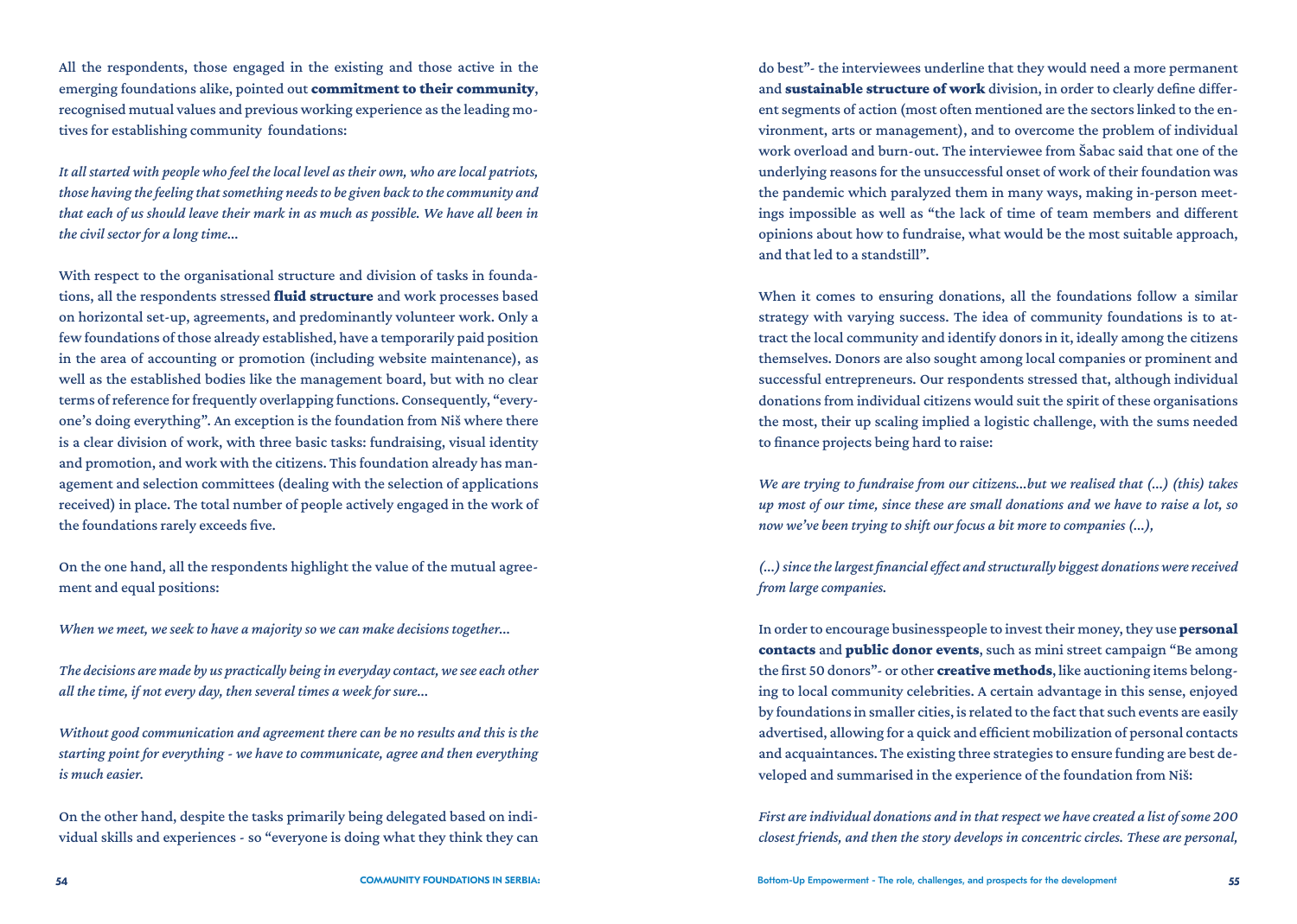*individual donations, and we are regularly asking for money. Second is the corporate sector, we write letters and pay visits to large companies donating to us (...) and third are auctions. This is something we have launched ourselves, something innovative (...). We offer items of well-known musicians, painters, athletes… from Niš. We auction their items and raise money.*

The money raised is used to fund smaller, locally-oriented projects submitted by the citizens to the foundation's open calls. The foundations' representatives and volunteers are not involved in the selection process. Rather, they established a committee whose work is independent, transparent, and competent:

*We are really not involved in the selection of projects or anything else. We are completely exempted from it; we trust the selection committee and have no influence on the members; the only thing we care about is for our selection committee to be adequate, to have someone from each of the categories like the media, business, civil society, and then they are the ones deciding.*

With respect to the donors, both bigger and smaller ones, no pressure was imposed regarding the policy and practice in funding project activities supported by community foundations.

## 7.2. Objectives and mission of community foundations

Describing the key objectives of their foundations, the interviewees are considerably aligned, and understand their mission as empowering local, informal, neighbourhood initiatives:

*Our goal was to support informal groups of citizens (...) in resolving some problems in their area, in their neighbourhood (...)* 

*We perceive ourselves (...) as some kind of a resource provider who should support local organisations, not many of them are around (...) (which) rather rarely implement their activities and are not sustainable; they mainly do not enjoy the support of larger donors, therefore in that context, we are speaking about strengthening civil society in general...* 

*The fundamental goals of the foundation would briefly imply mobilising local resources in the context of people, namely their talents and opportunities.*

By defining the vision of their activities focused on very generalised goals such as "improving the quality of life" and "creating atmosphere to connect people", our interviewees very specifically identify the changes that the work of their foundation at the local level could bring about. Irrespective of whether the supported activities are to be focused on culture, arts, renovating children's playgrounds or organising a public debate, they represent a part of an effort "to invest in the local community", and are to be recognised by the citizens as relevant for the community life and development. This particular dimension of empowering citizens to take part in an active life of their community has been passionately emphasized, whereas the foundations would primarily play a supportive role in this process:

*This is our goal, we want (people) to realise they can change things by themselves in their surroundings; they don't have to wait for someone to show up and say or do something for them.* 

*Support, this is how I see it (...) we need to tell citizens to assume responsibility both for themselves and the environment they live in.* 

*We want to move people a little, to lift them, to motivate them to get out of a certain lethargy and apathy… not to sit and say 'ohh, the city did nothing, the State did nothing, our institutions, systems are bad' and to sit and cry over some evil destiny … we want them to be proactive and not necessarily wait for someone else to do something instead of us.*

Aware of the apathy among the citizens, the representatives of community foundations noted, almost without exception, that the spirit of constant criticism of what's not good became rather common, without the readiness to change anything by one's own effort. Understanding that the reason underlying such mood does not lie in the people's mindset, but in the overall socio-political and political situation, our interviewees still believe in the proactive power of citizens, provided they are ensured frameworks, support, and initial motive. This is the segment where they potentially see key contributions of their foundations. Their narratives include descriptions of positive response of their fellow citizens who were not only motivated to act once they received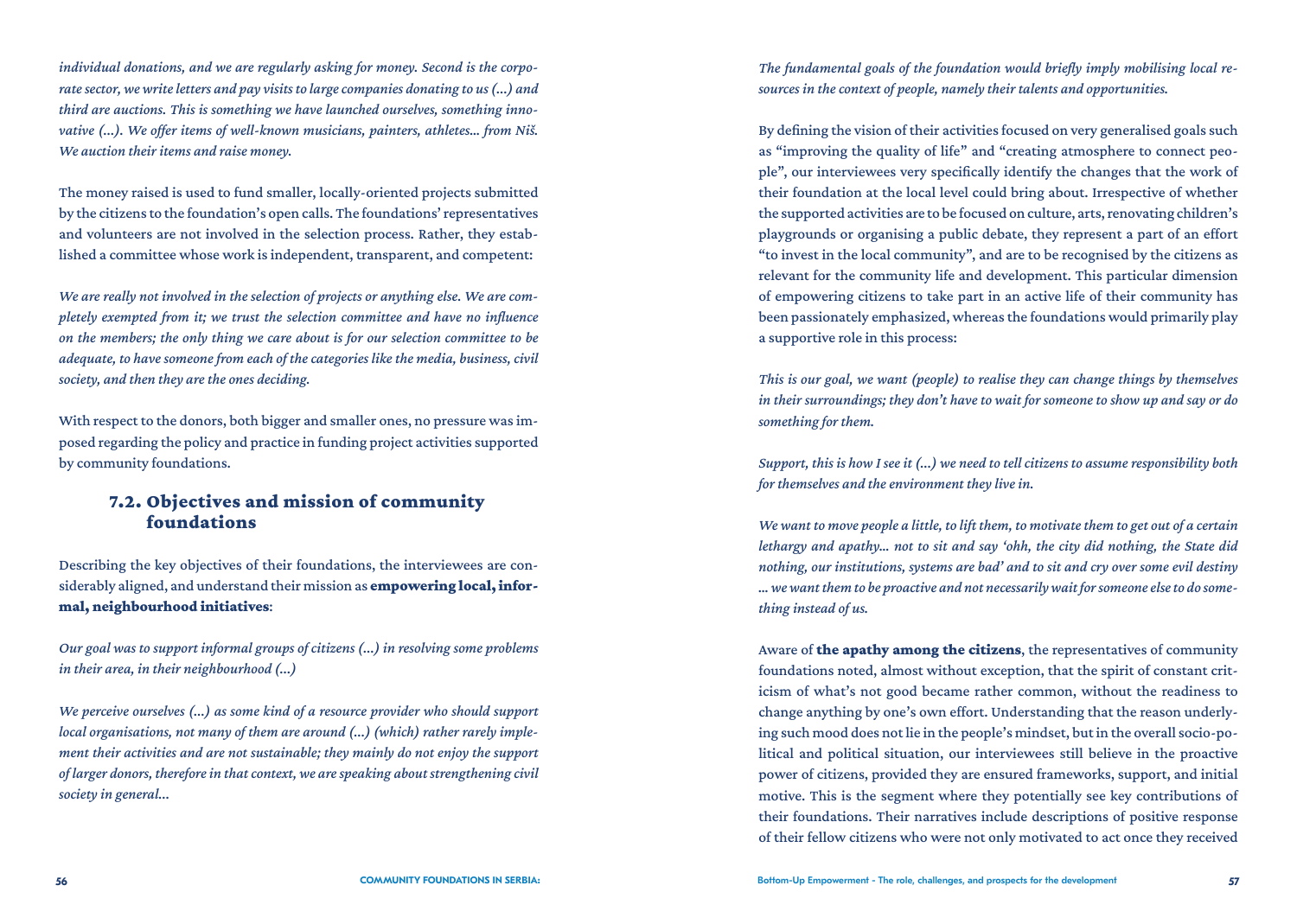financial support to do so, but also got additional motivational power in realising that the foundation and the people supporting them within it, actually make a part of the same ecosystem:

*This initial get-to-know-one another meeting (...) we took a rather informal stance (...) I think they were surprised by it and everyone was really grateful and told us similar stuff, like 'this is the first project we were approved, we have been addressing the municipality and town and whoever, but this is the first time we actually got something, thank you...' (...) these people were really thankful someone trusted them (...) recognising that what they were doing was something valuable for the community (...) and their understanding that it was not about the money coming from a fund (...) this is literally the money raised from their fellow citizens.*

Our interviewee from Novi Pazar shed some light on the additional role of community foundations in areas that are particularly politically polarized and where the struggle for raising awareness on the relevance of common good goes hand in hand with the foundation's role of a mediator:

*In small environments, everything is rather polarized (...) mostly in the political context, and then speaking about (...) national minorities and all these other things, the entire society is pretty much divided (...) It is a great challenge to unite all these opposing sides around something representing a common good (...), currently, this is our leading strength since we have managed to stay neutral for years and keep (...) good terms with everyone. This means we are taking a role of a mediator within our cooperation.*

Taking into account that the majority of these foundations are just starting their operation (four out of four have only started their work at the end of 2019) and that their work was significantly slowed down due to the outbreak of the pandemic, the number of activities executed could not be extensive. Still, the emerging foundations consider the large number of informal groups applying to their calls as their success, which is again interpreted by their initial belief that "people are, in fact, interested if they are well motivated and provided an opportunity and resources".

Asked about the specific, successfully implemented projects they were proud of, the respondents singled out different examples: from support to refurbishment of children playgrounds, development of small public spaces, mountain-

eers' initiative to ensure marking of a popular hiking trail, to the initiative of younger residents to rearrange their village center as a venue for people gathering and cultural events. They stressed the additional particularly valuable impact of any launched campaign on deepening motivation and mobilising other citizens to join the action:

*This was a group of let's say six residents, six apartments that got together wanting to change something (...), to do something with the green area, fix the playground around their building, and all neighbours were rather sceptical about it ... and then it happened that, once they got the money, when they got grants, when they started working, then around forty people joined in, and they got (...) some T-shirts they wanted to print out from somewhere and now that money will be used on top... So, people started joining and for me, this is, how should I put it, this is an indicator of a change we wish to see.*

Relying on these positive experiences, the respondents assessed that the role of their foundations was far broader than simply that of a donor. They see their organisations as places for communication in their local communities, as stakeholders who help identify the common good and thus contribute to inter-connectedness of citizens and their liberation from the feeling of a weakened or non-existent power to act:

*At the same time, we wouldn't like just to be some donors providing money for delivery of some projects (...) but we really wish to open topics with them, to register everything they are doing, to talk about what that is, why they have chosen that, how can that grow and advance further.* 

*We also want to encourage other people, because we have noticed in some of our previous activities as well, that when someone realises that a particular activity is good, that their neighbours have done something nice, positive, then they want to do the same...* 

*We want to contribute to establishing mutual interlinks, to help mitigate an unavoidable process of isolation and enchantment we cannot stop, but we will certainly wake some people up.*

The identified, natural space for their action is their immediate local community. However, almost all the respondents wanted to empower both urban and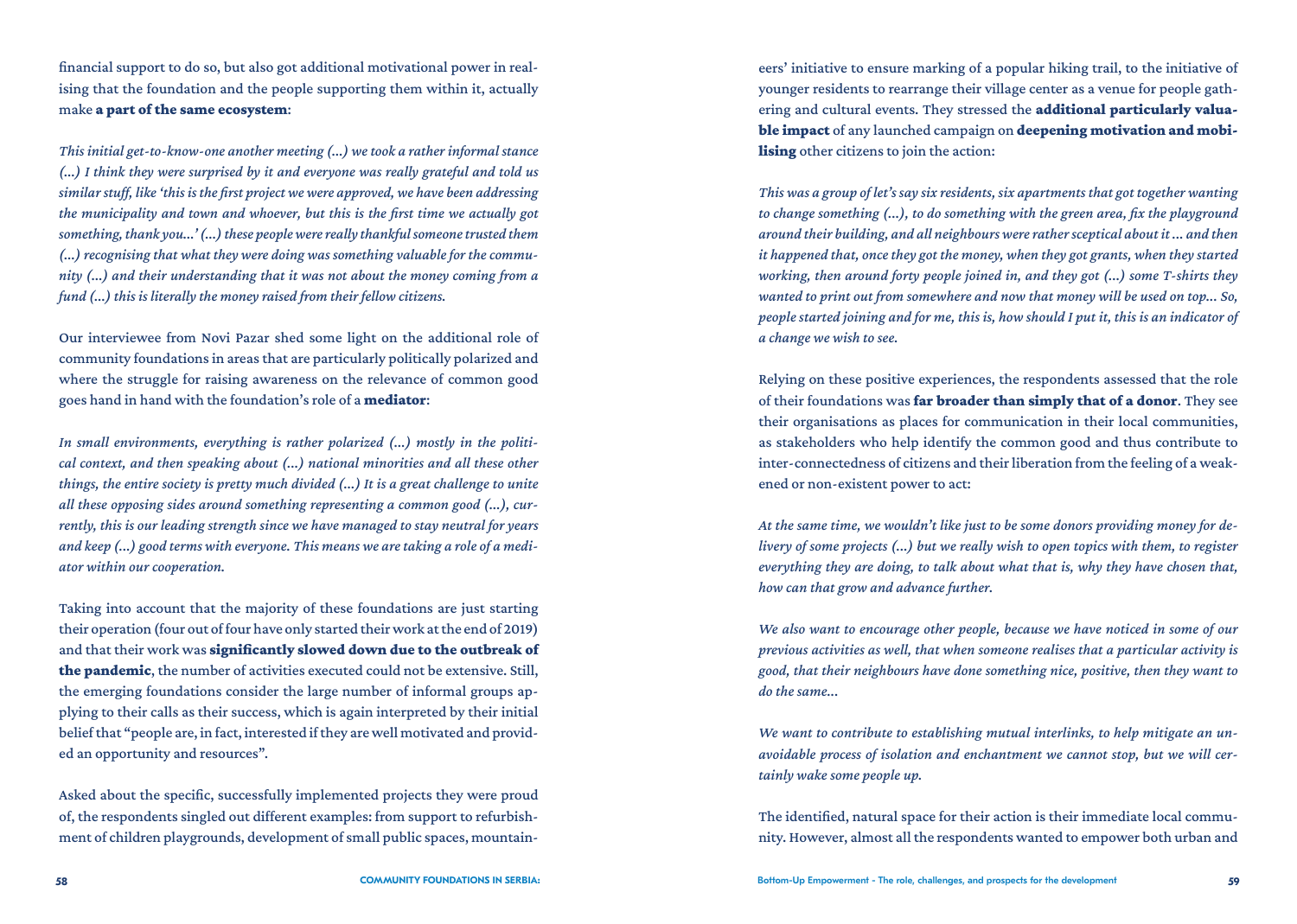rural parts of their municipalities equally, and even reach some kind of regional effect through cooperation with similar organisations if possible:

*I believe that our practice and small-scale experiences can be invaluable to someone starting something for the first time...* 

*Maybe with the assistance of other foundations, we can build some kind of a network or movement addressing specific local issues.*

## 7.3. Perception of the local community problems

Asked about their perception of the burning local issues, the respondents' answers may be categorized in two groups. On the one hand, they outlined specific infrastructure and other deficiencies affecting the poor quality of life in their local communities: absence of ramps for people with mobility difficulties, lack of marked cycling paths, a small number of cultural and art events, and generally low level of investments in this domain, neglected public spaces, both indoor venues and open space like playgrounds and parks. On the other hand and more frequently, they pointed out the citizens' apathy and lack of will to associate and act, sometimes leading to their disunity and divisions on political or other grounds.

*The major problem is that people feel (...) some kind of hopelessness, and think that nothing can be done and that they feel that someone might intimidate them...* 

*People have become quite apathetic (...) society is totally atomized, they are quite divided, they have no trust, less and less, they don't really trust anything ...*

Many respondents attributed the lack of trust (being an impediment to association and action at the local level) to the unresponsiveness of local institutions and their fundamental absence of commitment to address the issues affecting the quality of citizens' lives:

*They (institutions) demonstrate by their everyday practice that they are not here for this town and its citizens and this lack of trust simply stems from that fact...* 

*Whatever the specific issue is (...) the main problem is reflected in the lack of systemic solution, I mean, whenever any action is initiated, it is of ad hoc nature...*

*Local government pays little attention to the actual needs of their citizens; it is simply playing the role of administration in that respect... A major problem is that citizens do not trust them, they know they have no one to turn to here...* 

*The key problems, observed at the institutional level, are related to the lack of support from institutions to a large extent.*

Our respondents consider community foundations the entities that could work on **restoring trust**, if not in the formal institutions, then at least in the citizens' own capacities and in the power of joint action. As indicated by one of our interviewees, all the other citizens can make sure that individuals actually can make a change in their surroundings through the targeted and ongoing support to specific initiatives. Apart from that, mutual trust can also be enhanced through direct insight into the jointly produced effects:

*Trust needs to be built among people, to make it OK to ask your neighbour "hey, come help me do something" and for your neighbour to ask you "hey, come help me do something" (...) it is not only about changing something in your own backyard or building, but it is more about a jointly lived experience. Irrespective of how small it might be, now there is a network, namely a relationship among these people who took part, and someone they can refer to.*

Through their activities and financial and infrastructure support, the community foundations could ensure sustained duration of this newly-established trust and thus raise the capacities of the community to work on making a change in their environment through joint action. They also pointed out the advantages of the experience that volunteers from community foundations have, which could be transferred via joint platforms to those walking the path of activism for the first time, as well as the existence of physical space - the one in which community foundations are active - as a place for exchanging ideas and discussing problems:

*If they had already gathered together and started doing something, let us try and find a way to help this survive, particularly since we are aware of the obstacles they will encounter and how long this lasts for...* 

*We should gather them together in one place, meaning we should create a space for them to meet, exchange opinions (...). We need to create a space for them where they*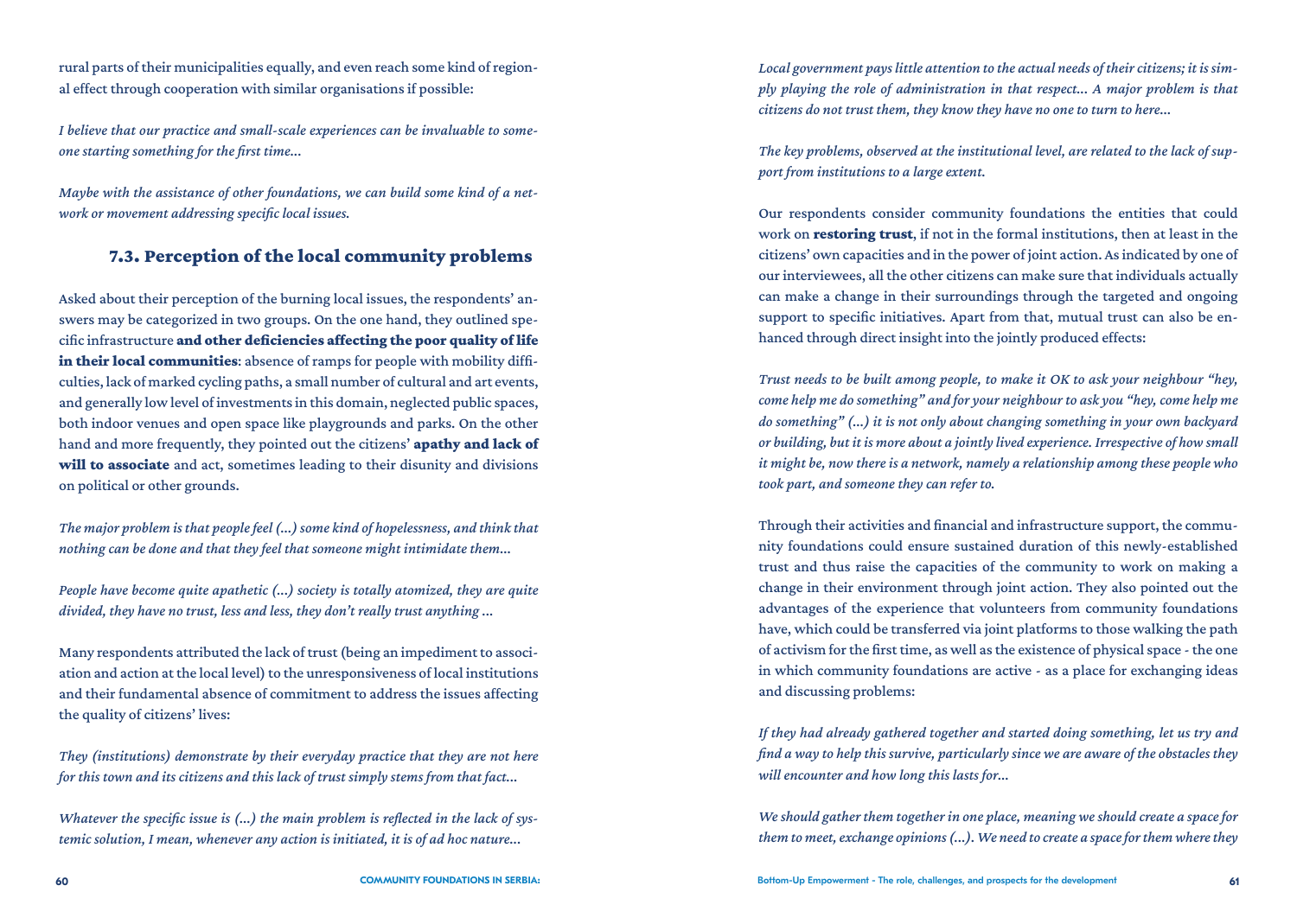*would gather together whenever they have a problem, when their neighbours have a problem they recognise the situation, come there, discuss, we can also be there as support (...) or simply to guide them how they could best reach some solutions.*

Interestingly, the interviewees considered that citizens perceive them differently than they usually perceive the civil sector, since community foundations' focus is on supporting projects aimed at achieving very specific and tangible results: "You know, I'm sick and tired of those NGO worn out things. This is about solving concrete problems, and the results are achieved quickly". However, this is again linked to the earlier mentioned issue of low level of citizens' trust in formal institutions and, as indicated by our interviewees, their very weak readiness to get more actively involved in the social or political life of their community. Apart from apathy and lack of trust, the citizens are often convinced that the entire system is set in a way that makes their opinions and actions useless. Thus, as noted by one of our respondents, the common position "What can I do on my own, they are the decision-makers. Who will listen to me, what do I have to do with it?" According to the opinion of another respondent, the additional element that prevents them from being more active is the lack of information about the functioning of community foundations, who they are accountable to and the kind of policies they ought to be implementing. Moreover, the generally unfavourable and rather polarized political climate in the country additionally leads the citizens and the civil sector workers into passivity:

*My impression is that the people are not sufficiently informed. Even when they are, they do not have enough information about how they could exert pressure on institutions to change, which I consider terribly important (...) They also lack information on the modus operandi and the functioning of the local government. Even when they do have information and specific knowledge, they avoid pointing to certain problems and attempting to solve them, particularly due to the highly polarized political climate. I believe that this is a general problem in the civil sector that avoids - and, I'm referring to the civil sector at the local level - certain, potentially important topics (...) and refraining from identifying anything as a political issue.*

Therefore, we were interested in the opinion as to how community foundations could become credible and effective stakeholders in the community social life, thus directly contributing to increased participation and interest of citizens in active life at the local level. On the one hand, the answers focus on

how to "drag the citizens" into activism. Some of the suggestions given include "promotion of positive stories as best practice examples" or delivering trainings (on political culture or increased political engagement) by means of, for instance, thematic calls focusing on overcoming specific problems where the absence of civic knowledge or skills have been identified. There is expressed awareness that things change gradually and slowly, but also that best practice examples are the best way to achieve a "domino effect". On the other hand, the respondents' answers concerned different strategies needed to bring about trust, credibility, and influence. This primarily referred to the capacity to overcome divisions, helping all the citizens to feel included and creating a space for dialogue among all the stakeholders:

*We will have to work with people we personally do not agree with on many issues, I mean really a great deal of issues, life issues, but this is also a part of the community and some kind of communication among everyone needs to be established...* 

*We often hear statements such as "Do not go there, we don't know what's lurking in there", etc. Therefore, even when we want to deliver these activities, we have to involve them as well so they do not sabotage us... literally we have to constantly think about whether anyone would be offended although the activities have to do with, for instance, the environment. Who could possibly be threatened by that? (...) We have to introduce some kind of affirmation and we have to involve (...) various sides for the citizens to be more responsive to our calls.*

Our respondents do not see the circumstances more specifically related to the community foundations as a serious obstacle to achieving a durable and deeper impact on the local community. The key obstacle lies, in their opinion, in the fact that these circumstances reflect all the complex national social and political issues. A potential response to this problem lies in cooperation with foundations from other locations, i.e., in identifying common and, irresolvable (at the local level) problems:

*It is impossible for us to expect that we will change something here right now and that the citizens will be strengthened and empowered; that all will be perfect while on the other hand we live in this chaos. (...) We cannot (...) entirely neglect the context we are living in...*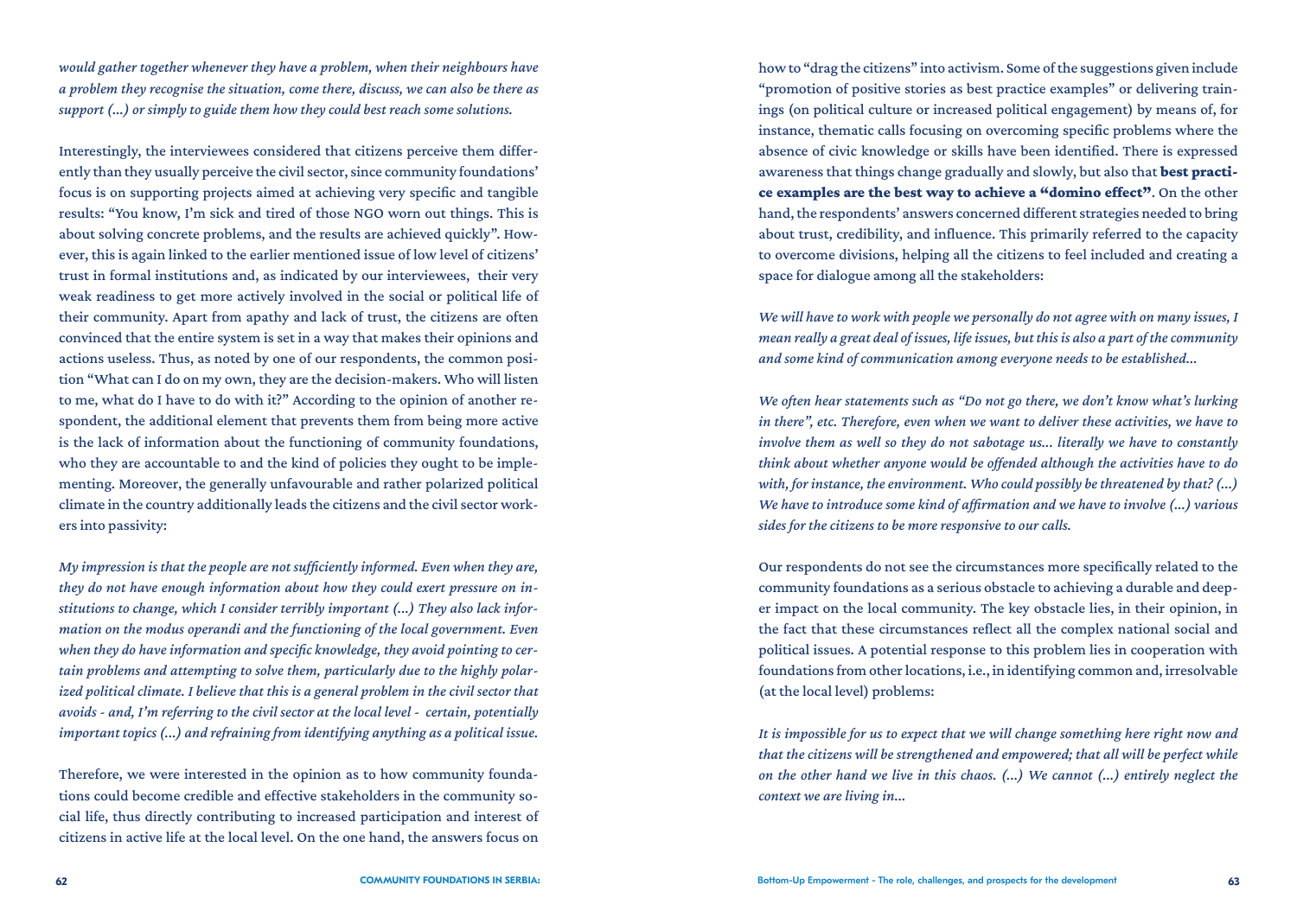*Let's not allow this to become like, we are a community foundation and we do our stuff at the local level. Of course, this is of primary importance and the only thing we can do (...). However, but on the other hand, we must be aware that we there is a link to similar things happening in Serbia (...) I refer to other community foundations and initiative groups like ours, and also to some other things found along the same lines, because without that, everything we are doing is in vain, everything we create is so fragile...*

The fact that, thus far, none of the respondents received negative reactions regarding the work of the foundation in their local community is encouraging. They are convinced that all the misunderstandings and poor interpretations may be overcome by "a good communication strategy, making everything consistent and argument-based".

#### 7.4. Personal motivation

Given that every successful initiative and invested efforts rely on individuals who, by their belief in doing the right thing, motivate others to make the sum of associated citizens a collective working for the common good, we were particularly interested in personal motivation of the community foundations' founders and representatives. Why did they opt for this kind of work? What are the values they deem important and how are these embedded in the work of their community foundations? What is the role of their past life and professional experience in this process?

To the direct question "What personally motivated you to get involved in the foundation's work?" we received similar answers that could be categorised as follows: First, there exists a strong motivation "to do something", to show others by personal example that "it could be done (...) I'm working three jobs, I am a mother of three and it's possible", we should not be sitting on the side helplessly, or as put by one of the respondents "in order not to be like those two old guys from the Muppet Show sitting on the balcony and criticizing everyone, we have opted to take that step and actually try to do something". The second respondent strikingly underlined this position "I don't want to feel helpless about issues happening around me".

Moreover, there is a clearly articulated idea that "this something" that needs to be done is not only a single, *ad hoc* action, but is heavily rooted in motivation to be a part of a "broader story". "My motivation was rooted in the knowledge that there should be a larger entity (...) addressing something bigger than one single thing at the local level". Linked with this is a clear position articulated by multiple respondents, that organisations like community foundations are those "entities" worth building:

*For me, the very concept of a community foundation (...) is the most acceptable concept of work (...) because it is locally-based, because it offers broad opportunities to (...) fundraise from the citizens, unlike large foundations...*

*And the above complemented by a slight disappointment in the civil sector: I think that a lot of money is flowing through the civil sector, without common citizens actually seeing results. You know, they don't get much out of all these trainings, travels, campaigns… These things are tangible; not much money is invested but the change in the field is readily visible.* 

*I worked in organisations providing support to the civil society a lot and got sick and tired of it at some point. This seemed (...) OK, because it relies heavily on the community and not donors.*

Previous life and work experiences have had a major impact on our respondents in opting for this type of commitment. Many of them have been working in the civil sector for quite a long time, often their entire professional life. Many are experienced volunteers, and particularly stress the value of volunteering and engagement in their communities: "I find it important to be in the community, namely to be active in the community". They perceive themselves as activists, and professionals whose knowledge and experience can make a tangible contribution. Some of the respondents emphasised quite personal experiences of living through difficult periods and knowing they had overcome them relying exclusively on the support and help of others. This is the reason they themselves now want to be a part of the support system. They recognise the values they personally find important in the people they cooperate with and consider the foundations should reflect them: "This is it, this is transparency, care for people, empathy, public good, giving. This is how I live. This is it, there are no compromises about this and people recognise it, and I believe we are a great team".

An additional motive to actively lobby for the work of community foundations lies in their perception of the role such organisations ought to and can play,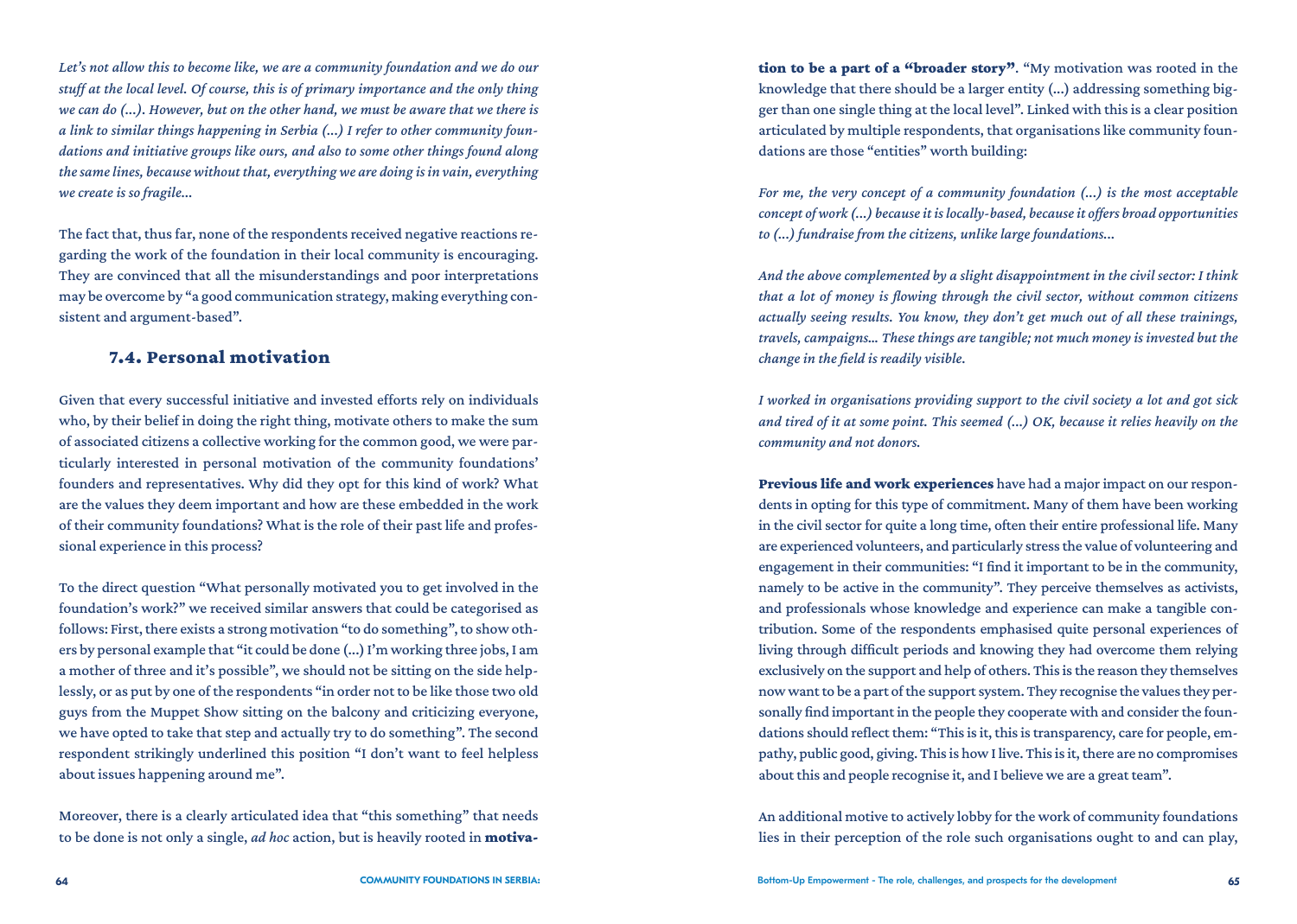not only in the communities they operate in, but also at the national level. The respondents believe that engagement at the local level can produce direct and tangible benefits for the citizens: "Under the circumstances we have been living in for quite a while, the only thing producing effects are these various initiatives (...) in micro-communities hoping that all that would somehow be activated and then raised to the national level". For them, the role of community foundations is to "recognise the context...the situation they are in".

*I think that an ideal community foundation primarily listens to the needs of the citizens, responds to the problems, and quickly takes decisions and solutions, without extensive administration, without some tricky requirements. (...) In my opinion, in order to be sustainable, it should assume a portion of local funding, be it from public or corporate sources – that is irrelevant. I think that a community foundation needs to prove its transparency, to know what the funds are being used for and to manage them well. With all these things falling into place, this could be sustainable.*

Furthermore, another role of the foundations they are motivated to advocate for implies encouraging and empowering people, "enabling them to get together, to fulfill their aspirations, to implement their initiatives, to empower them a little and help them gain trust in themselves and their communities". This calls for raising awareness among the citizens that they ought to learn to use their own **resources**, build accountability towards the **community** they live in, and thus relieve the local civil sector of obligations they would otherwise have towards major donors, in case they were to be the only source of support to civic initiatives:

*To mobilise community resources and show that the community alone has (...) assets to resolve all problems, which means that no external assistance is needed and that we are not helpless.* 

*An attempt to focus on local resources, to reach a point where we are not dependent on external donors as much. The donors are not so familiar with the local community, but have their own agenda (...), to get the citizens to organise themselves, to learn to use local resources and dispose of these local assets in a way they find most suitable, in a way that will allow the community to develop.*

*I believe this is the main misconception - we are not the ones to address these problems, we are there to provide support and strength and encouragement and initi-* *ation and inspiration (...) for others to get moving and start doing these things on their own...* 

*Some pillars that actually ought to motivate people to assume the responsibility or to assume it more, to have a different relationship towards the common good.*

### 7.5. Cooperation

Despite the strong emphasis on the necessity to rely on one's own resources, our interviewees also stressed the immense importance of cooperation: with other community foundations; with larger organisations addressing the needs recognised as important by the local community; however, they also underscored the formalisation of processes ensuring cooperation at the local level, primarily between community foundations and citizens.

Given the ongoing process of the community foundations' establishment, all the respondents recognised the utmost importance of mutual communication and support, as well as of the exchange of ideas and experiences. They stated they have already had opportunities to learn from one another. For instance, the respondents from Stara Pazova indicated the importance of cooperation with the foundation from Niš, whose idea about auctions as a fundraising method they took over, while the Niš-based foundation replicated the idea of organising public raffle. Everyone believes that there will be more opportunities for closer cooperation in the near future, and all of them have high expectations in this respect. They also note the importance of cooperation with more experienced community foundations from the neighbouring countries. Irrespective of the differences in national contexts, they still share lots of similarities in the work principles that may serve as an inspiration and models for the more successful development.

In the context of **cooperation with citizens at the local level**, we were interested in the mechanisms used by foundations to allow citizens to join them, propose ideas and suggest priority problems to be addressed. We have learned that all the foundations have an open channel of communication with the citizens, mostly via questionnaires and open calls on social media channels, where citizens have an opportunity to state their views about the local problems and their prioritization. However, almost all the interviewees agreed that this process cannot get a full swing in this kick-off stage of their institutional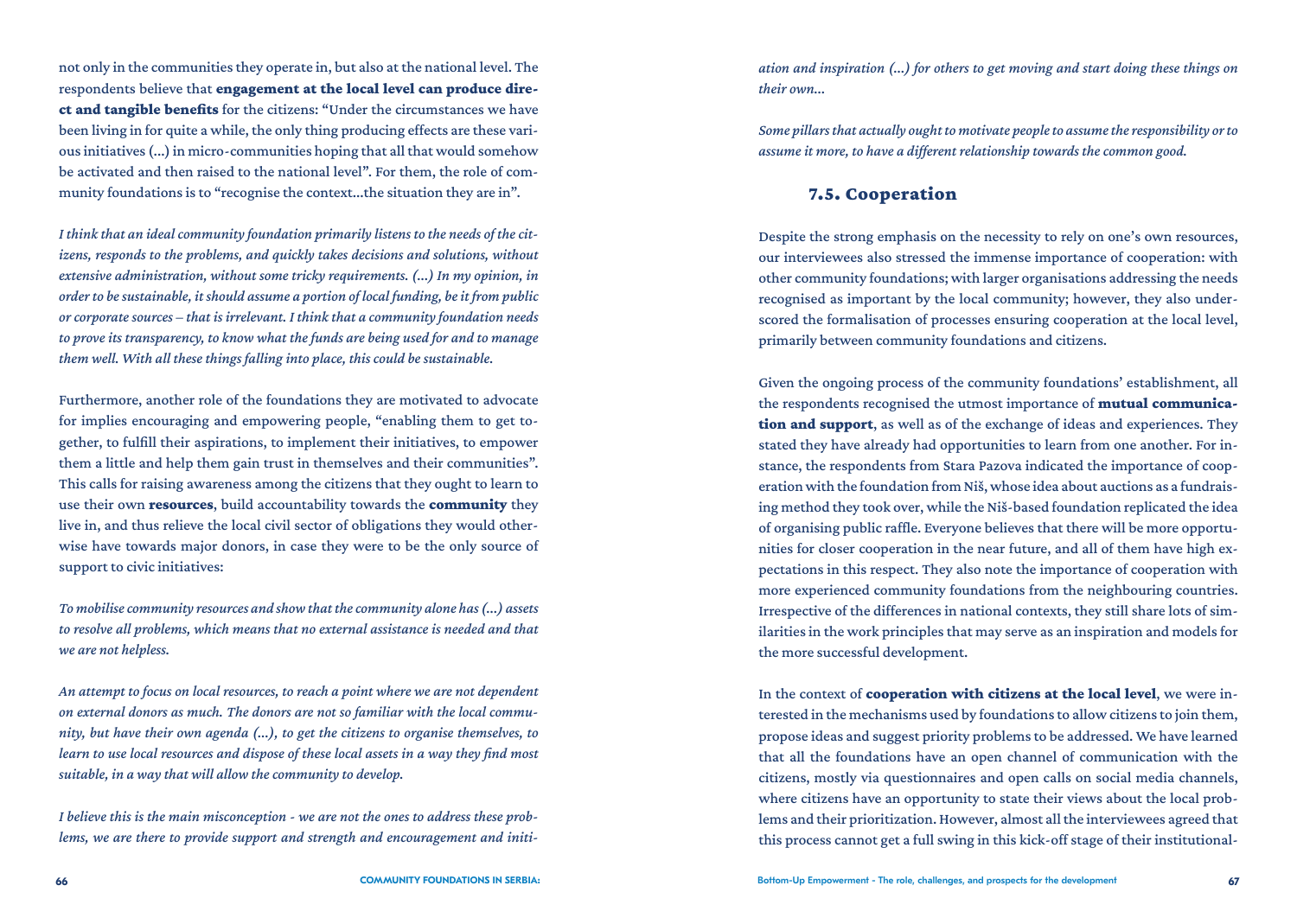ization due to two reasons. The first refers to insufficiently built capacities that would allow the foundations to fully adapt to citizens' expectations, while the second concerns the fact that foundations need to earn the trust and be more visible in the broader community first:

*If we don't have this capacity to build it, like, "it would be great for you to do this and that", OK, great, thank you, but...this is the idea, I really believe it is, and I think it is one of the key things- foundations should be listening to the community (...) and we have planned to have that, even for the community to vote.*

*I think that, we have not involved and consulted citizens much in the process of setting priorities to date. We have done it to some extent, although more superficially (...) Actually, we should have become somehow more visible and done something to serve as a basis for discussions with the citizens. We can't just say like "there are six of us that got together and now we want to change things in Pančevo, so come around, talk to us and tell us what is bothering you". Still, this was the path we took, let's first have some kind of a structure, and then, we can tell them "you see, we have supported these projects, we have this many donations, that many citizens have already supported us, that many companies and now, I believe, we already have something based on which we can develop clear mechanisms to involve citizens"...I find this very important - to have some results to show, because this is how we will earn trust, and make the first step towards establishing trust.*

The respondents see large potential for broader association and cooperation in the near future and primarily with organisations addressing the issues they themselves perceive as important. In that sense, environmental and human rights organisations were stressed. They also find networking at the local level important, as well as cooperation with other foundations operating in the same local communities, although often they also perceive the future role of their foundations as "some kind of a resource for local organisations".

## 7.6. Perception of challenges and problems

The issues pertaining to the operational difficulties kept emerging throughout the interviews. However, when the discussion increasingly focused on the challenges faced by individuals or their organisations, it became clear that these were shared by the community foundations in Serbia in their effort to gear all of their resources towards resolving the problems of local communities.

The absolutely biggest challenge for all the interviewees, as individuals committed to local activism almost exclusively through volunteering, is **lack of** time and reconciling the work at the foundation with other responsibilities and tasks. The project-funded work also implies that things are to be completed in a precisely set timeframes, i.e., that the calls and specific local actions need to be finalised at the specific points in time. This requires major effort when the persons implementing the tasks have other (primary) assignments and when the entire work at the foundation is taking place in "their free time". The second problem identified is closely linked to this - sustainability of foundations' work: "If we could pay at least two more people to fundraise and find projects and (...) work more with the community, etc, etc. "Currently, the tasks are divided on the basis of capabilities and affiliations of individuals and the time they have at their disposal which turned out not to be the best possible and sustainable model. There is a pronounced need for specific full-time jobs, as well as for premises that not all the community foundations have.

This is followed by a systemic, broader problem, reflected in the fragmentation of work of the local level civil society organisations. Insufficient networking slows down their work and reduces the efficiency of community foundations' actions:

*One of the things I see as an obstacle is absence of coherence of local civil society organisations, and generally, limited opportunities for organisations to (...) do something together, which I consider would be relevant for the local community. I believe that you, as a single organisation, can hardly cover diverse issues, at least at the level and to the extent you would like to (...) It would be good to have a more strongly developed civil sector, to mutually help one another and work together in order to (...) be able to utilise different available resources. I hereby primarily refer to the knowledge of the people engaged … We are now trying to do something in this respect, to advocate for a social hub that would be used by the civil society organisations and some active individuals in the community, because 90% of organisations do not have their own premises. This is the reason they cannot execute a bunch of their activities.*

Finally, the respondents noted the widespread *lack of trust* in local communities as a general problem. There is a strong consensus in the perception that citizens are mistrustful by default "since they have been deceived so many times by who knows whom", same as that the public mistrust in the work of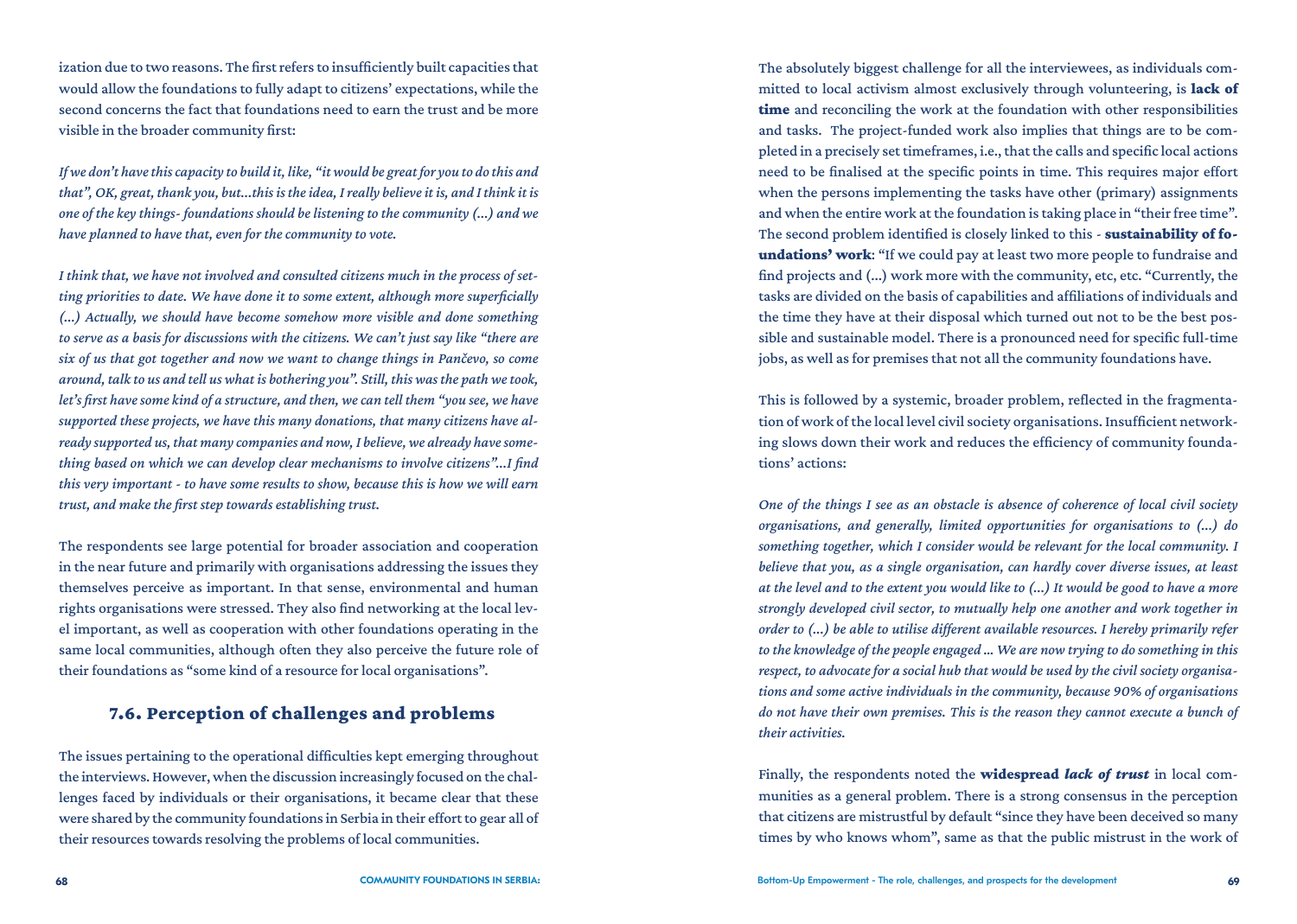institutions and organisations is a given thing, a primary context in which the entire social life takes place.

Still, the debate showed that the respondents were pondering the solutions to all of the aforementioned issues at the same time. For example, teamwork and internal communication are highly valued as tools for overcoming the current situation of difficult sustainability of the foundations' work. In addition, "when the implementation of these initiatives started, it lifted the spirits of all of us, when you see that something is actually happening in the community (...) these joint actions, gatherings, a mass of people joining to do something, it's motivating indeed".

*It often happens that somebody else would take over, when one falls, then somebody else pulls things through...* 

*I suppose it is also up to us and our abilities and our motivation - to find a way (...) to address the challenges encountered.*

When it comes to the issue of general lack of trust, the solution is again seen in communication and face-to-face contact with the citizens. However, as reported by all the interviewees, the pandemic and limited opportunities for in-person gatherings significantly jeopardise this strategy. Without these, no closer connections may be established with people, and there is no opportunity to build credibility:

*Discussions, talks, meetings, personal addresses (...) because it is different when something is just written somewhere (...), and different when you meet, and they are able to listen to you and hear you for real, what you are saying and feel your enthusiasm, your commitment and desire to help them. I believe it is very important to gather them together and personally talk to them.* 

### 7.7. Visions of future action

The prospects for future action were really important to all representatives of community foundations participating in the study. They demonstrate optimism, hope, and determination to overcome many problems they are facing. Asked to elaborate on their foundation's vision for the near future, they responded that they perceived their foundation as an organisation with a

large number of supported or implemented initiatives, gathering many committed donors, and citizens actively participating in the decision-making process. They all wish to gain reputation and credibility, primarily of citizens in their communities, to expand the donor network which would include small and medium-sized businesses and individuals who would then give regular monthly donations. Moreover, they stress the importance of being **recogni**sed as credible partners by the institutions of the local government and as a "trigger, challenging local government to move in that direction". First and foremost they want to be **citizen-oriented**, striving to become "the first place citizens would think of to resolve a problem", "the first institution, first channel citizens would turn to when they realise 'I have an idea for the local community development, for the city development, let's see how we can do it together'".

In their visions, the respondents outline the role of mediation in potential conflicts in the local community, and of a role model institution from the aspect of a transparent and credible community action. Many underscore their wish to extend their activities to the neigbouring municipalities and became more active in rural areas. Recognising that the overall economic and political situation may worsen in the coming period, they want their foundations to play the role of "shock absorber", and to mitigate to some extent the negative trends that threaten the quality of life of people in local communities.

They would particularly like to see the impact of their foundations on continued independent engagement of the citizens, that there be "follow-up activities of the projects they are supporting … in order for their small, informal groups to grow, empower, do things on their own, etc. (...). Supporting someone is not enough, since it calls for some kind of a process-related thing". This implies changes in the mindset and awaking citizens from the omnipresent apathy.

Responding to the question of how they see their community in the future they themselves could shape, they say they see developed public spaces, decorated facades, developed cultural and art programmes, educational activities for youth, and also a place in which "it is quite normal, and not (...) unusual to see that someone has cleaned the park or a yard in front of their building, or the greenery surrounding apartment buildings (...), these things need to be habitual and that the people take care of their neighbourhood". The change they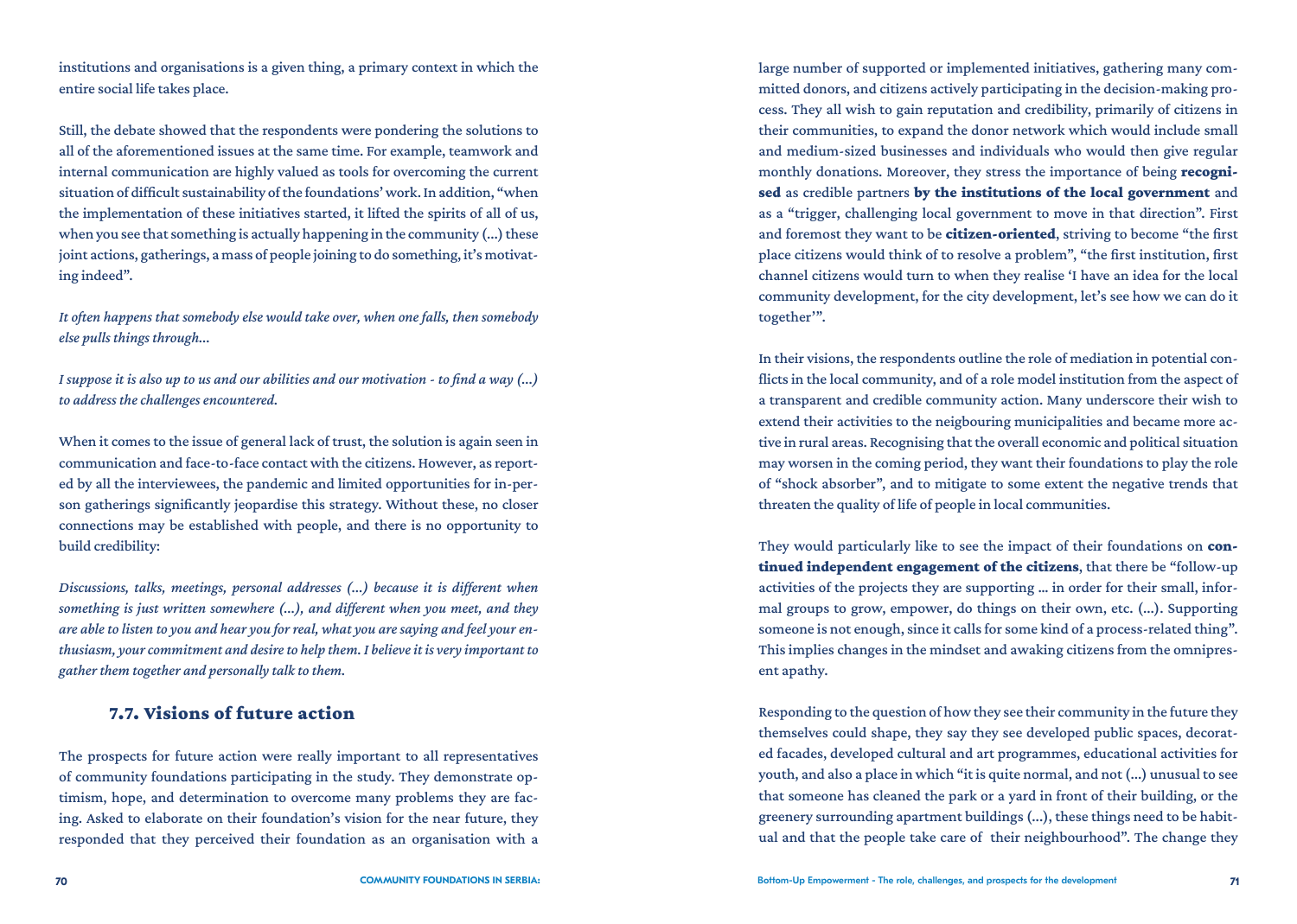would like to see the most in their communities is the change of the mindset of the citizens:

*The change implies people understand they are able to make a change for themselves, their neighbours, their families, i.e., that they are able to fight for something, to be empowered, encouraged to fight for themselves, to confront what does not suit them or leads them in the wrong direction (...) not to sit quietly, but to stand up for themselves.*

# **<sup>8</sup> Instead of a Conclusion**

The community foundations in Serbia are still in their initial stages of development. The pandemic made this stage even more difficult for them. Besides the fact that the activists, the volunteers and their family members contracted the infection and had to take care of their loved ones, the declaration of the state of emergency, followed by the introduction and persistence of epidemiological measures, have all shrunk their opportunities for meeting citizens in person, for two-way communication and better representation of the public. Additionally, it ought to be stressed that four out of six presented foundations were established on the eve of the COVID-19 outbreak. Scarcity of funds followed, given that investments were predominantly made in the healthcare sector. Fundraising campaigns from individual citizens had to be organised in difficult circumstances due to frequent bans on gathering of a larger number of people in closed spaces. On the other hand, the need to act in extraordinary circumstances also yielded some positive effects: for instance, foundations had to design innovative approaches to fundraising and promotion of their work carefully - mainly on the internet. As mentioned earlier, all this led to rather successful online auctions as a fundraising tool. Moreover, as already indicated in the introduction, trust and reliance on the people in one's immediate surroundings was on the rise in the times of crises. Therefore, the local community was often the only place to seek and express solidarity and readiness for direct assistance.

On the other hand, apathy among the Serbian citizens became evident due to the unfavourable socio-economic and political situation. Although there have been certain indications about the increased social engagement in the past decade, the majority of the citizens remained inactive. The founders of community foundations believe in the **proactive power of the citizens**, provided they are offered frameworks, support, and initial encouragement, which they perceive to be their fundamental mission. Lack of trust is a significant obstacle to association and action, and community foundations, as perceived by their representatives, are exactly those who work on restoring trust, especially by strengthening belief of citizens in their own capacities and the power of joint action. Based on the areas of their activities we may conclude that community foundations are development-oriented and identify the improved quality of life in the community as their general objective.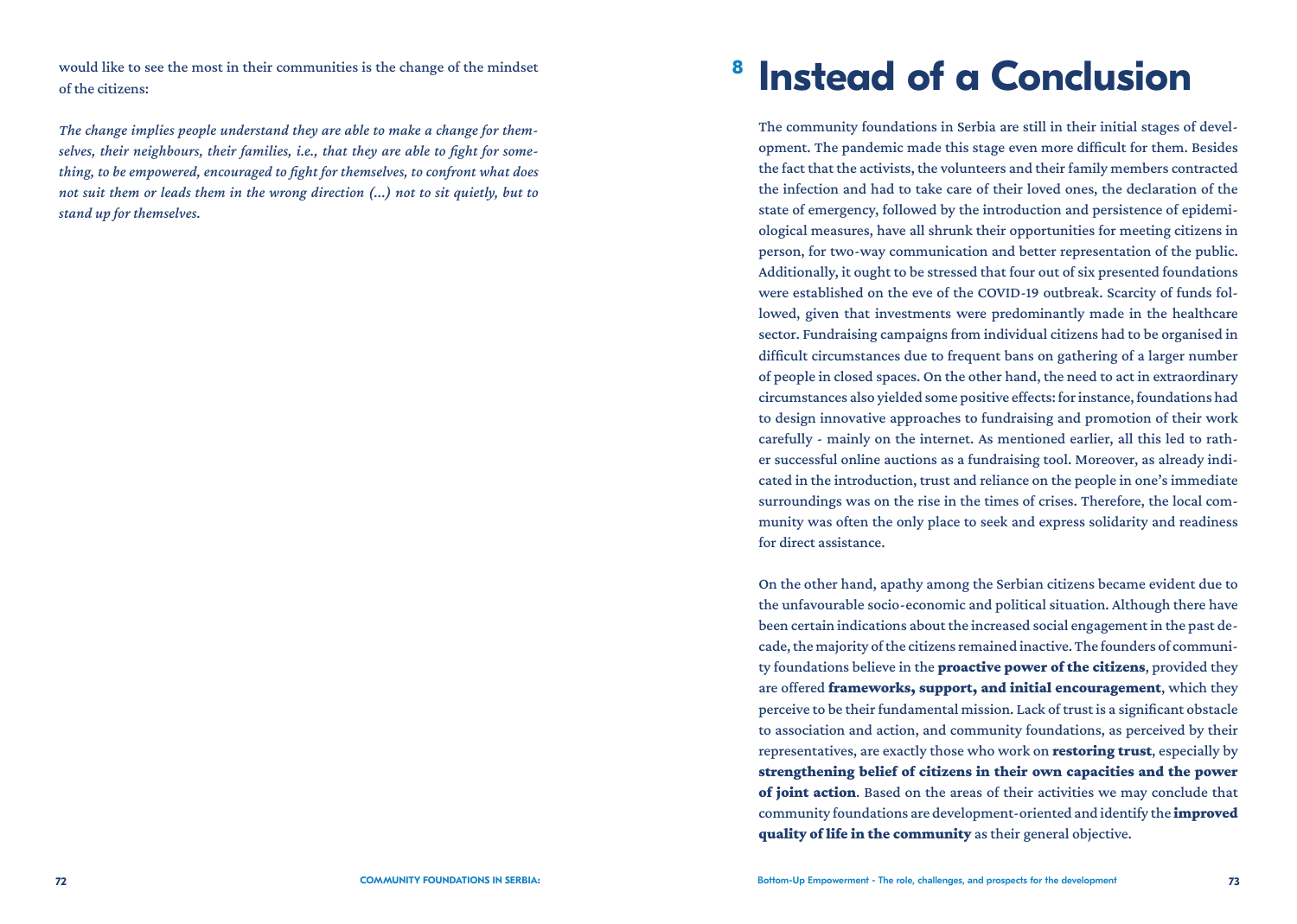The community foundations' representatives are mainly volunteers. They are strongly motivated to do something for their community, and they dedicate their free time to building community foundations. Their organic connection with the communities they operate in is impressive. They understand the problems of their local communities in the most direct way. In that sense, the way in which they managed to embed their previously established friendships and professional connections, i.e., their own "social capital" and mutually incorporate trust into the roots of their foundations is particularly important.

Despite broader population of the local communities not being directly included in the foundations' strategic and operational decision-making, community foundations do listen to the needs of citizens and integrate them in the prioritization of their actions, both via formal communication channels, and informally. By joining forces, the community foundations' representatives tend to create "an atmosphere conducive to connecting people". They see their community foundations as places for communication, as stakeholders capable of mediation in building an idea of the common good, thus contributing to inter-connectedness of citizens and their liberation from the feeling of a weakened or non-existent power to act.

Community foundations still face challenges and obstacles. The absolutely greatest problem is the lack of time and harmonizing the work at the foundation with other responsibilities and tasks. Some of the major challenges imply planning the sustainability of their development, and related specialisation of activities to more efficiently implement their plans. Identification of donors is somewhat easier among legal entities. However, attracting smaller, citizens' donations, that should be the heart and essence of the community foundations' actions, poses a particular challenge. Encouragingly, community foundations have not been forced to balance between the donor requirements and community needs, but are fully committed to the community needs for the time being.

The experiences of the community foundations' representatives testify to the strong transformational effect that mobilisation and joint work for the common good have on the citizens. Once the hope is awakened and some results are achieved be it "only" a reconstruction of a park or public gathering space, an opportunity opens up for the snowball effect and the consequent belief of citizens in their own power to change their living and working envi-

ronment. A special "higher" goal of such actions could be restoration of trust in institutions, i.e., of the awareness that local institutions (in governmental or non-governmental sector) must be focused on the citizens and accountable to them. Only under such circumstances, may we speak about functional communities that people want to stay and live in and their improvement. However, we must not neglect the spillover effect of this mindset to a higher, national level where citizens could take a more proactive and more engaged relationship towards institutions whose main purpose would have to be the improvement of quality of life of all the citizens. In that sense, it needs to be stressed that this is one of the objectives of the described Trag Foundation programme focused on the movement building of community foundations to allow them to act more efficiently at the national level, and to pool their knowledge and experiences.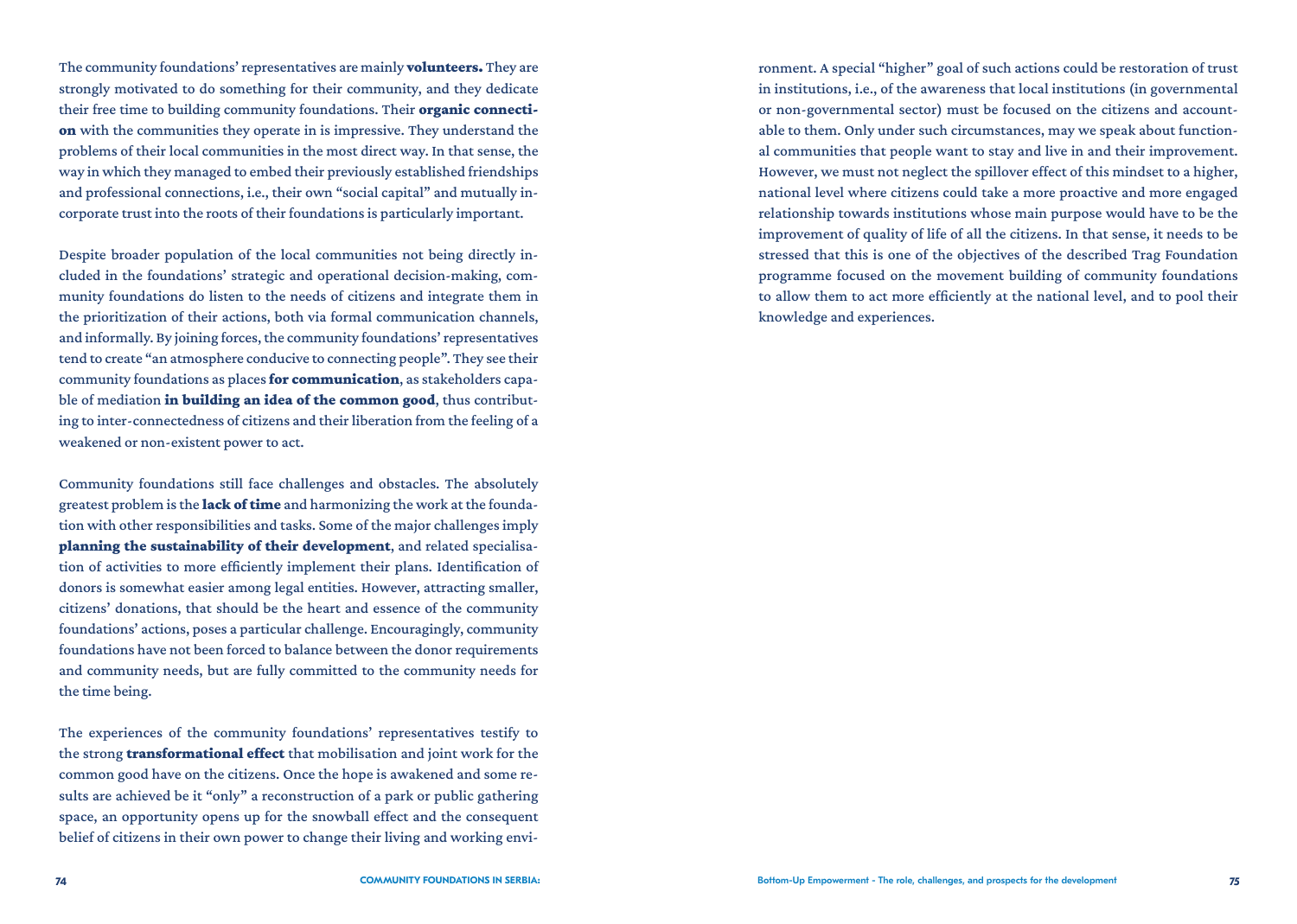## <span id="page-39-0"></span>**References**

Bieber, F. 2018. "Patterns of competitive authoritarianism in the Western Balkans", *East European Politics* 34 (3): 337–354.

Bieber, F. & D. Brentin (prir.). 2018. *Social Movements in the Balkans. Rebellion and Protest from Maribor to Taksim*, London and New York: Routledge.

Böllhoff, A. & Magowan, J. 2021. *State of the Community Foundation Field in Eu rope 2020*, European Community Foundation Initiative.

Catalyst Balkans 2020. *Srbija daruje 2020.* <https://izvestaj.srbijadaruje.org/country/Serbia/rs/full>

Castaldo, A. 2020. "Back to Competitive Authoritarianism? Democratic Backsliding in Vučić's Serbia", *Europe-Asia Studies* 72 (10): 1617–1638.

Ćeriman, J. & Fiket, I. 2019. "Stealing the space from Civil Society: the case of GONGOs in Serbia", Workshop: *The Shrinking of Legal Space for Civil Society in the European Union*, European Research Council and University of Exeter, Sep tember 12–13.

CISCO Country Report 2019. https://nkd.rs/wp-content/uploads/2020/10/SI - CSO-Country-Report-2019-SERBIA.pdf

Daly, S. 2008. "Institutional Innovation in Philanthropy: Community Foundations in the UK", *Voluntas 19*: 219–241.

Dzombic, J. 2014. "Rightwing extremism in Serbia", *Race & Class* 55 (4):106– 110.

Fagan, A. & Ostojic, M. 2008. "The UE and Civil society in Serbia: Governance rather than Politics", *Balkanologie* 11 (1–2).

Fagan, Adam & Indraneel Sircar. 2017. "Activist Citizenship in Southeast Europe", *Europe-Asia Studies* 69 (9): 1337–1345.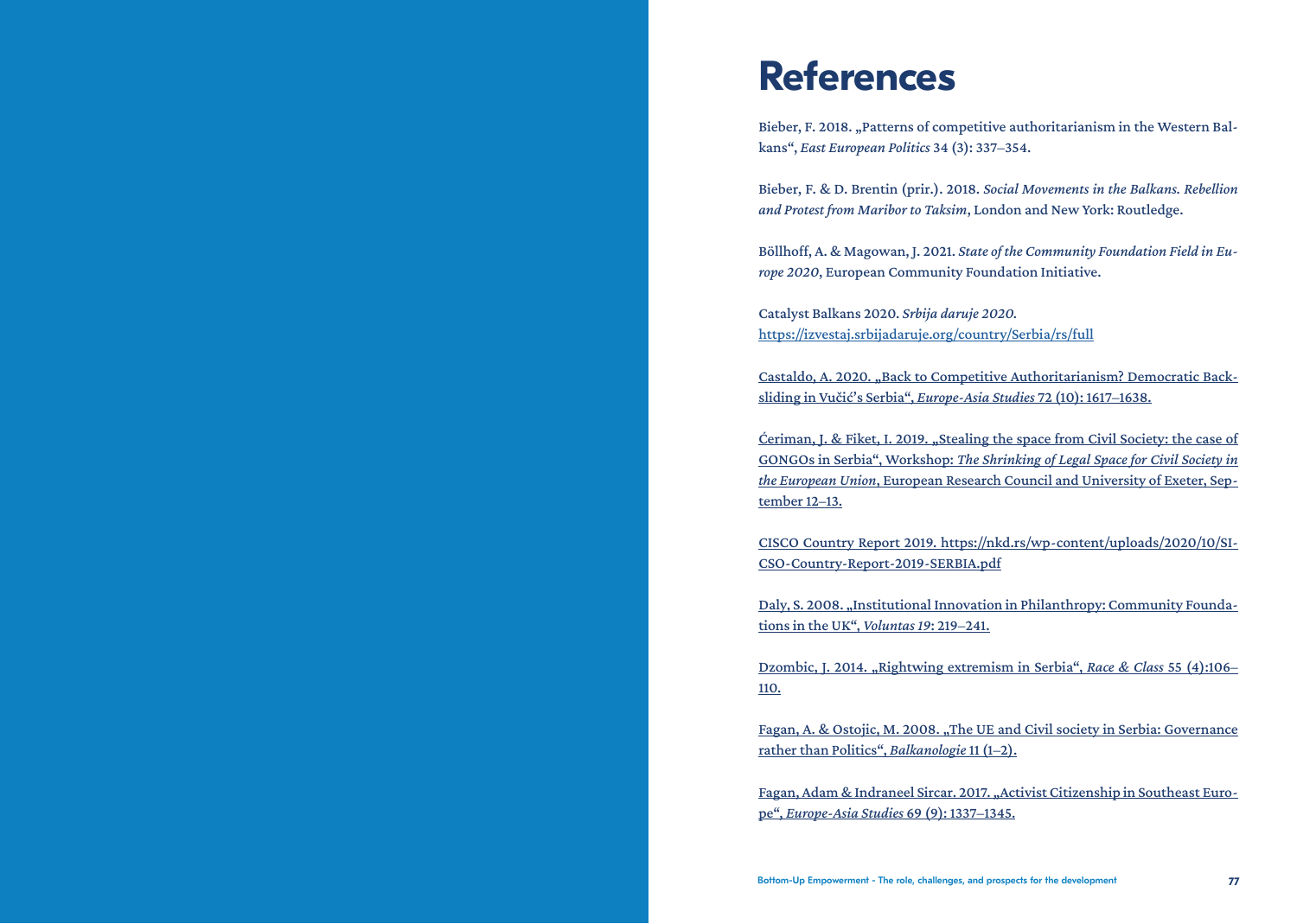Fiket, I., Pavlović, Z. & Pudar Draško, G. 2017. *Mapiranje političkih orijentacija građana Srbije*, Friedrich Ebert Stiftung.

Graddy, E. A. & Morgan, D. L. 2006. "Community Foundations, Organizational Strategy, and Public Policy", *Nonprofit and Voluntary Sector Quarterly*, 35 (4): 605–30.

Grønbjerg, K. A. 2006. "Foundation Legitimacy at the Community Level in the United States", u K. Prewitt, M. Dogan, S. Heydemann, S. Toepler (prir.). *The Legitimacy of Philanthropic Foundations*, Russell Sage Foundation: 150–74.

Harrow J, Jung T. & Phillips S. 2016. "Community foundations: Agility in the duality of foundation and community" u Jung, T., Phillips, S. and Harrow, J. (prir.) *The Routledge Companion to Philanthropy*, Routledge Companions in Business, Management and Marketing, Taylor and Francis.

IPSOS Strategic Marketing & Velat D. 2019. *Sektor građanskog društva u Srbiji u 2019. godini: Ocena stanja u organizacijama građanskog društva u Srbiji*, Predstavništvo HELVETAS Swiss Intercooperation SRB, Beograd.

Kolin, M. 2009. "The role of the third sector in changing the welfare system: A Case Study of Serbia", *Teorija in Praksa* 46 (3): 255–270.

Kolin, M. 2005. *Neprofitne organizacije – novi socijalni partneri*. Beograd: Argument.

Lemstra, M. 2020. *The Destructive Effects of State Capture in the Western Balkans: EU Enlargement Undermined*. Clingendael Institute: https://www.jstor.org/ stable/resrep26429?seq=1#metadata\_info\_tab\_contents.

Milivojević, Z. 2006. *Civil Society in Serbia. Suppressed during the 1990s – gaining legitimacy and recognition after 2000*. Civicus Civil Society Index Report for Serbia, Research & Analytical Center ARGUMENT in collaboration with The Center for the Development of the Non-profit Sector (CDNPS), Belgrade.

Musick, M. & Wilson, J. 2008. *Volunteers: a social profile*, Indiana University Press, Bloomington.

Popović, D., Stojanović, M., Selaković, B. (2018). "Associations of Citizens: Shrinking Civic Space Serbia 2014–2018". Civic Initiatives. https://www.gradjanske.org/wp-content/uploads/2019/03/SHRINKING-SPACE-5.2.2018-RE-PORT-BY-CIVIC-INITIATIVES.docx-.pdf. Beograd: Građanske inicijative.

Pudar Draško, G., Fiket, I. & Vasiljević, J. 2020. "Big dreams and small steps: comparative perspectives on the social movement struggle for democracy in Serbia and North Macedonia", *Southeast European and Black Sea Studies* 20 (1): 199–219.

Radovanović, B. 2021. *O čemu govorimo kada govorimo o filantropiji,* Institut za filozofiju i društvenu teoriju, Beograd.

Radovanović, B. 2021a. "Civil Society Sector and Philanthropy in Serbia: Informality, Institutionalization and Changing Environment" u P. Wiepking & F. Handy (prir.) *Philanthropy in a Different Perspective: Voices from Ethiopia, Nigeria and Serbia*, IU Lilly Family School of Philanthropy, Indianapolis, IN.

SIGN Network. 2019. *Uporedna analiza javnog mnjenja o dobročinstvu na Zapadnom Balkanu*. https://tragfondacija.org/wp-content/uploads/2021/04/SI-GN-Up-Regional-Comparative-Analysis-SRB.pdf

Sitrin M. & Sembrar C. (prir.). 2020. *Pandemic Solidarity: Mutual Aid during Covid-19 Crisis,* Pluto Press, London.

Spasic, I. 2003. "Civil Society in Serbia after Milošević: Between Authoritarianism and Wishful Thinking", *Polish Sociological Review* 4 (144): 445–461.

Tim za socijalno uključivanje i smanjenje siromaštva (2020). *Posledice kovid-19 na položaj osetljivih grupa i grupa u riziku: Uzroci, ishodi i preporuke.* http://socijalnoukljucivanje.gov.rs/wp-content/uploads/2020/12/Posledice\_Kovid-19\_ na\_polozaj\_osetljivih\_grupa\_i\_grupa\_u\_riziku.pdf

Thompson, V. 2012. "African American Philanthropy: Community Foundations' Giving to Minority-Led Nonprofit Organizations", *SPNHA Review 8* (1): 43–56.